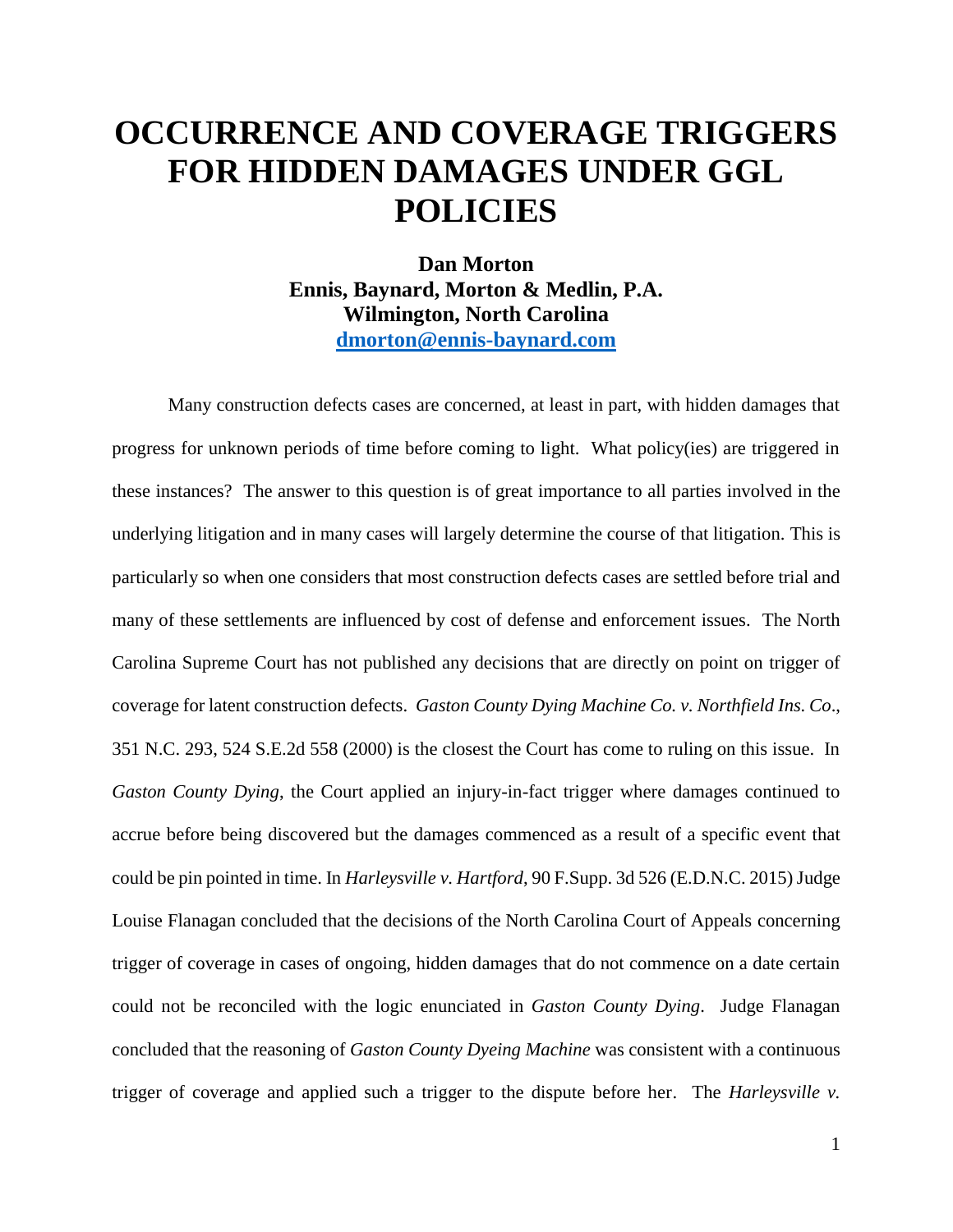*Hartford* decision underscores the uncertainty that exists in this area of the law. Does *Harleysville v. Hartford* point in the direction that the North Carolina Court will eventually take? How will the North Carolina courts rule, pending further guidance from the North Carolina Supreme Court?

Only losses that occur within the policy period are covered under form GC 00 01, the most commonly used primary coverage form in general liability policies. The relevant language varies little, if any, between various policy editions. The December 2004 edition (copy included as appendix to this paper) states:

> b. This insurance applies to "bodily injury" and "property damage" only if:

# (2) **The "bodily injury" or "property damage" occurs during the policy period**; and

(3) Prior to the policy period no … (listed insured or authorized "employee") … knew that the "bodily injury": or "property damage" had occurred.

c. "Bodily injury" or "property damage" which occurs during the policy period and was not, prior to the policy period, known to have occurred by an insured listed in Paragraph 1. of Section II – Who Is An Insured or any "employee" authorized by you to give or receive notice of an "occurrence" or claim, **includes any continuation, change or resumption of that "bodily injury" or "property damage" after the end of the policy period.**

(emphasis supplied)<sup>1</sup>

 $\overline{a}$ 

…

The trigger of coverage issue is easily resolved in cases where the damages or injury are immediately visible and occur contemporaneously with the offending event. This issue can be problematic where damages occur over time as a result of latent defects. In these cases it is difficult to say exactly when the damages began and over what period they continued to accrue. What

<sup>&</sup>lt;sup>1</sup> Form GC 00 01 is published by the Insurance Service Office, Inc. (ISO). This form appears in the vast majority of general liability policies. The language of form CG 00 01 was at issue in all of the trigger of coverage cases discussed in this paper, with the exception of *Nelson v. Hartford*, 177 N.C.App. 595, 630 S.E.2d 221 (2006), which was concerned with a homeowner's policy.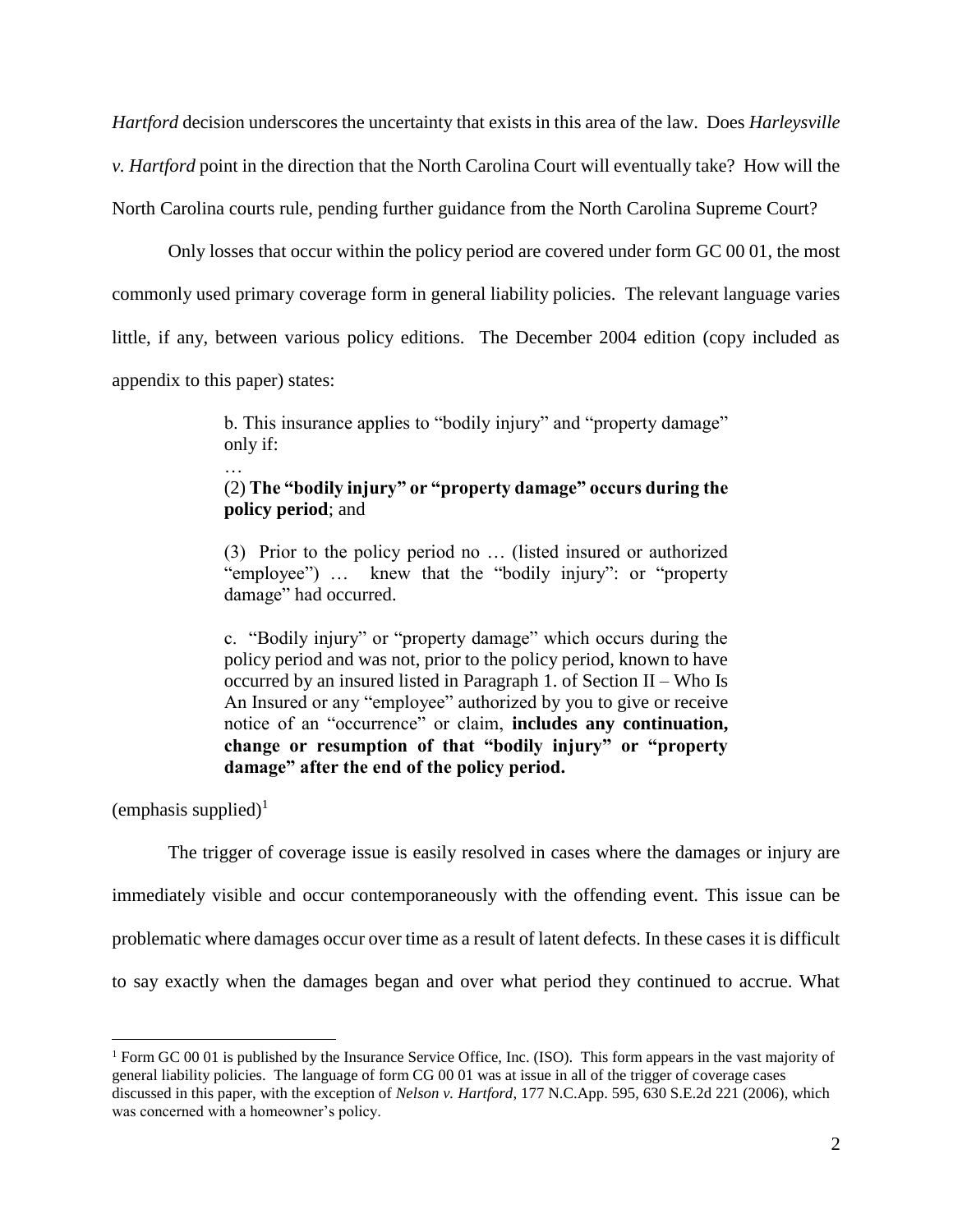policy is triggered? Is it the policy during which the damages were first noticed (manifestation trigger)? Is it the period during which the damages began (injury-in-fact) or is it all periods during which damages accrued (continuous trigger)?

In *Gaston County Dyeing Machine Company v. Northfield Insurance Company*, 301 N.C. 293, 524 S.E.2d 448 (2000), the North Carolina Supreme Court adopted an injury-in-fact trigger of coverage in a case in which the date of the event causing the injuries could be identified with certainty, even though the damages continued to accrue and were not discovered until after a new policy inception date. Before *Gaston County Dyeing*, it was generally assumed that the North Carolina courts would apply a manifestation trigger of coverage, based upon the North Carolina Court of Appeals decision *West American Insurance Co. v. Tufco Flooring East, Inc.*, 104 N.C.App. 312, 409 S.E.2d 692 (1991) and several other North Carolina Court of Appeals decisions applying *Tufco*. *See, Bruce-Terminix Company v. Zurich Insurance Company,* 130 N.C.App. 729, 504 S.E.2d 574 (1998); *The Home Indemnity Company v. Hoechst Celanese Corporation,* 128 N.C.App. 259, 494 S.E.2d 764 (1998).

The *Gaston County Dyeing* case arose from a product liability action. Sterling Winthrop, Inc. filed an action to recover damages exceeding \$20 million from Gaston County Dyeing Machine Company. Sterling alleged design defects in a pressure vessel manufactured by Gaston County Dyeing Machine Company. The evidence showed that the pressure vessel began leaking on June 21, 1992, allowing contaminant to migrate into a dye material from June 21 until August 31, 1992. There was no dispute that the leak began on June 21. The contamination continued for approximately two months before it was discovered. During this two-month period, certain of Gaston County Dyeing Machine Company's insurance policies expired and other policies became effective. The question of whether coverage under the various general liability and umbrella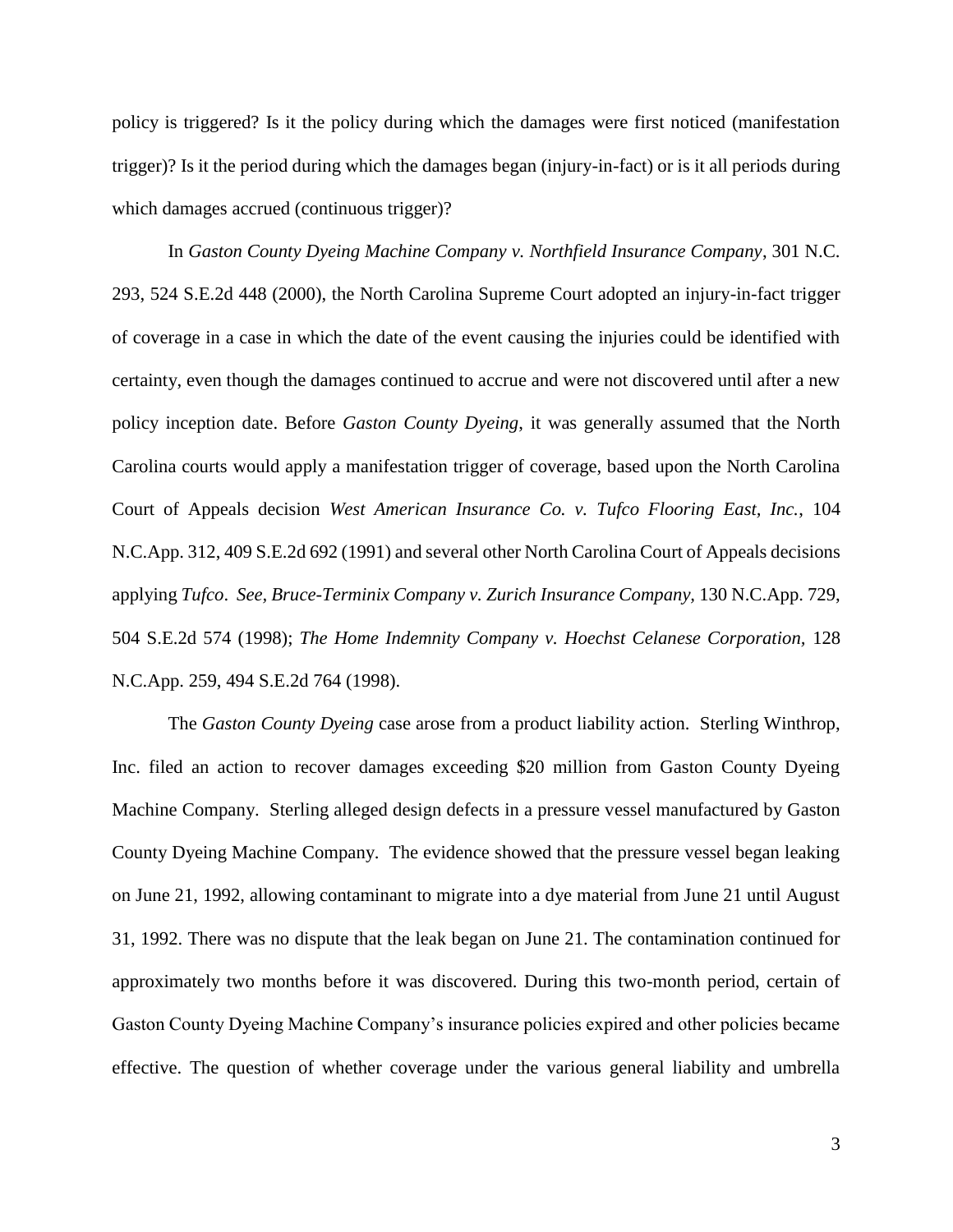policies was triggered based upon injury-in-fact, date of manifestation or a continuous trigger was of great importance to the insurers.

The *Gaston County Dyeing* Court examined the various policy languages and found the coverage was triggered as of June 21, 1992, when the initial injury was sustained, and that only one policy period was triggered, notwithstanding the fact that the injury continued through the expiration of one policy period and into another.

> Although our Court of Appeals has addressed the trigger of coverage issue, it is an issue of first impression for this Court. We conclude that **where the date of the injury-in-fact can be known with certainty**, the insurance policy or policies on the risk on that date are triggered. This interpretation is logical and true to the policy language. Further, although other jurisdictions have adopted varied approaches in determining the appropriate trigger of coverage, the injury-in-fact approach is widely accepted.

351 N.C. at 303, 524 S.E.2d at 564. (emphasis supplied) The Court went on to state that: "To the extent that *Tufco* purports to establish a bright-line rule that property damage occurs 'for insurance purposes' at the time of manifestation or on the date of discovery, that decision is overruled." 351 N.C. at 303, 524 S.E.2d at 565. *Gaston County Dyeing* clearly overruled *Tufco* where the date of the injury-in-fact can be known with certainty. The North Carolina Court of Appeals has since construed *Gaston County Dyeing* as overruling *Tufco* where the date of injury cannot be ascertained.

The North Carolina Court of Appeals has repeatedly cited *Gaston County Dyeing Machine Company v. Northfield Insurance Company,* 351 N.C. 293, 524 S.E.2d 558 (2000) for the proposition that in cases of latent damages of unknown start date an injury-in-fact trigger coverage analysis applies and that only one policy period is triggered, regardless of whether a date of injury can be pinpointed and regardless how long the damages accrued before being discovered. *See*, *Hutchinson v. Nationwide*, 163 N.C.App. 601, 594 S.E.2d 61 (2004); *Miller v. Owens*, 166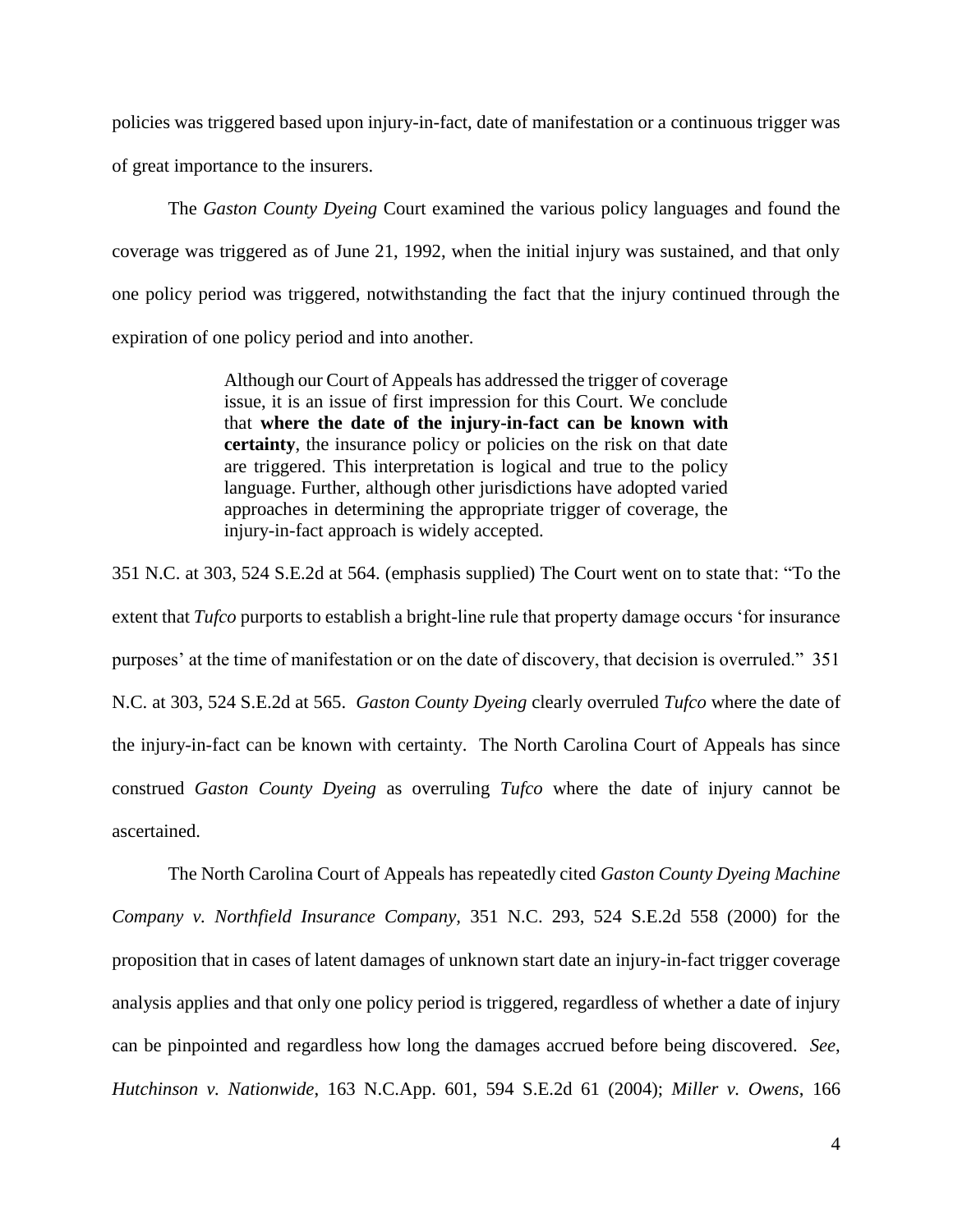N.C.App. 280, 603 S.E.2d 168 (2004) (UNPUBLISHED); *Harleysville Mutual Insurance Company v. Berkley Insurance Company*, 169 N.C.App. 556, 610 S.E.2d 215 (2005); *Nelson v. Hartford Underwriters, Ins. Co*., 177 N.C.App. 595, 630 S.E.2d 221 (2006). Because *Gaston County Dyeing* involved a situation in which the date of loss could be known with certainty, it is not assured that *Hutchinson*, *Harleysville v. Berkley* and *Nelson* accurately reflect the Supreme Court's intentions with regard to trigger of coverage for ongoing, hidden damages. These opinions of the North Carolina Court of Appeals opinions interpreted *Gaston County Dyeing* to mean that, with respect to claims for damages resulting from latent defects, the damages are deemed to have occurred when the insured completed its last act or the insured's work was completed. However, this rule was difficult to reconcile with the language of the standard CGL policy. To be covered, the damages must occur during the policy period. The policy does not specify the date of the insured's actions as the relevant inquiry. In *Erie Insurance Exchange v. Builders Mutual Insurance Company*, 227 N.C.App. 238, 742 S.E.2d 803 (2013), the Court called attention to this logical anomaly. Even so, *Hutchinson*, *Harleysville v. Berkley* and *Nelson* remain good law. Moreover, while these cases may have relied upon reasoning that has been discredited, there is reason to believe that the same results could have been reached based on reasoning that would be consistent with *Gaston County Dyeing*. Given the current status of the law, one cannot make a trigger of coverage analysis without considering these opinions.

In *Hutchinson v. Nationwide*, 163 N.C.App. 601, 594 S.E.2d 61 (2004), the Court of Appeals considered a situation involving the faulty construction of a retaining wall. Nationwide's insured allowed coverage to lapse during an 11-month period that included the period during which the wall was constructed. Nationwide's insured reinstated coverage within a month after the retaining wall was completed. The damage to the wall was alleged to have occurred either due to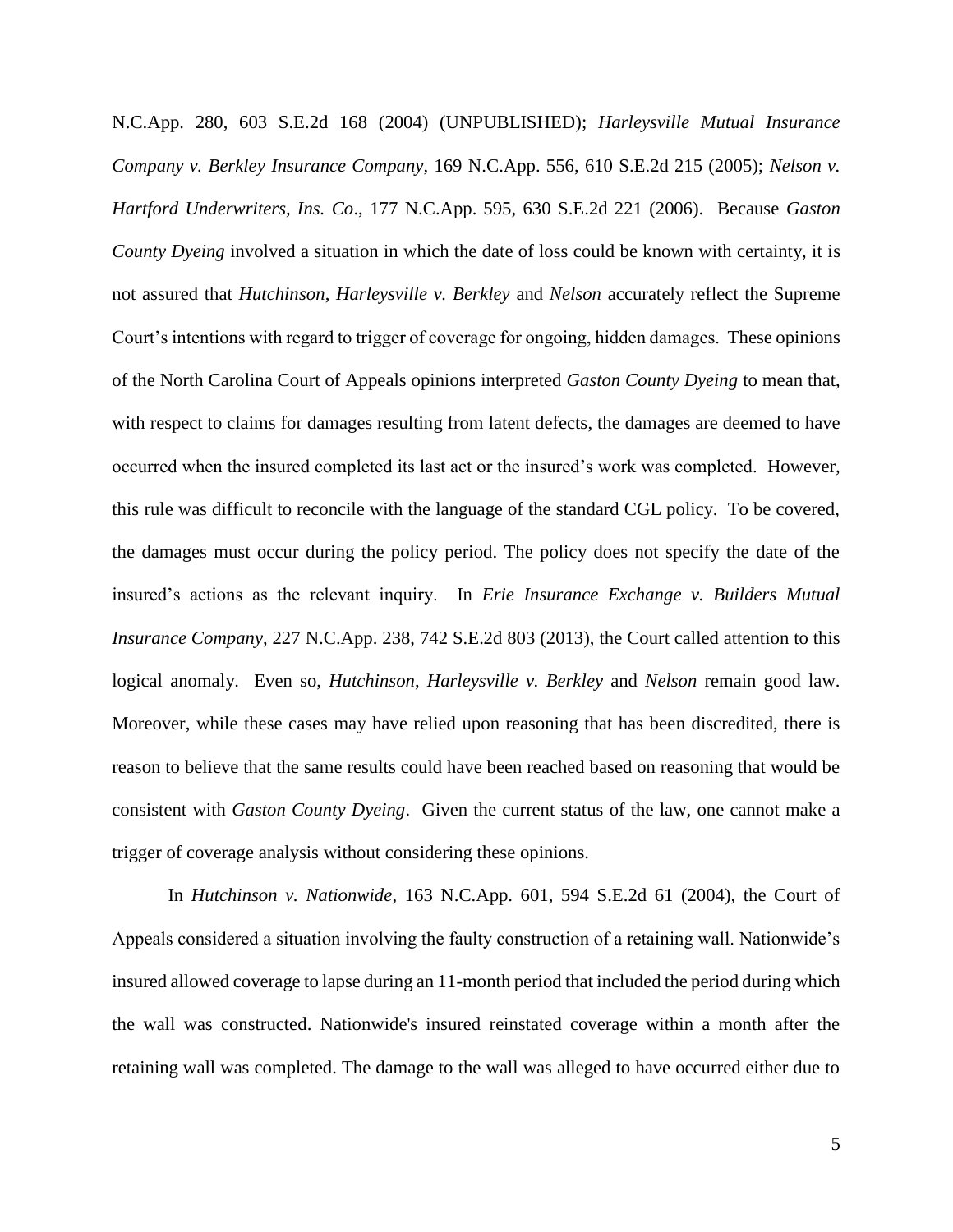the insured's "failure to install a drainage system in the retaining wall and/or use proper soil under the retaining wall or … the continual entry over water into the soil from the compacted surface area." 163 N.C.App. at 605, 594 S.E.2d at 63. The damage to the wall arguably continued after coverage was in effect, even if it began while the coverage was lapsed. The Court found that the "injury-in-fact" occurred when the wall was completed, a time during which no coverage was in effect.

> In *[Gaston,](http://www.westlaw.com/Link/Document/FullText?findType=Y&serNum=2000047336&originationContext=document&vr=3.0&rs=cblt1.0&transitionType=DocumentItem&contextData=(sc.UserEnteredCitation))* our Supreme Court held that even in situations where damage continues over time, **if the court can determine when the defect occurred from which all subsequent damages flow, the court must use the date of the defect and trigger the coverage applicable on that date**. … Assuming *arguendo* that the damage was caused by the continual entry of water, if it can be determined with certainty that the entry of water was caused by faulty construction pre-dating insurance coverage, defendants are not liable for plaintiffs' damages.

163 N.C.App. at 605, 594 S.E.2d at 64 (emphasis supplied)<sup>2</sup>.

 $\overline{a}$ 

The *Hutchinson* opinion appears to implement a bright line rule that hidden damages resulting from the insured's actions are always deemed to have occurred when the insured completed its work. The Court stated that "without any additional information suggesting the damage was caused during the three days of coverage prior to discovery", it was clear that the damage occurred outside of the coverage period. 163 N.C.App. at 605, 606, 594 S.E.2d at 64. However, the opinion, taken as a whole, left little room for the possibility that additional information would have altered the coverage analysis. It appears that the only information that could have affected the outcome would have been evidence that the insured performed additional work on the wall at a later date.

<sup>2</sup> The insured in *Gaston County Dyeing* manufactured and installed a defective pressure tank. The *Gaston County Dyeing* Court determined that the date on which the tank ruptured, due to an increase in pressure caused by the customer, was the date of loss. The Court did not discuss the date on which the insured completed its work.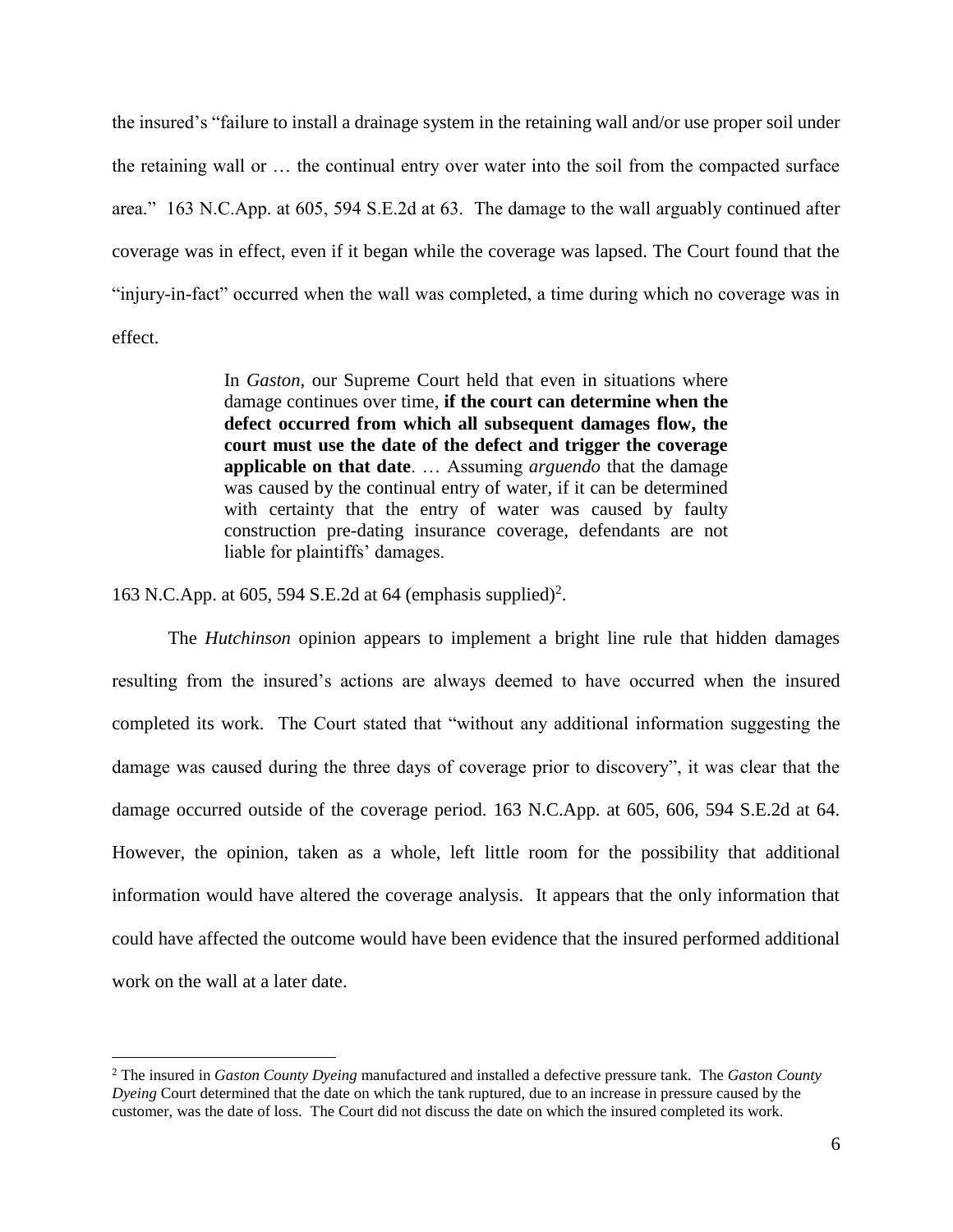A subsequent, unpublished decision of the North Carolina Court of Appeals again indicated that for claims involving hidden damages resulting from defects, coverage will be triggered as of the date of the insured's last act. *See, Miller v. Owens*, 166 N.C.App. 280, 603 S.E.2d 168 (2004) (UNPUBLISHED). The plaintiff was a homeowner who sued her contractor for defects resulting from the use of synthetic stucco on her house. The contractor sold the house to the plaintiff in February of 1994 but did not obtain liability insurance until July 1994. The insurance expired in July 1996. The plaintiff claimed that the damage first manifested approximately July 16, 1999. Coverage was neither in effect when the house was completed and sold nor when the damages manifested.

After obtaining a judgment against her contractor, the plaintiff sued for coverage. On motion for summary judgment, the trial court determined that a manifestation trigger applied and that no coverage was in effect when the damages manifested. The Court of Appeals affirmed this decision, albeit for different reasons. The Court noted that coverage was not in effect when the allegedly defective construction was completed. The Court of Appeals discussed *Gaston County Dyeing* case and *Hutchinson v. Nationwide*. It quoted the statement from *Hutchinson* that, "if this court can determine when the injury in fact occurred, the insurance policy available at the time of the injury controls." It also quoted *Hutchinson* as stating, "even in situations where damage continues over time, if the Court can determine when the defect occurred from which all subsequent damages flow, the Court must use the date of the defect and trigger coverage applicable on that date." These statements are hard to reconcile. Coverage is triggered when the injury occurs vs. coverage is triggered when the last damaging act occurs. These are different dates where the injury occurs after the insured's last act that contributed to the damages. Applying the maxim that coverage is triggered when the injury occurs, it appears that it would have been appropriate to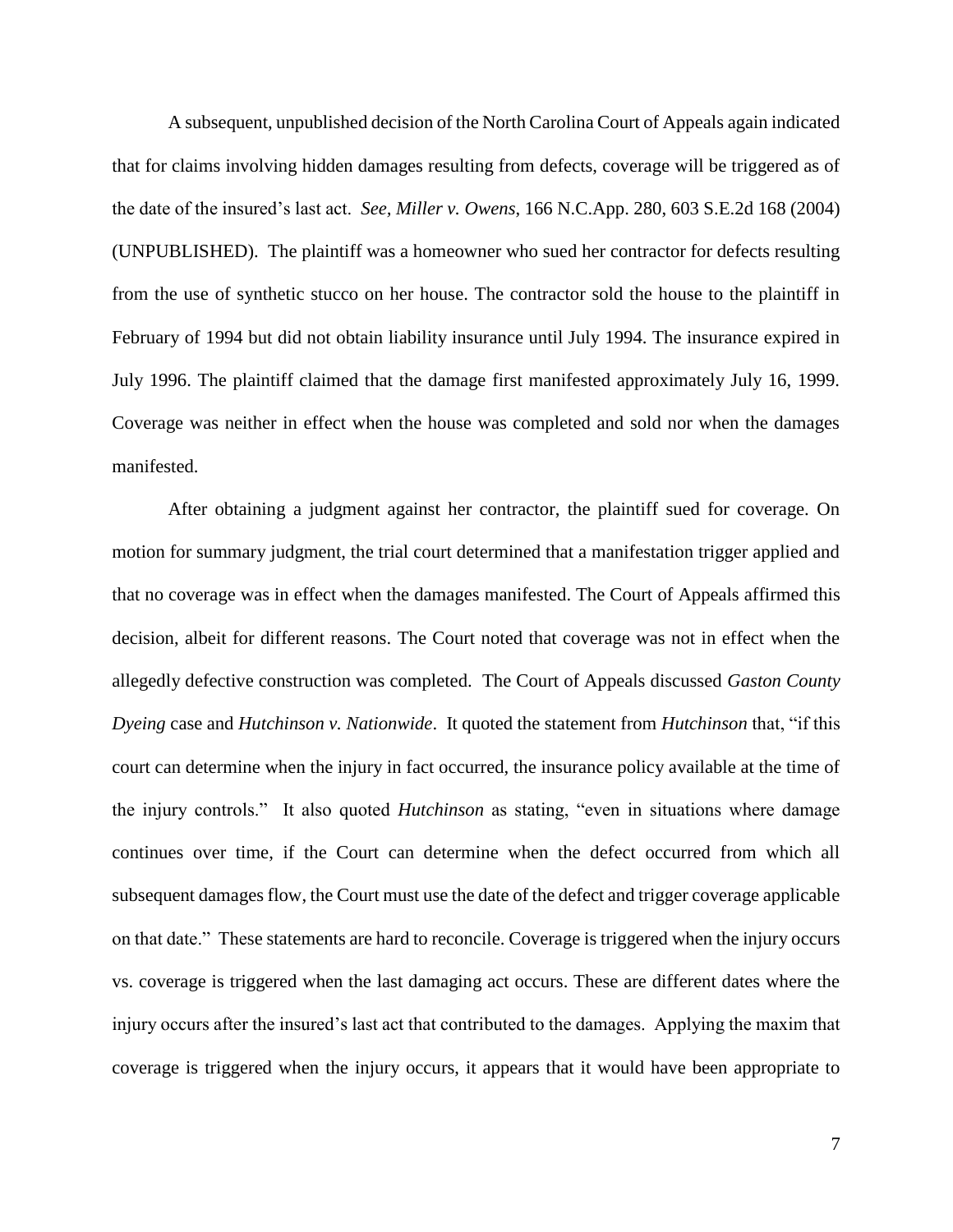remand the case for a factual determination as to when rot resulting from the improper application of the synthetic stucco actually occurred. Without so stating, the Court seems to have concluded that in cases of hidden damages, the date of injury cannot be determined by circumstantial evidence and/or opinion testimony. Instead, the Court appears to have employed a bright line rule that in cases of hidden damages caused by latent construction defects (most commonly moisture intrusion), the date on which the damages commence cannot be determined. Therefore, the date on which the insured created the latent defect controls for coverage purposes.<sup>3</sup>

The Court's syllabus in *Harleysville Mutual Insurance Company v. Berkley Insurance Company of the Carolinas*, 169 N.C.App. 556, 610 S.E.2d (2005) indicates that the trigger of coverage dispute was resolved by consideration of the fact that the insured's acts and omissions occurred before the effective date of the defendant's policy – another application of the bright line rule from *Hutchinson*. However, a reading of the entire opinion indicates that the case need not have been resolved on that consideration alone. In *Harleysville v. Berkley*, not only did the insured complete its work before the effective date of the Berkley policy but it was also clear that the damages began occurring before the Berkley policy was effective. Harleysville and Berkley's mutual insured, RGS Builders, Inc., constructed a house clad in synthetic stucco. It completed the house in 1994. It performed repairs to address moisture intrusion in 1996. Berkley first insured RGS effective May 1, 1997. Harleysville insured RGS before that. The homeowner sued RGS for damages relating to the installation of the synthetic stucco. RGS tendered its defense to Harleysville and Berkley. Harleysville provided a defense and settled the case. Berkley declined

<sup>&</sup>lt;sup>3</sup> If, in *Miller v. Owens*, the trigger of coverage analysis had led to a conclusion that the loss occurred during the coverage period, the Court might have also questioned whether damages flowing from latent defects can even constitute "property damage". It does not appear that the property would have ever existed in an undamaged condition. *See, Prod. Sys., Inc. v. Amerisure Ins. Co*., 167 N.C.App 601, 605 S.E.2d 663 (2004), *rev. denied*, 359 N.C. 322, 611 S.E.2d 416 (2005).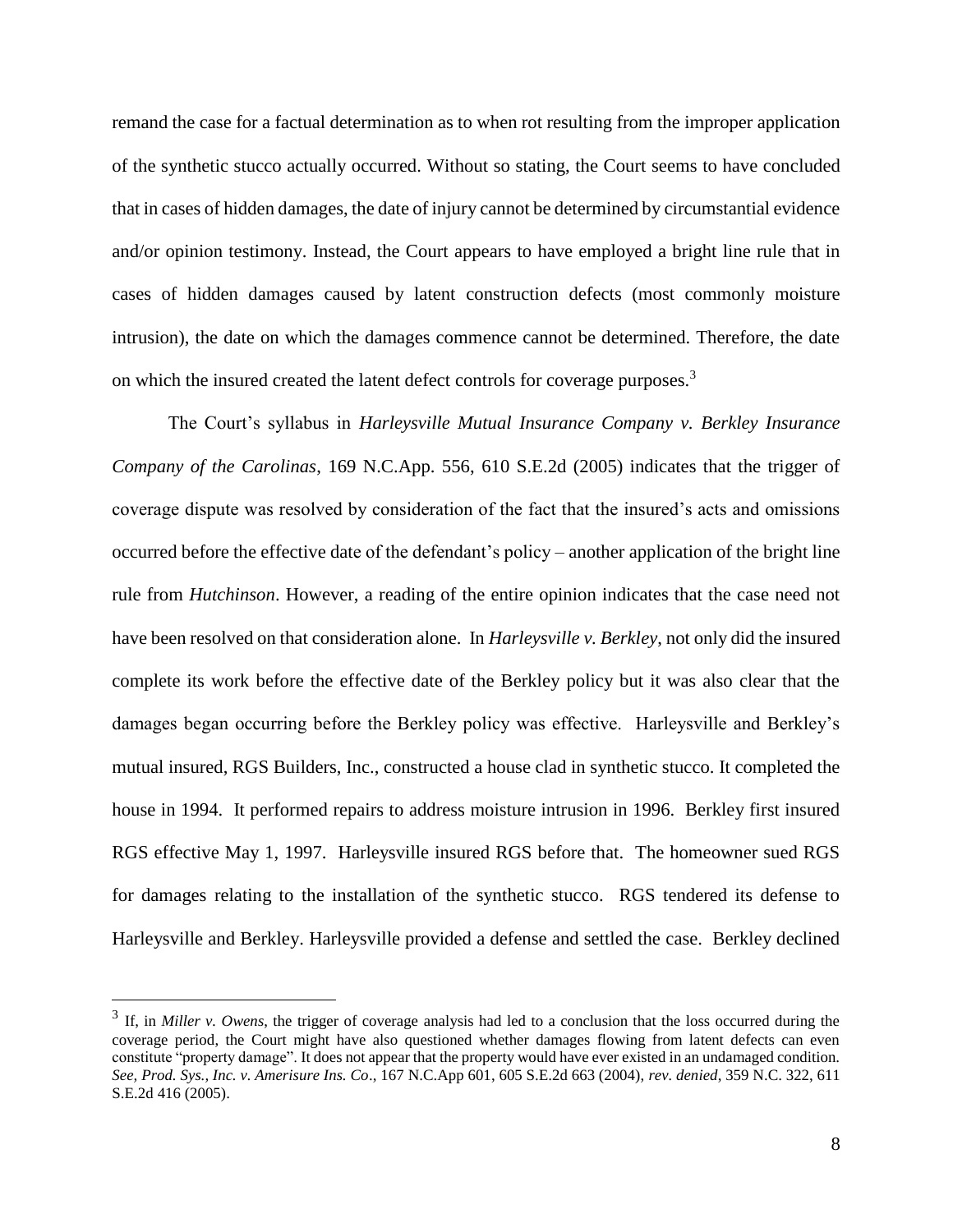to participate. Harleysville sued Berkley for reimbursement. Harleysville argued that a manifestation trigger applied and that the problem first manifested in 2000, when an inspection report stated that the installation of the synthetic stucco was defective and that the synthetic stucco should be removed and replaced.<sup>4</sup> Moisture intrusion problems had previously been noted but this was the first indication that the cladding was not salvageable. The *Harleysville* Court stated that it was clear that the damage "was caused by RGS's actions or inactions prior to the effective date of its policy with defendant. Therefore, without any additional information suggesting that the damage was caused during the dates of its coverage, we conclude that the defendant bears no general commercial liability for the damages." 169 N.C.App. at 562, 610 S.E.2d at 218, 219.

The *Harleysville* decision could be cited as affirming the rule that in cases of hidden damages the trigger of coverage is determined by the date on which the insured completed its work. However, the case could be reconciled with a rule that for trigger of coverage the date on which the damages actually occurred controls. In *Harleysville*, assuming a trigger of only one policy period, as opposed to a continuous trigger, it was clear that the damages commenced before the Berkley policy was in effect, regardless of whether one could determine the actual date on which those damages commenced.<sup>5</sup>

*Nelson v. Hartford*, 177 N.C.App. 595, 630 S.E.2d 221 (2006), involved a first party claim under a homeowner's policy. Even so, it applied the reasoning of *Hutchinson v. Nationwide.* Two homeowners asserted a claim for mold damage caused by an oversized HVAC system, a leaking Jacuzzi or a leaking shower. Their homeowners' policy provided coverage for a loss that occurs

<sup>4</sup> This coverage dispute was resolved at the trial level before *Hutchinson v. Nationwide* was reported. Arguably, *Gaston County Dyeing* had not overruled Tufco in cases where it not be determined when the damages began and no appellate courts had attempted to apply *Gaston County Dying* to this scenario.

 $<sup>5</sup>$  Because Harleysville had already paid the claim, the Court was not required to determine whether, if the damages</sup> occurred contemporaneously with the completion of the work, the property ever existed in an undamaged condition.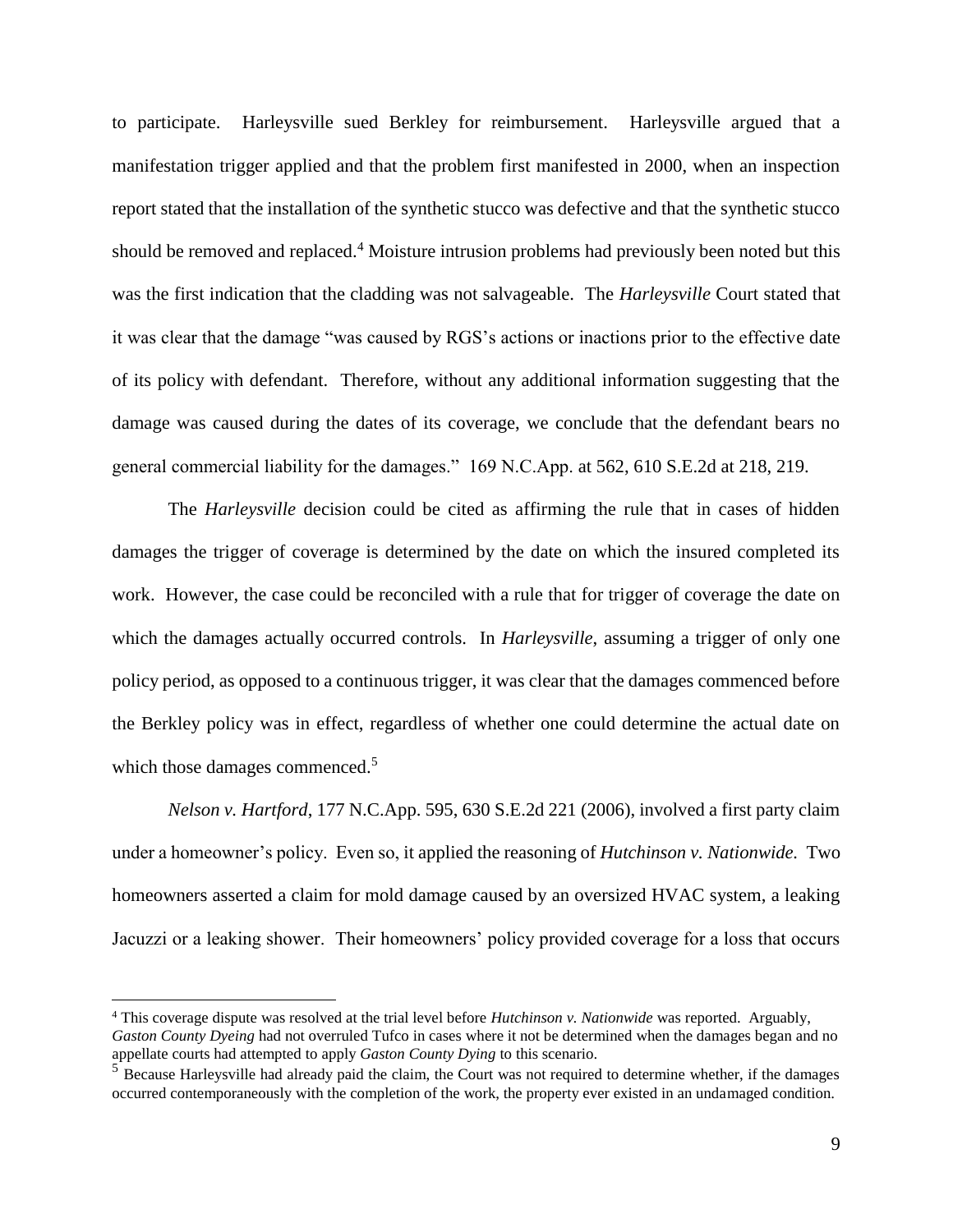during the policy period. The defects giving rise to the mold damage were all created before the inception of the Hartford policy, while the mold damage continued after the policy was in effect. *Nelson* cited *Hutchinson* in support of its decision that the Hartford policy did not provide coverage: "[E]ven though the mold damage continued over time, we can determine when the defects occurred from which all subsequent damages flowed, and we must use the dates of these defects and trigger coverage available on that date." 177 N.C.App. at 607, 630 S.E.2d at 230 (citing, *Hutchinson*).

In *Auto-Owners, Ins. Co. v. Northwestern Housing Enterprises, Inc*., 2008 WL 901176 (W.D.N.C. 2008) (UNREPORTED), the Court cited *Hutchinson v. Nationwide* and *Nelson v. Hartford Underwriters Ins. Co*., 177 N.C.App. 595 (2006) (involving a homeowner's policy) for the proposition that in a faulty workmanship case "as a matter of law … the damage must exist from the time the faulty work is performed." The insured, or those acting under its control, developed a residential community in the mountains. As part of that development, it prepared lots, including grading and the adding of fill dirt to those lots. It then moved pre-existing homes to those lots. Years later, following a heavy rainfall, ten houses in the community were damaged by debris movement on the slope of the mountain. Auto-Owners cited *Hutchinson v. Nationwide* in support of its argument. Northwestern Housing Enterprises, Inc. argued that the injury-in-fact occurred on September 8, 2004, when one house was destroyed and others were badly damaged in a landslide that followed unusually heavy rains. It cited the testimony of a real estate appraiser that none of the properties were devalued before the events of September 8. The Court sided with Auto-Owners, holding that the policy in effect when the work was completed was triggered, as opposed to the policy that was in effect when the landslide occurred.<sup>6</sup>

<sup>&</sup>lt;sup>6</sup> The Court also held that the loss was not covered, for reasons including the fact that the property never existed in an undamaged condition.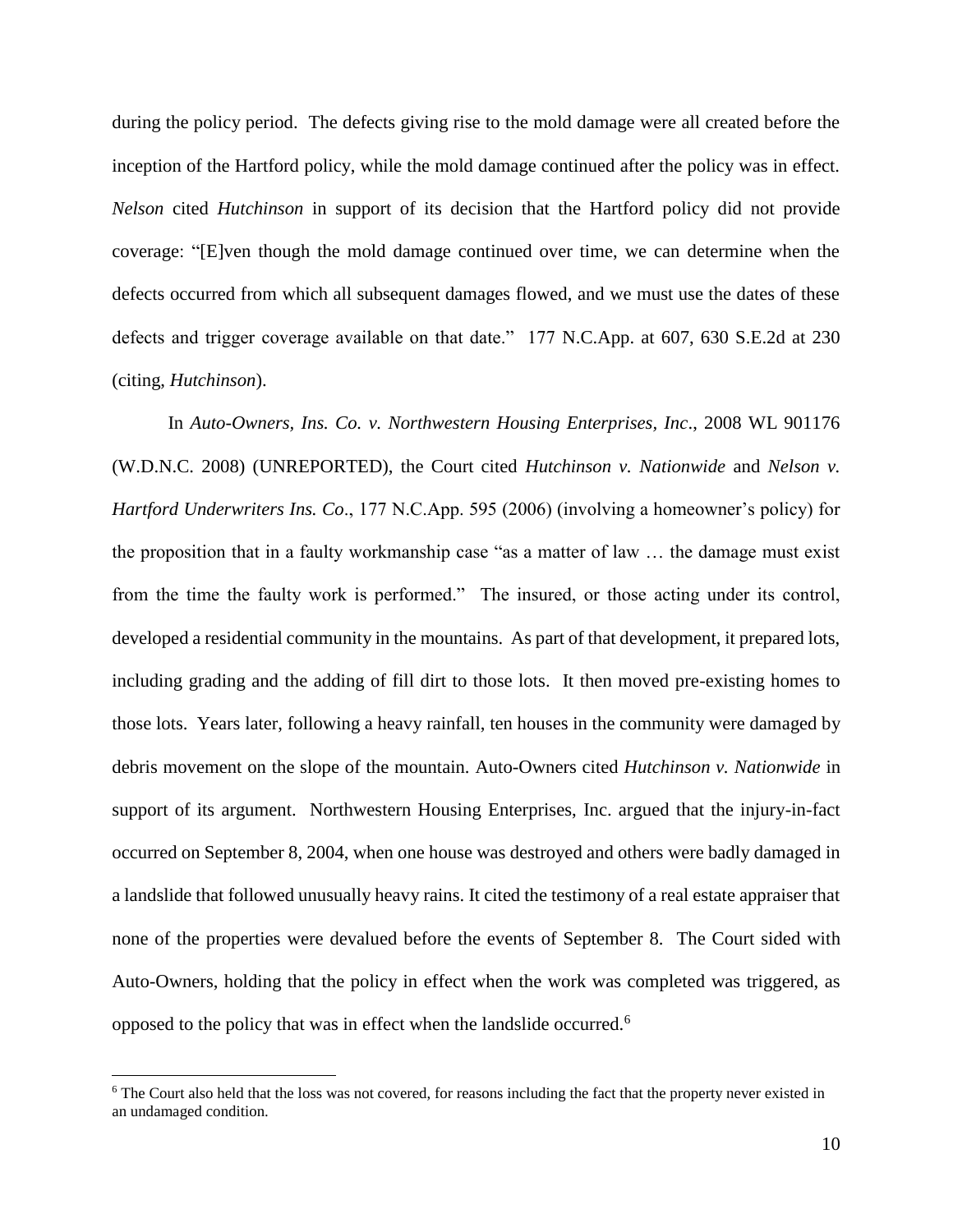One can easily see how another court might have sided with Northwestern on this issue.<sup>7</sup> Northwestern analogized the facts of its case to those of *Gaston County Dyeing*. The defect in *Auto Owners* occurred when the land was prepared. The damages occurred on a later date that was known with certainty. In *Gaston County Dyeing* the defective pressure vessel was installed on one date and the leak occurred later. The *Gaston County Dyeing* Court differentiated between the date on which the leak was discovered and the date on which it occurred. The *Gaston County Dyeing* Court did not consider the date that the pressure vessel was installed as a possible coverage trigger. The date on which the leak occurred in *Gaston County Dyeing* appears to be the functional equivalent of the landslide in *Auto Owners*. In both cases, the date on which the property was damaged could be known with certainty. One difference between *Auto Owners* and *Gaston County Dyeing* is that in *Gaston County Dyeing* the insured's product (a pressure vessel) damaged another's property (the dye), while in *Auto Owners* the insured's work (grading) damaged other property sold by the insured (the houses). The *Auto Owners* Court took the position that the grading and the houses both constituted the insured's work and that the work never existed in an undamaged condition.

The North Carolina Court of Appeal's decision in *Alliance Mutual Insurance Company v. Guilford Insurance Company*, 711 S.E.2d 207 (N.C.App. 2011) (UNPUBLISHED), suggested that the Court of Appeals would have reached a different decision on the trigger of coverage issue under the circumstances before the Federal Court in *Auto Owners*. Alliance Mutual Insurance Company and Guilford Insurance Company both wrote policies to a plumbing company. Guilford insured the plumbing company when it improperly installed a water supply line in a home under construction. Alliance insured the plumbing company when the water supply line separated and

<sup>7</sup> If this case had been decided after *Erie v. Builders Mutual*, discussed below, it likely would have been decided differently.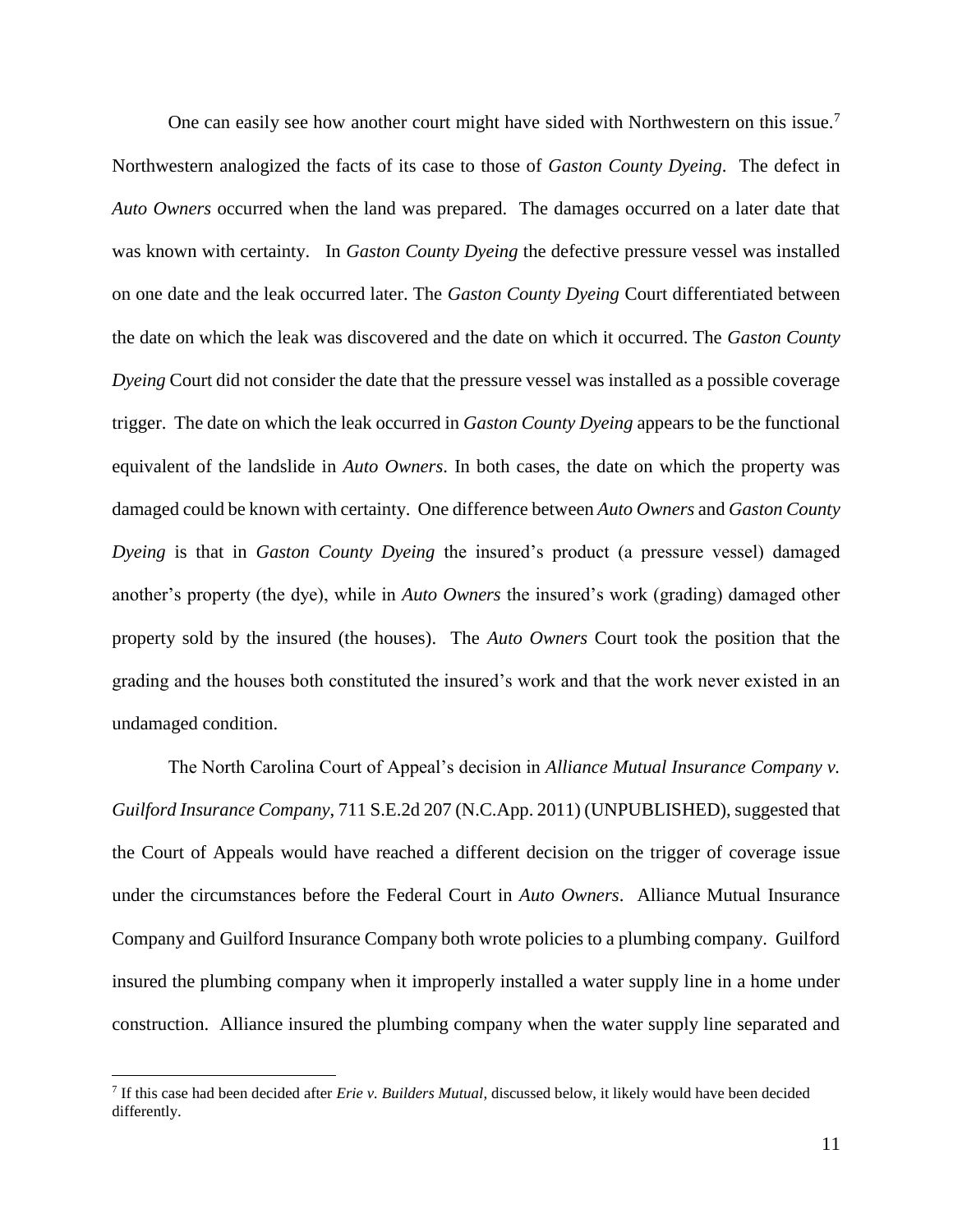damaged the house several years after the plumbing company had completed its work. Alliance defended a suit against the insured for damages caused by the pipe. Guilford refused to participate. Alliance filed a declaratory judgment action against Guilford, contending that the damage actually occurred when the plumbing company improperly installed the water supply line. Alliance cited *Gaston County* and *Hutchinson* for the proposition that the injury-in-fact occurred when the insured completed its work. The Court held that there was no property damage until the line leaked. Therefore, only the Alliance policy was triggered and Guilford did not owe a duty of defense.

> [T]he PEX water supply line was improperly installed in 2004, and this improper installation ultimately caused the leak which caused the property damage. However, this is not a case of a continual leak which began in 2004 and was not discovered until December 2006; the leak began in 2006. The "property damage" thus did not occur, or begin to occur, until December 2006. Therefore, no portion of the property damage caused by the leak "occur[ed] during the policy period" as required by Defendant's policy which had ended on 21 February 2005.

p. 4 of unreported opinion.

In *Builders Mutual Insurance Company v. Mitchell*, 210 N.C.App. 657, 709 S.E.2d 528 (N.C.App. 2011), the Court remanded the case for a factual determination of whether the date of loss could be "known with certainty." This case points toward an application of *Gaston County Dyeing* that implements an injury-in-fact trigger without engaging in the strained logic of equating the date a defect was created with the date(s) that damages resulted from that defect. The insured in *Builders Mutual v. Mitchell* was kicked off the job. Its work was never completed. Strictly speaking, it may not have been an option to apply the rule from *Hutchinson v. Nationwide*, *Miller v. Owens*, or *Harleysville v. Berkley Insurance Company*.

The *Mitchell* case was actually a battle between two insurance companies. Maryland Casualty insured Umstead Construction from March 1, 2000 to March 1, 2003. Builders Mutual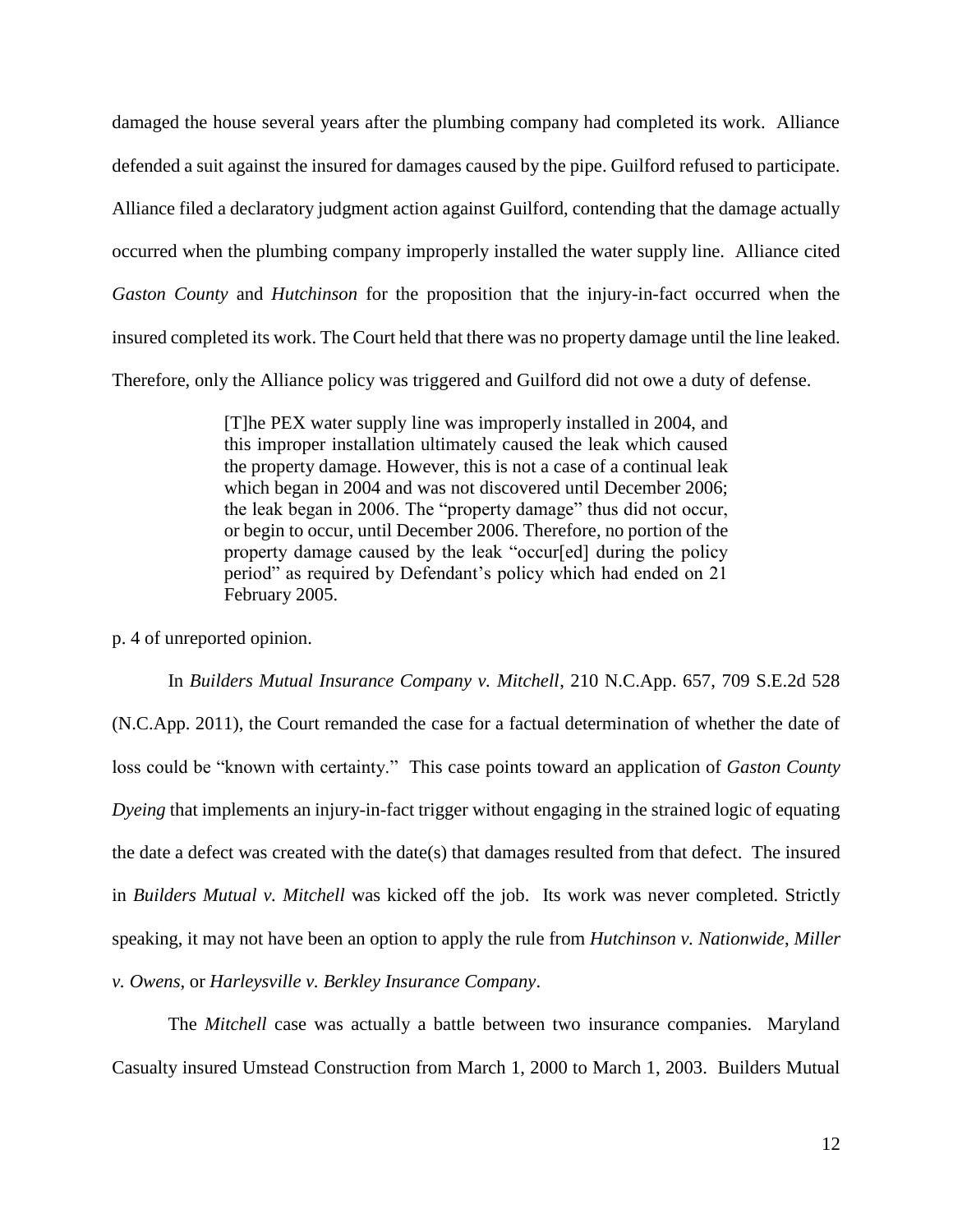insured Umstead from March 1, 2003 to March 1, 2006. Umstead performed repairs on an existing home from February 2000 until December 2005. The repairs were not satisfactorily completed and there was evidence that Umstead had overbilled. The homeowner sued Umstead for breach of contract, breach of warranties, negligence, misrepresentation, unfair trade practices and fraud. Facts ascertained outside of the complaint further indicated that the defective repairs had caused additional damage to the existing structure, primarily consisting of water damage.

Builders Mutual provided Umstead with a defense. Maryland Casualty refused to participate in the defense. Builders Mutual filed a declaratory judgment action, naming numerous interested parties as defendants. The underlying case settled at mediation, with Builders Mutual contributing to the settlement. Builders Mutual sought reimbursement from Maryland Casualty for defense and settlement costs. On cross motions for summary judgment the trial court dismissed the claims against Maryland Casualty. The Court of Appeals reversed.

As to the trigger of coverage, the Court noted an affidavit from the repair contractor who took over after Umstead to the effect that most of the damage caused by water intrusion likely began before the last date of coverage under Maryland Casualty's policy. Maryland Casualty had cited *Gaston County Dyeing* for the proposition that, "where the date of the injury-in-fact can be known with certainty, the insurance policy or policies on the risk on that date are triggered." Maryland Casualty argued that because the injury-in-fact date could not be known with certainty, the injury-in-fact test was not the appropriate standard. The Court held that "[w]hether the date can be known with certainty is a genuine issue of material fact and should not have been resolved by summary judgment." 709 S.E.2d at 534. The *Builders Mutual* Court relied on *Gaston County Dyeing,* which stated that the injury-in-fact analysis applied where the date of the injury could be known with "substantial certainty." However, *Gaston County Dyeing* does not rule out the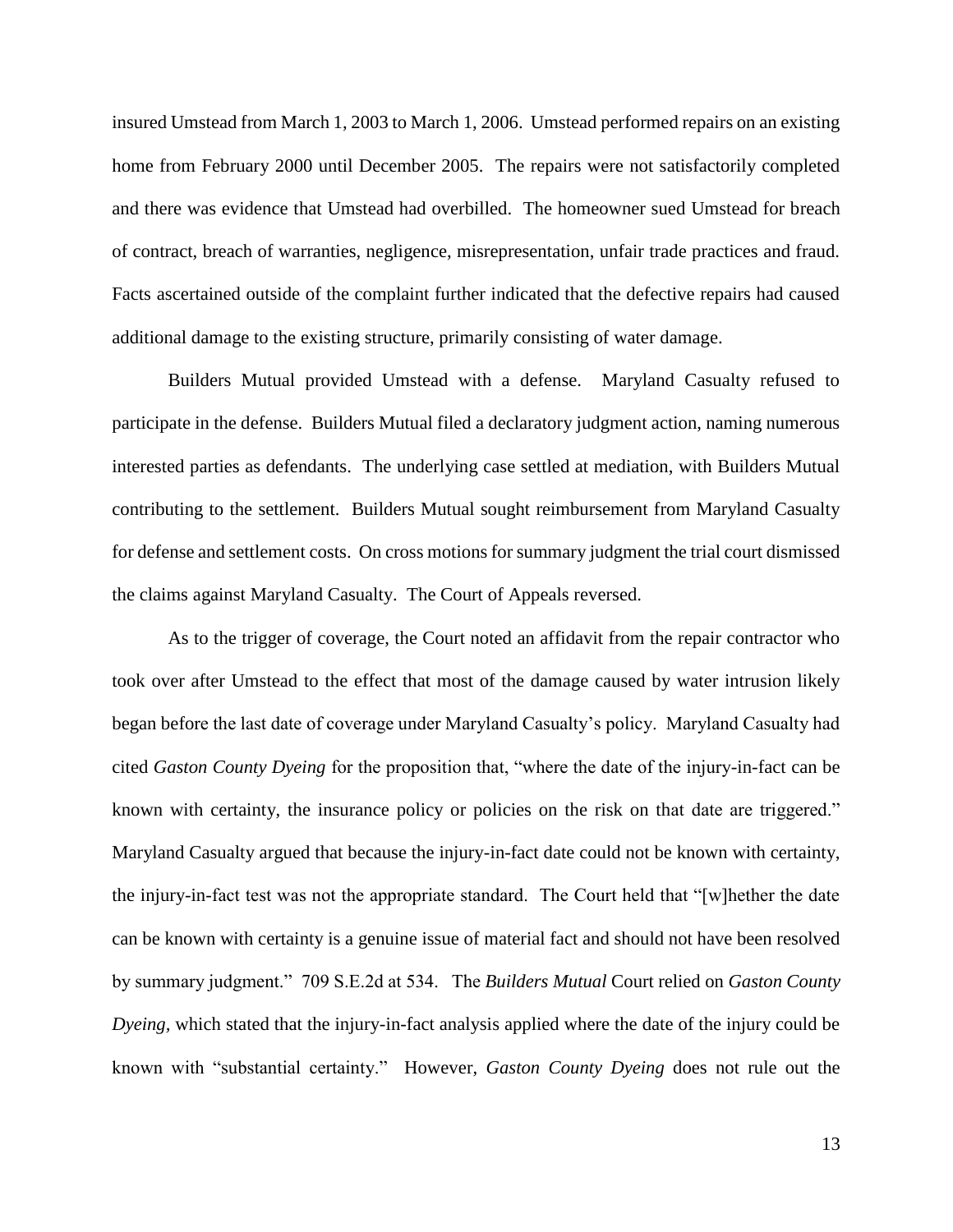possibility that the injury-in-fact analysis could be applied where the date of the injury-in-fact could be determined with less than substantial certainty. *Gaston County Dyeing* stated that, "where the date of the injury-in-fact can be known with substantial certainty, the insurance policy or policies on the risk on that date are triggered." This statement described the situation before the Court. It did not preclude the use of an injury-in-fact trigger where the date of the onset of the injury could be determined with less certainty. A practical reading of *Builders Mutual* suggests that the real issue to be determined on remand was whether the date could be proven by the standard applicable to most contractual disputes – a preponderance of the evidence. Builder's Mutual had supplied an affidavit from a contractor stating that "approximately two-thirds (2/3) to 70% of the damages would have more likely than not occurred between early 2000 and February 28, 2003 … ." 210 N.C.App. at 665, 709 S.E.2d at 534. The Court remanded the case for a determination whether "these statements establish a date that can be 'known with certainty'." *Id.* It is not clear that *Gaston County Dyeing* compelled the application of a "substantial certainty" standard in this instance. Moreover, the fact that the *Builders Mutual v. Mitchell* Court remanded the case, on the basis of the affidavit presented, suggested that the Court contemplated that "substantial certainty", as applied in this context, might not require that an exact date on which the damages began be identified.

In *Erie Insurance Exchange v. Builder Mutual Insurance Company*, 227 N.C. App. 238, 742 S.E. 2d 803 (2013), the Court of Appealsstated that came very close to stating that *Hutchinson,*  misapplied the reasoning of *Gaston County Dye.<sup>8</sup>* Terrence P. Duffy Builder, Inc. ("TPD Builder") constructed a residence for R. Michael Hardison and his wife, Sara E. Hardison ("Hardison"). The

<sup>&</sup>lt;sup>8</sup> "[W]e note that **to the extent** Hutchinson uses the term "defect" in summarizing out Supreme Court's holding in Gaston County Dyeing, such language mischaracterizes the holding in Gaston County Dyeing, as our Supreme Court did not use the term 'defect,' but rather, 'injury-in-fact'." 227 N.C. at 249, 742 S.E.2d at 812. (emphasis supplied)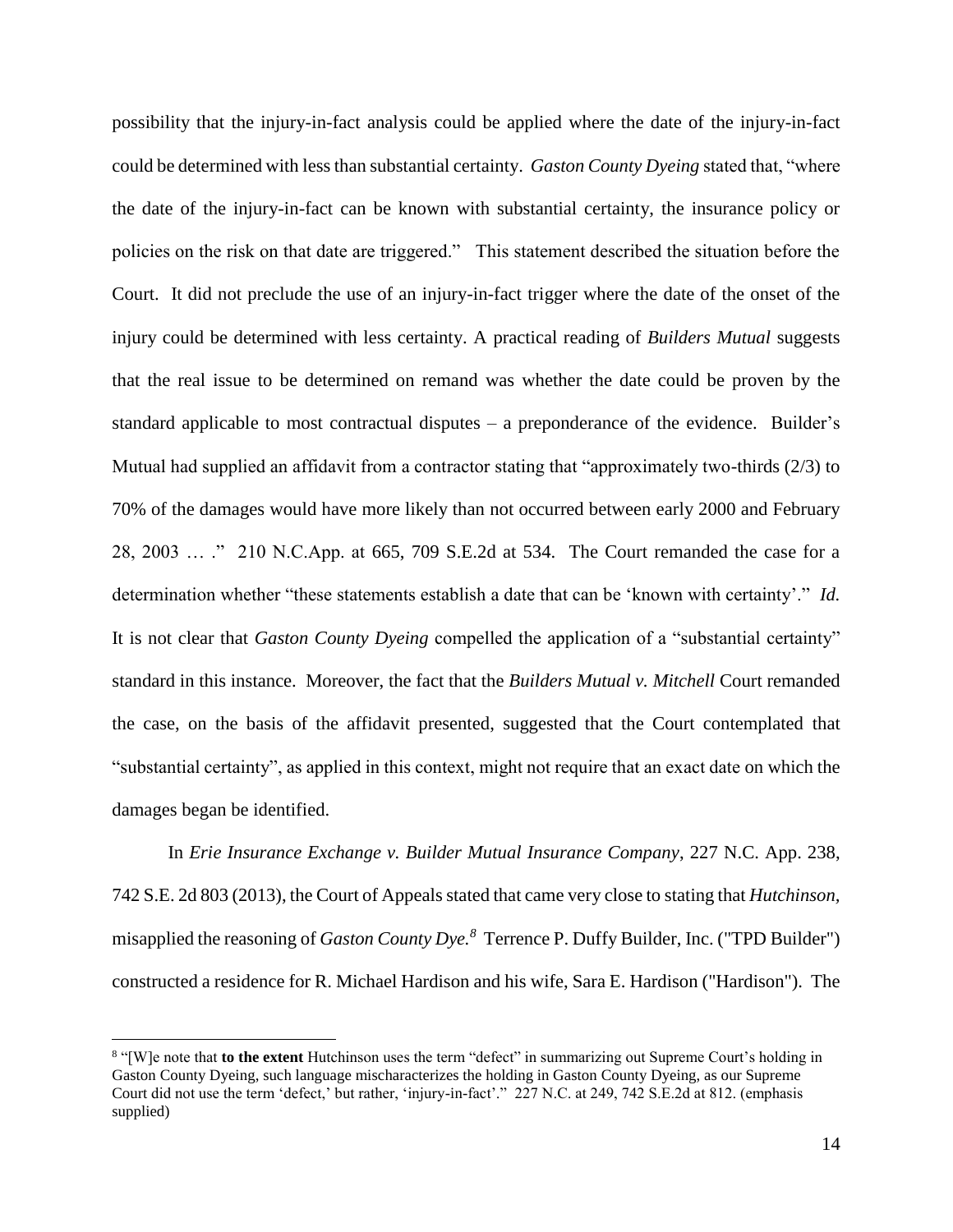residence, which was substantially completed September 21, 2007, included landscaping and a retaining wall. On December 7, 2009, the retaining wall above the residence collapsed, causing extensive damage to the residence and the Hardison's personal property. Erie issued a policy of general liability insurance to TPD Builder that was in effect when the residence was completed. Builder's Mutual issued a policy of insurance that was in effect when the retaining wall collapsed. Builder's Mutual argued that in determining the trigger of coverage, the court was required to determine when the defect occurred from which all damages flowed, as had been the case in *Hutchinson*. The *Erie* Court noted that the facts before it were equivalent to those in *Gaston County Dye*. The collapse of the retaining wall, resulting in damages to the residents and contents within the residence, was analogous to the rupture of the pressure vessel in *Gaston County Dyeing*. In both cases, it could be determined with certainty, when the damages began. At first blush, the facts in *Erie* seemed similar to those in *Hutchinson*, as both cases were concerned with defective retaining walls. In *Hutchinson*, the damage to the retaining wall arguably occurred over time, due to water entry. The damage to the retaining wall was discovered at a later time, but the wall did not collapse on other property. In *Erie*, the retaining wall collapsed on a date certain, causing damage to other improvements on the property. The two cases were distinguishable on those grounds. The facts in *Erie* were functionally equivalent to those in *Gaston County Dying Company*. The facts in *Hutchinson* were distinguishable from those in *Gaston County Dying Company*. Even so, the *Erie* Court questioned the logic of *Hutchinson*:

To the extent *Hutchinson* uses the term "defect" in summarizing our Supreme Court's holding in *Gaston County Dyeing*, such language mischaracterizes the holding in *Gaston County Dyeing*, as our Supreme Court did not use the term "defect" but rather "injury in fact." . . . Notably, in *Gaston County Dyeing,* had our Supreme Court looked to the date the "defect" occurred in the underlying action, i.e. when the faulty pressure vessel was fabricated by *Gaston*, the holding would have been markedly different…to the extent the language employed in Hutchinson is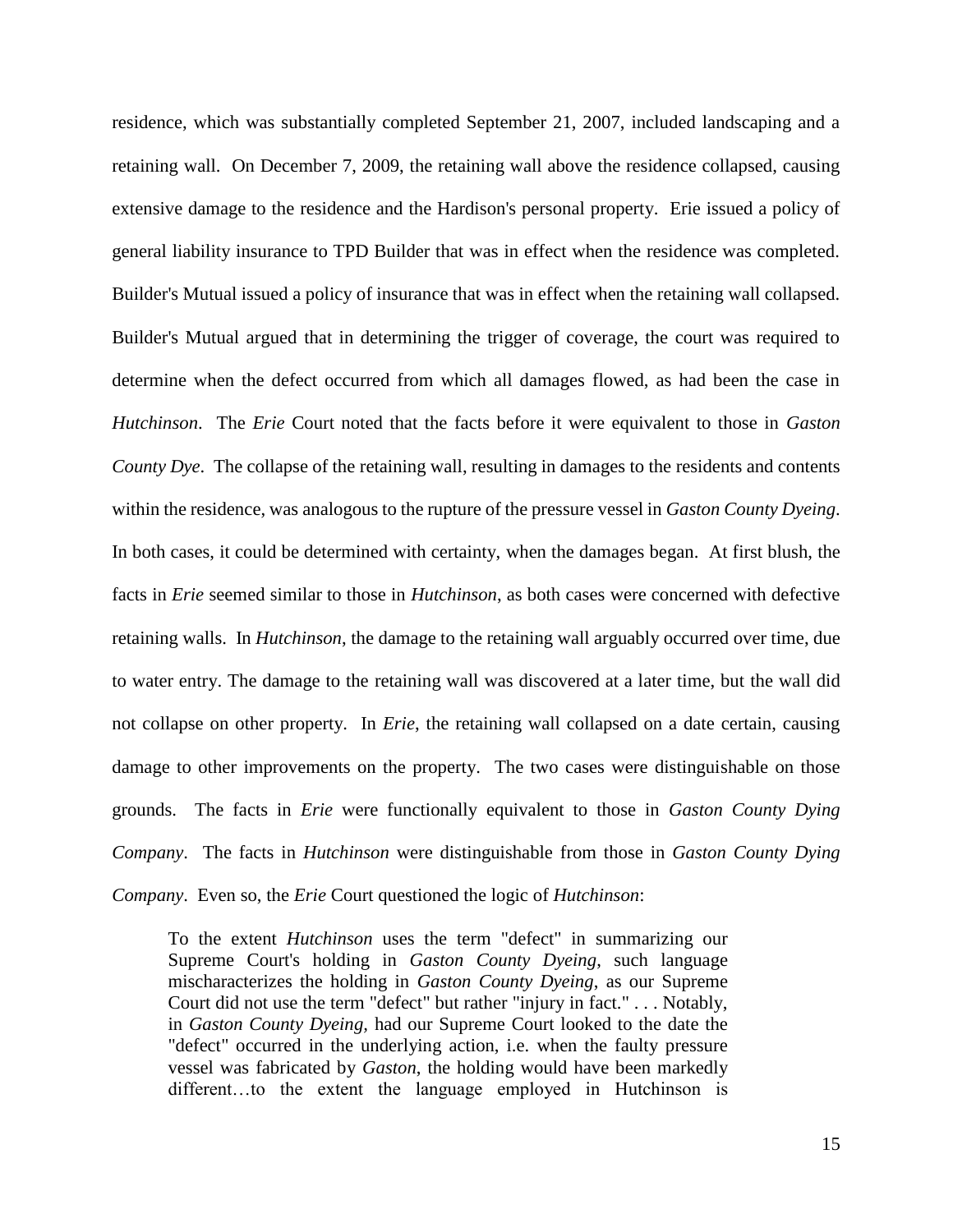inconsistent with that employed by our Supreme Court in *Gaston County Dyeing*, we follow our Supreme Court's holding and analysis.

227 N.C. App. at 249, 742 S.E. 2d at 812. The *Erie* Court's criticism of *Hutchinson* was arguably *dicta*. This discussion was not necessary to the outcome in *Erie.* Regardless, the discussion in *Erie* concerning the difficulty in reconciling the reasoning articulated in *Hutchinson* with *Gaston County Dyeing Company* is persuasive.

The *Erie* opinion noted that in *Builders Mutual v. Mitchell*, Builder's Mutual argued that the date of injury could be resolved as a factual dispute but in *Erie* argued for the application of the rule from *Hutchinson*. 227 N.C.App. 238, 742 S.E.2d 803, footnote #5 (2013) ("We note that defendant's position in the present case is entirely contrary to and inconsistent with its position and argument in *Mitchell*). This suggests that the Court of Appeals might recognize *Mitchell*, in which the Court accepted Builders Mutual's argument, as pointing towards a better method of dealing with trigger of coverage in hidden defects cases than that stated in *Hutchinson, Harleysville v. Berkley* and *Nelson.*

The Court of Appeals' decision in *Erie v. Builder's Mutual* did not compel the decision in *Harleysville v. Hartford,* 90 F.Supp.3d 526 (EDNC 2015), but did point toward a change of course from *Hutchinson*. *Harleysville v. Hartford* was a declaratory judgment action among a number of insurers for G.R. Hammonds Roofing, Inc. Hammonds was also included as a party. Hammonds was a roofer on three large apartment complexes that ended up in litigation. One was in Florida and two were in South Carolina. The carriers insured Hammonds in this order: Hartford, Assurance, First Financial, Harleysville, and then First Mercury. Hartford insured Hammonds for three and a half years, Assurance for one year, First Financial for one year, Harleysville for three years, and First Mercury for three years. There was a six-month overlap between the issuance of the first policy by Assurance and the expiration of the last Hartford policy. With respect to each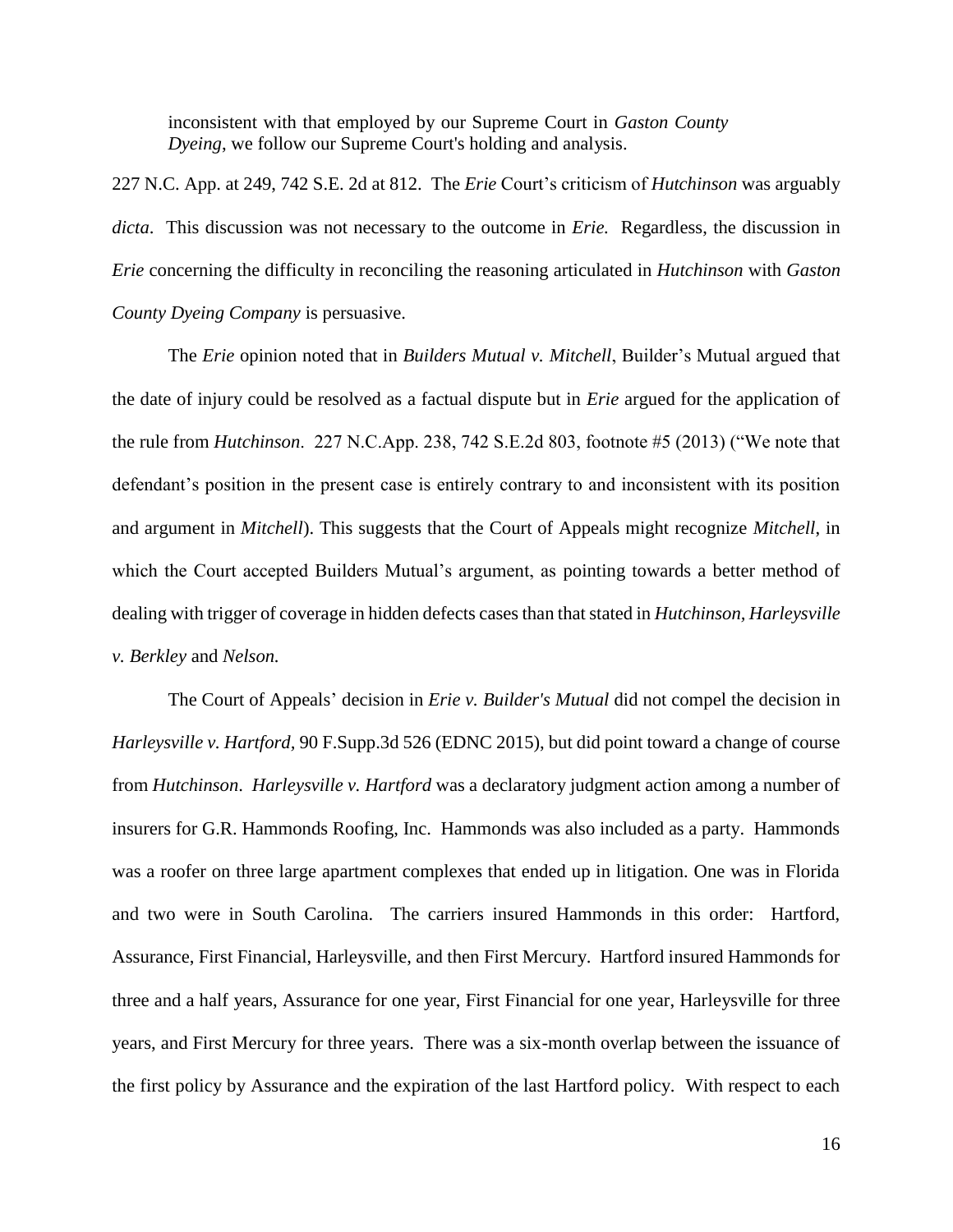of the apartment complexes, there was a gap between the date that Hammonds completed its work and the date that damages from moisture intrusion, allegedly resulting from defective roofing and/or flashing, was discovered. The carriers were of differing opinions as to which policies were triggered by these events. Assurance provided a defense in all three of the underlying cases. The other carriers participated in the defense of some of the cases but not all three cases. The declaratory judgment action involved claims for reallocation of defense costs and allocation of indemnity payments. All of the underlying cases were settled by the time the declaratory judgment action came to a head.

Harleysville, Assurance, First Financial and First Mercury each contended that coverage for the claims asserted in the underlying lawsuit should be triggered according to dates of completion of the insured's work. Hartford advocated a continuous trigger of coverage, in which each carrier's contribution to indemnity payments would be proportional to the number of months that it was on the risk in relation to the total number of months between completion of the insured's work and manifestation of the damages. Judge Flanagan reviewed the published opinions of the North Carolina courts, noted *Erie v. Builder's Mutual* and determined that *Hutchinson*, *Harleysville*, and *Nelson* misapplied the rule from *Gaston County Dyeing.* If *Gaston County Dye* had equated the date of the defect causing injury with the date of the injury, the result would have been markedly different in *Gaston County Dye.* Therefore, it cannot reasonably be inferred that the Court in *Gaston County* sanctioned using the date of the injury causing defect as a trigger of coverage. Because the holdings in *Hutchinson, Harleysville, and Nelson* could not be reconciled with the Court's opinion in *Gaston County Dyeing,* the Federal Court, sitting in diversity, was not compelled to follow those decisions. Judge Flanagan then inferred, from *Gaston County Dyeing*,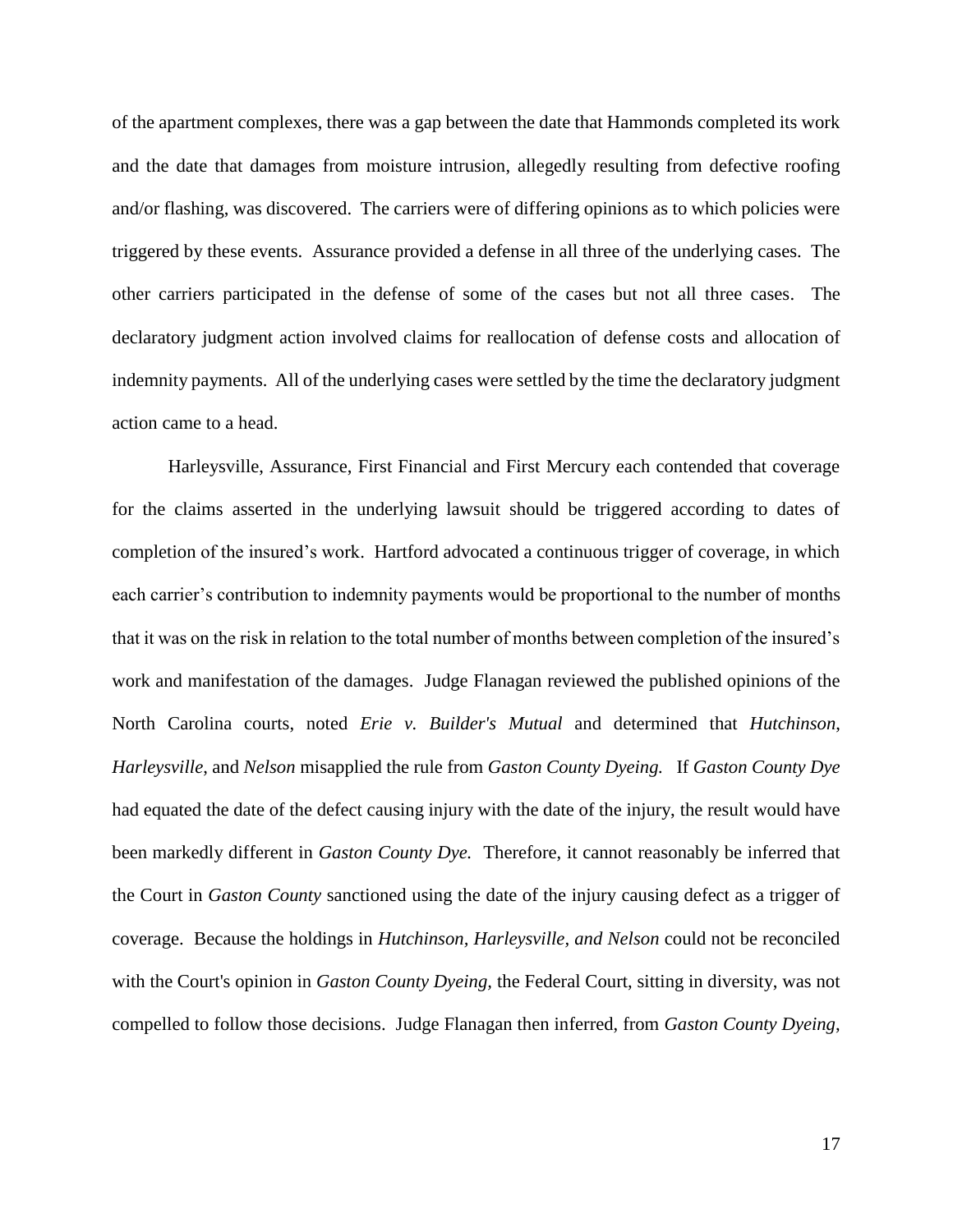how the North Carolina Supreme Court would rule in such a situation. Judge Flanagan concluded

that the North Carolina Supreme Court would adopt a continuous trigger of coverage.

Having determined that the date construction completed is not the proper trigger of coverage, the question remains what approach instead should be used. Given that the start date of the "occurrence" or "accident" in the underlying lawsuits is inherently uncertain, and could have taken place at any time between the date construction was completed on any building and the date of the lawsuits, it is reasonable to find that coverage is triggered under all policies in effect during that time period.

90 F.Supp.3d at 546, 547.

When, as in this case, the alleged accidents that cause the injuries in fact occur on dates that are not certain, there are possible multiple occurrences…thus, all policies on the risk on the possible dates of those injury-causing events are triggered. Such an approach remains consistent with *Gaston*, because it still 'looks to the cause of the property damage' e.g., the dates the roofs failed and the water intruded, rather than the ultimate 'effect' of such water intrusion, e.g. manifestation of rotten structural elements or mold…the key difference leading to a multiple trigger of coverage rather than a single trigger of coverage, is that the dates of the injuries in fact are inherently uncertain and cannot be established as a single trigger of coverage.

90 F.Supp.3d at 547. The bottom line - "Because it is inherently uncertain based on the allegations

of the underlying lawsuits when property damaged alleged in the multiple underlying lawsuits

commenced, a multiple trigger of coverage test applies." 90 F.Supp.3d at 548.

# **Prognosis**

*Harleysville v. Hartford* has no precedential effect in the North Carolina courts. Even so, the North Carolina courts may look to *Harleysville v. Hartford* for its persuasive effect. *See, Salvie v. Medical Center Pharmacy of Concord, Inc*., 762 S.E.2d 273 (N.C.App. 2014). *Erie v. Builder's Mutual* and *Harleysville v. Hartford* persuasively call *Hutchinson, Harleysville v. Berkley*, and *Nelson* into question. *Harleysville v. Hartford* makes a compelling case for implementation of a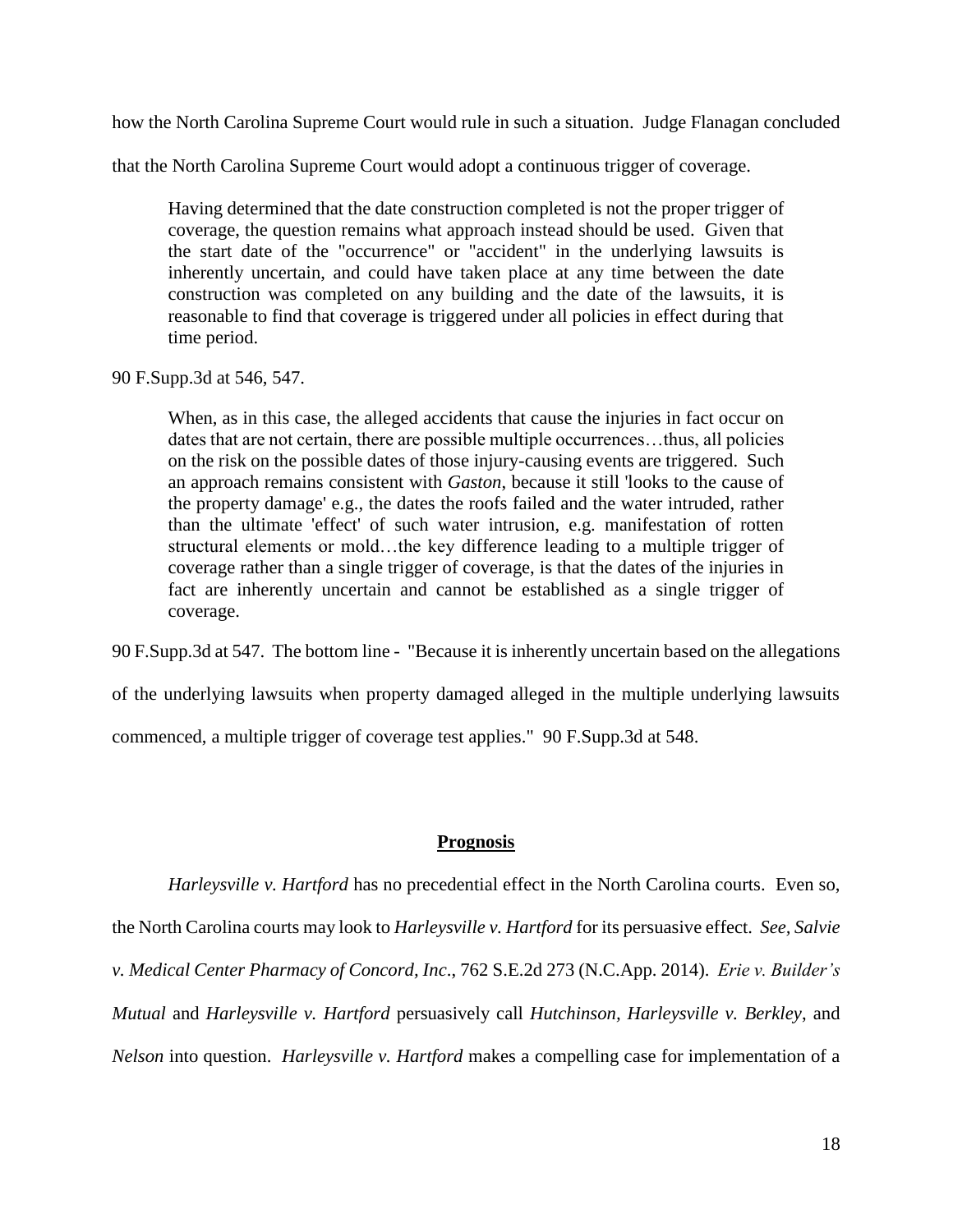continuous trigger of coverage. Whether *Harleysville v. Hartford* accurately predicts the course

that the North Carolina Court will take is a different matter.

*Gaston County Dyeing* held that there was only one occurrence and only one policy was triggered, notwithstanding the fact that the damages continued to accrue through multiple policy periods.

> In determining whether there was a single occurrence or multiple occurrences, we look to the cause of the property damage, rather than to the effect. As noted previously, an "occurrence" is an accident, **"including continuous or repeated exposure to substantially the same general harmful conditions."** In this case, the rupture of the pressure vessel caused all of the ensuing property damage, even though the damage continued over time, contaminating multiple dye lots and continuing over two policy periods. Therefore, when, as in this case, the accident that causes injury-in-fact occurs on a date certain and all subsequent damages flow from the single event, there is but a single occurrence; and only policies on the risk on the date of the injury-causing event are triggered.

351 N.C. at 303, 304, 524 S.E.2d at 565 (emphasis supplied). The Court found that there was but one occurrence where damages continued over time. Because the standard policy language defines an occurrence as "repeated exposure to substantially the same general harmful conditions," there does not appear to be a strong basis for distinguishing between damages caused by the rupture of a pressure vessel and damages caused by repeated exposure to moisture for purposes of counting the number of occurrences involved. Moreover, the standard language of the ISO General Liability Policy provides that " '[p]roperty damage' which occurs during the policy period ... includes any continuation, change or resumption of that … 'property damage' after the end of the policy period." This language would be consistent with a rule that ongoing, hidden damages constitute one occurrence and trigger only one policy period, regardless of whether the date of the inception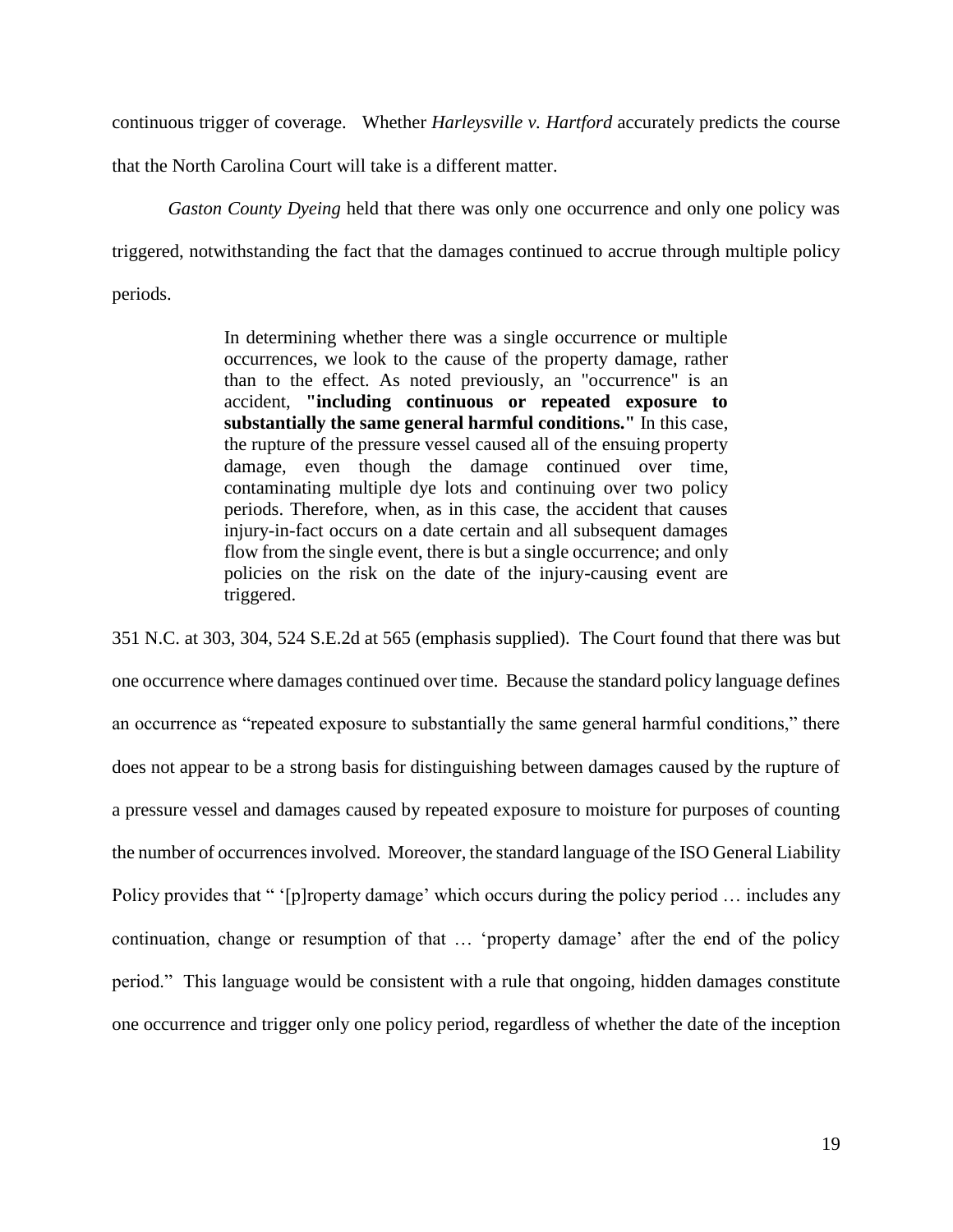of those damages can be determined with "substantial certainty" or merely by a preponderance of the evidence.

Gaston County Dyeing expressly considered and rejected a continuous trigger theory:

International asserts that if the manifestation or date-of-discovery approach is not accepted, this Court should find that both policy periods are triggered under a "continuous" or "multiple trigger" theory. We decline to do so. **In determining whether there was a single occurrence or multiple occurrences, we look to the cause of the property damage rather than to the effect.** As noted previously, an "occurrence" is an accident, "including continuous or repeated exposure to substantially the same general harmful conditions."

351 N.C. at 303, 524 S.E.2d at 565 (emphasis supplied). Again we come back to the policy language regarding "continuous or repeated exposure to substantially the same general harmful conditions." In *Gaston County Dyeing,* the Court indicated that such an exposure would constitute but one occurrence. While *Gaston County Dyeing* did not deal with a situation in which the onset of the damages could not be pinpointed, one could reasonably predict that the North Carolina Supreme Court would find but one occurrence and one policy triggered in such a case. Two Federal District Court cases have relied on *Gaston County Dyeing* in concluding that multiple injuries arising from a single cause of loss constitute but one occurrence. *See, Western World Ins. Co. v. Wilkie*, 2007 WL 3256947 (E.D.N.C. 2007) (numerous children contracted E.coli due to exposure to a petting zoo during the course of a ten day fair – one occurrence); *Mitsui Sumitomo Ins. Co. v. Automatic Elevator Co.*, 2011 WL 4103752 (M.D.N.C. 2011) (187 persons claimed injury due to exposure to hydraulic fluid mistakenly identified as surgical detergent – one occurrence). In *Western World*, Judge Malcolm Howard concluded: "While the court is sympathetic to the plight of the minor defendants and their guardians ad litem, the court must conclude, based on its analysis of the available authorities, that if the Supreme Court of North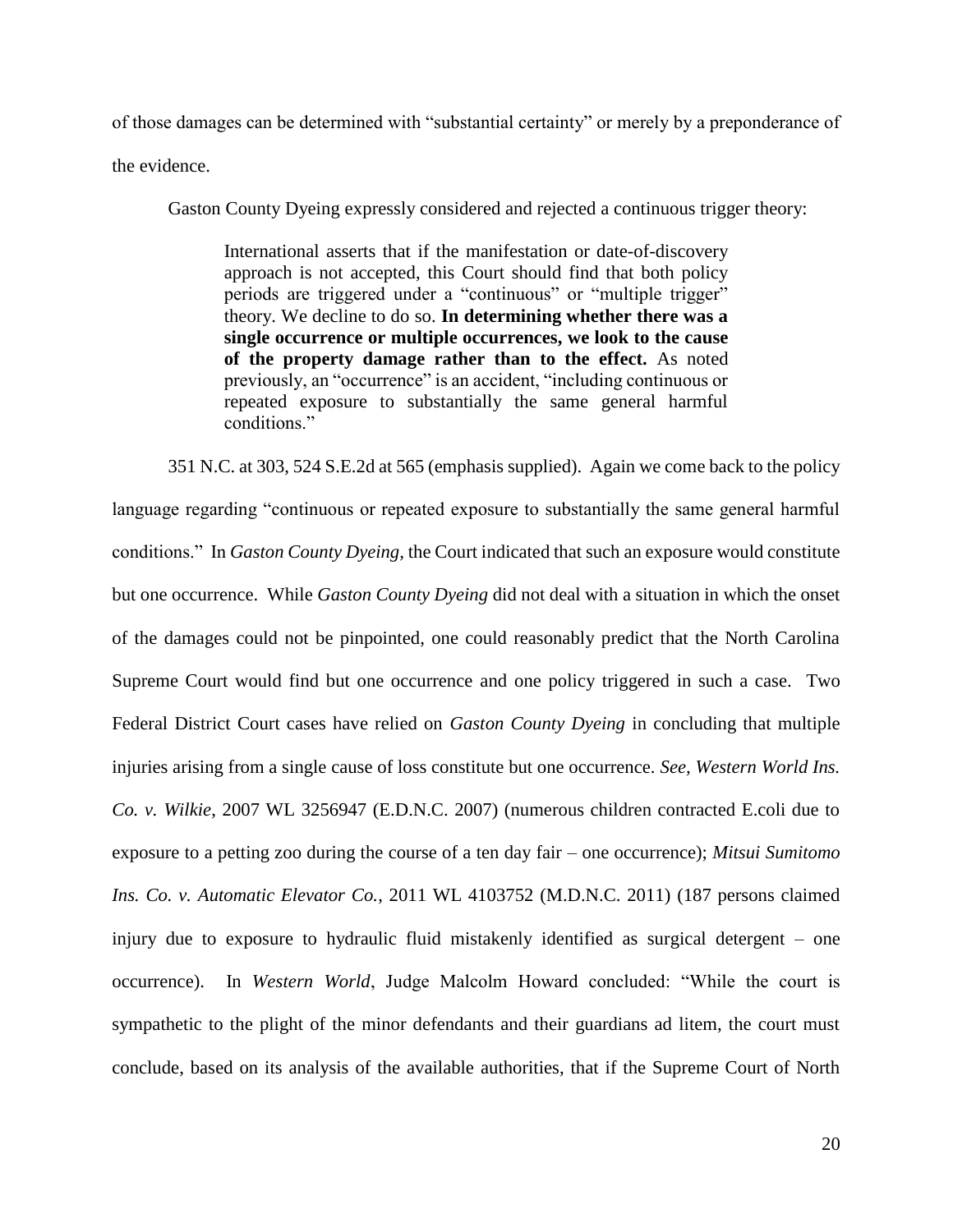Carolina were presented with this question it would conclude that there was but a single

occurrence." 2007 WL 32569467, at page 5.

Similarly, in *Mitsui Sumitomo Ins. Co. v. Automatic Elevator Co.*, Magistrate Judge Auld

concluded that the North Carolina Supreme Court would find but a single occurrence if confronted

with a claim involving numerous people exposed to a mislabeled barrel of hydraulic fluid.

Finally, Duke has argued that a finding of a sole occurrence would conflict with the decision of the North Carolina Supreme Court in *Gaston Cnty.* which pinpointed the immediately preceding injurycausing event as the occurrence. … This Court disagrees. **The facts of** *Gaston Cnty.* **suggest the court was applying the cause test to interpret the term occurrence for purposes of triggering coverage. In that scenario, the court would properly look to the more immediate cause of the injury. A determination in** *Gaston Cnty.* **as to whether the negligent manufacture of the vessel or the vessel failure was an occurrence for purposes of determining number of occurrences would have been moot, as either would have resulted in the insurer being obligated for only a single occurrence.** Here, in contrast, the Court must apply the cause approach to determine the number of occurrences as it relates to insurer obligations under specific policy limits. The Court concludes that, if the present issue were decided by the North Carolina Supreme Court, it would find but a single occurrence on the part of Automatic Elevator under the 04–05 Policy.

In *Western World Ins. Co. v. Wilkie* and *Mitsui Sumitomo Ins. Co. v. Automatic Elevator* 

*Co.* the courts saw in *Gaston County Dyeing* a predilection toward finding a single occurrence and a single policy triggered, by reference to the root cause of the damages. In *Harleysville v. Hartford*, Judge Flanagan saw the causes of the property damage as "the dates the roofs failed and the water intruded" – "possible multiple occurrences." 90 F.Supp.3d at 547. One might also conclude that in construction defects cases the cause of the damages is the construction defects, a single occurrence, even if the damages occur in response to multiple exposures to natural elements that would not have been harmful, but for the construction defects. The key to predicting how the North Carolina Supreme Court will rule on trigger of coverage in cases involving latent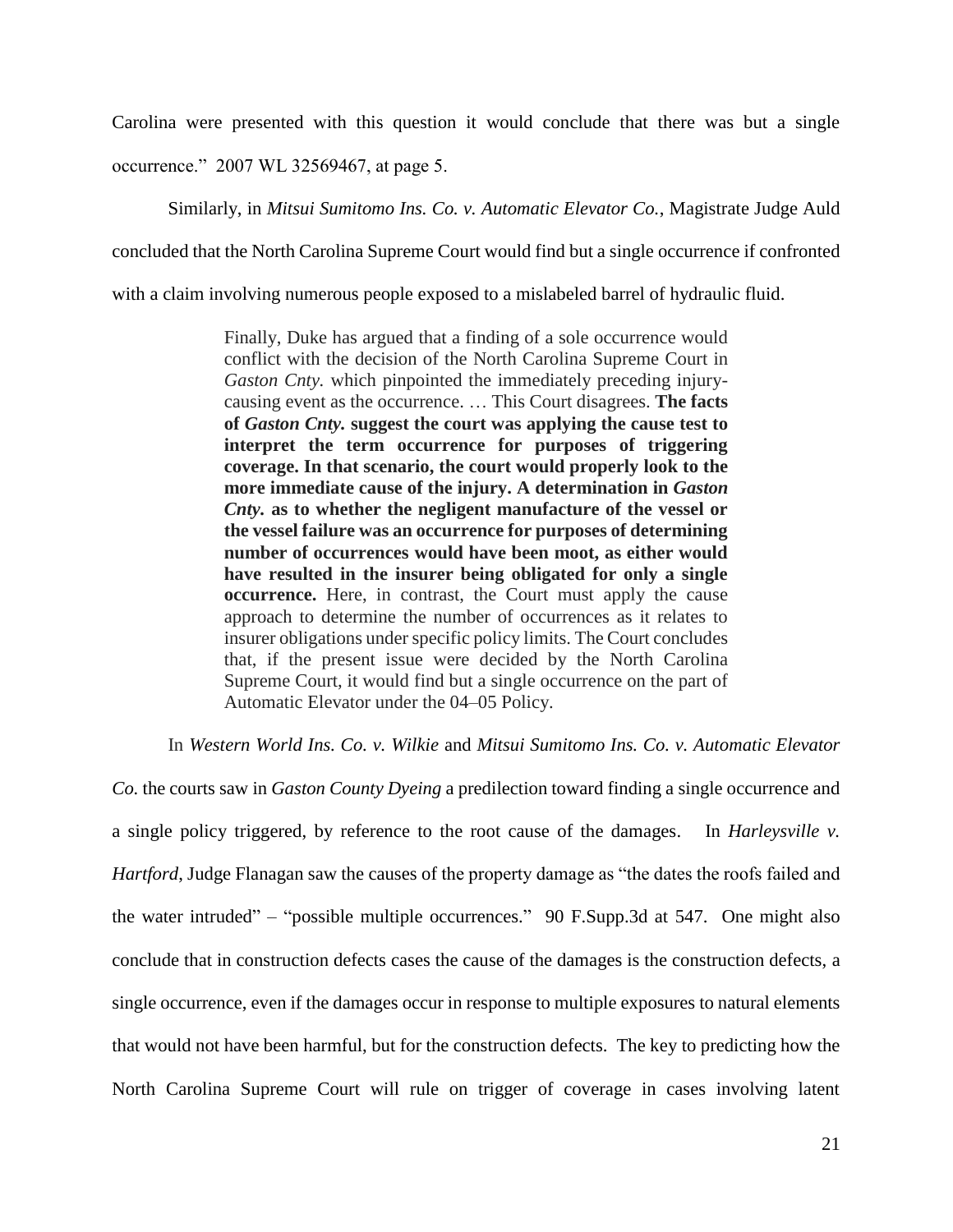construction defects will likely lie in predicting the Court's response to these divergent views on causation.

*Hutchinson, Harleysville v. Berkley*, and *Nelson* relied on *Gaston County Dyeing* in equating the date that the injury causing defect was created with the date of the occurrence. *Erie v. Builders Mutual*, convincingly explained why this reliance was not justified; one cannot equate the date of the defect with the date of the injury without rewriting the standard GCL policy. Even so, *Hutchinson, Harleysville v. Berkley*, and *Nelson* remain good law. Moreover, while *Erie* questioned the rationale articulated in *Hutchinson* it did not negate the prospect of the same or a similar outcome based upon other rationale that might have been articulated consistent with *Gaston County Dying*. In *Gaston County Dying* the Court observed that "although other jurisdictions have adopted varied approaches in determining the appropriate trigger of coverage, the injury-in-fact approach is widely accepted." 351 N.C. at 303, 524 S.E.2d at 564. This suggests a predisposition toward this approach that could extend to fact situations such as those in *Hutchinson, Harleysville v. Berkley*, and *Nelson.*

On the other hand, the *Gaston County Dyeing* holding regarding the number of policy periods triggered by ongoing damages extending through multiple policy periods runs counter to the rule adopted in most jurisdictions. One authoritative source notes:

> Another recurring issue that arises in the context of determining which policies are triggered is ascertaining the date of injury/damage in a case involving continuing injury/damage that was latent for a period of time. The correct answer, and the rule in the vast majority of the courts to have addressed the issue, is that coverage is triggered from the date of the first latent injury/damage and continues to be triggered at least until the date the injury/damage becomes manifest. Since coverage is triggered in the event of an injury/damage during the policy period, the foregoing rule merely comports with the express terms of the policy.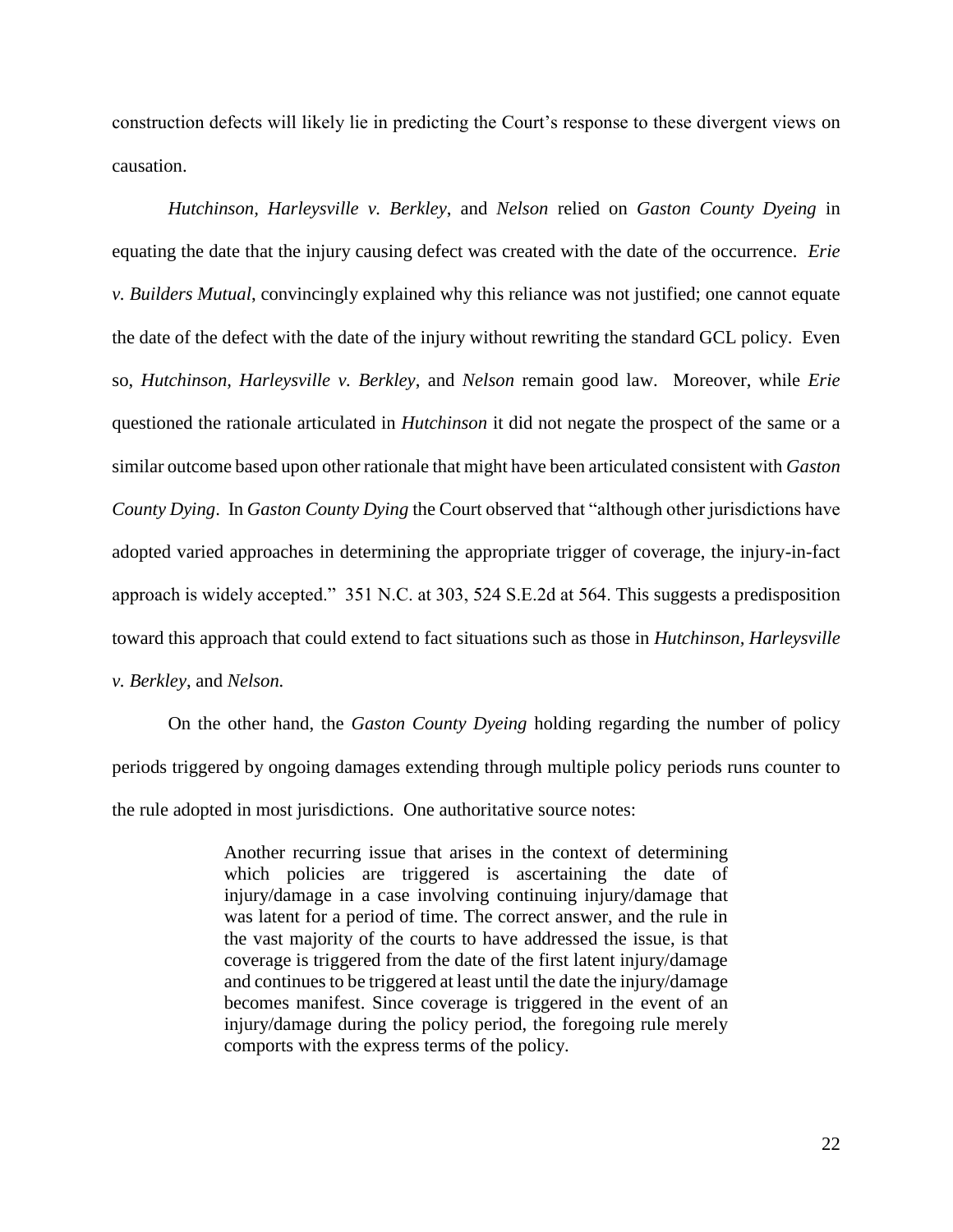Windt, Allan D., *Insurance Claims and Disputes, Fifth Ed.* (West Group 2010) §11:4 (with a lengthy list of citations). Windt notes that in the majority of jurisdictions, the courts have held that: "[W]hen there is an ongoing process of property damage or bodily injury, every policy period in effect during the ongoing damage/injury process provides coverage." *Id.* Windt criticizes the *Gaston County Dyeing* opinion:

> In *Gaston County Dyeing Mach. Co. v. Northfield Ins. Co*., 351 N.C. 293, 524 S.E.2d 558 (2000), the court held that only the policy in effect at the time a leak commenced afforded coverage because there was only one occurrence: the leak. The opinion is incorrect because the court overlooked the fact that, under the policy language, it is the date of the property damage (which was ongoing) that triggers the coverage, not the date of the occurrence. The occurrence can take place long before the inception of the policy; it is enough simply that the property damage was caused, in the past, by an occurrence. The only thing that has to take place during the policy period is the property damage.

Windt, §11.4, footnote #24. In cases distinguishable from *Gaston County Dyeing*, the considerations urged by Wendt, and apparently by the appellate courts in other states, could conceivably prompt to the courts to find coverage under multiple policy periods.<sup>9</sup> This happened in *Harleysville v. Hartford*. In light of the *Erie* decision, suggesting that *Hutchinson* was based on fallacious reasoning, and in light of the dearth of opinions on trigger of cover issues from the North Carolina Supreme Court, it would not be terribly surprising to see a continuous trigger applied in the North Carolina courts. While it appears to this observer that a trigger of coverage theory implicating but one policy would be more consistent with *Gaston County Dyeing* than a continuous trigger, this issue is clearly open to debate.

<sup>9</sup> On the other hand, while this commentary suggests that the North Carolina Supreme Court should overrule *Gaston County Dyeing*, it also suggests that, absent such action, *Gaston County Dyeing* would reasonably be interpreted as supporting an injury-in-fact trigger (only one policy period triggered) in all cases involving latent construction defects.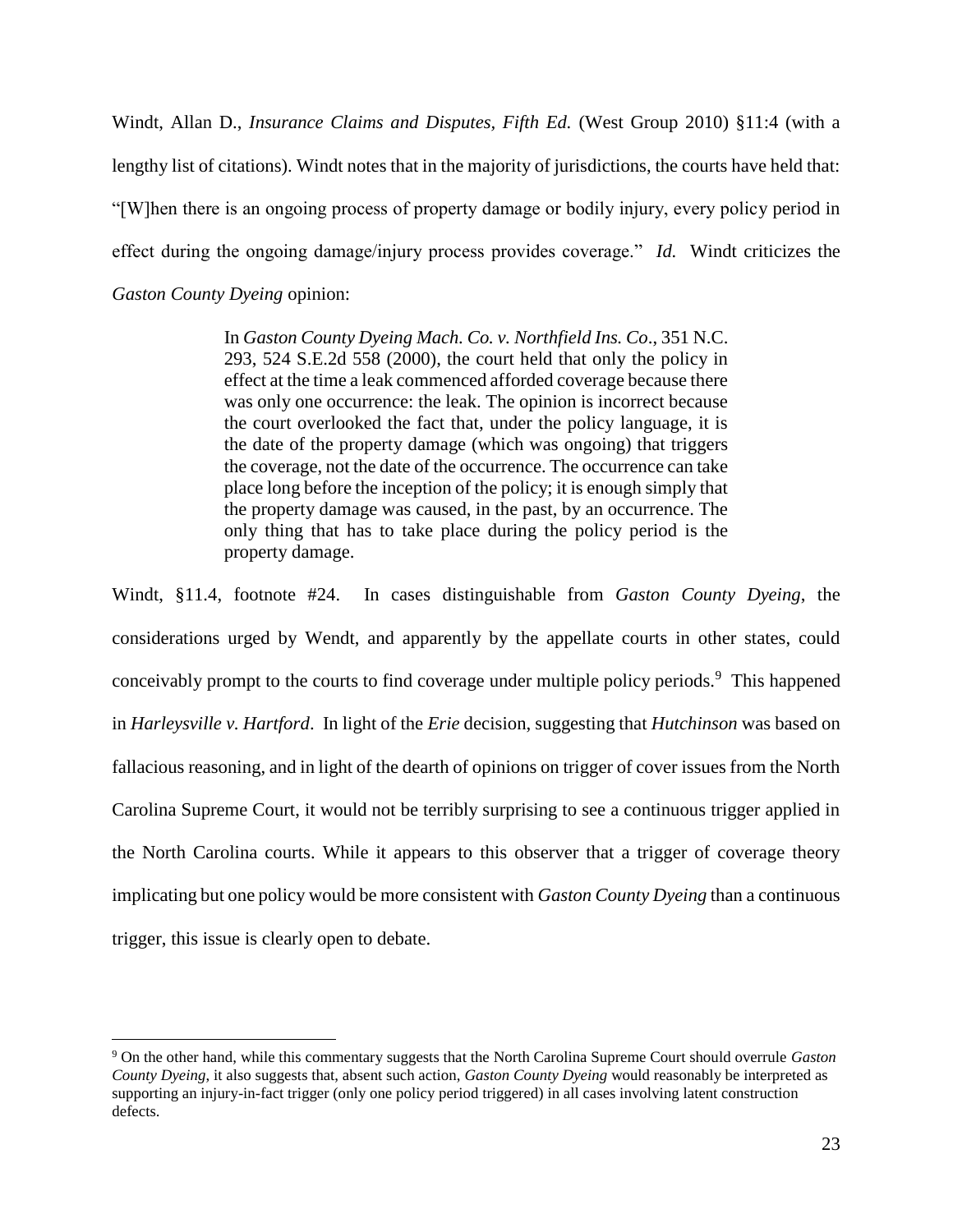#### **Some Considerations Regarding Trigger of Coverage Issues**

It is foreseeable that more carriers will join in the defense effort, so long triggers of coverage issues remain clouded in North Carolina. *Erie v. Builder's Mutual* and *Harleysville v. Hartford* demonstrate the inherent uncertainty in this area of the law that could compel carriers to err on the side of caution when deciding whether a construction defects action might trigger a duty of defense. For defense counsel, this means that the insured's attorney should be especially vigilant in identifying all potentially applicable policies and placing those carriers on notice of the claim. For coverage counsel, this means that counsel should be reticent to make any dogmatic statements concerning trigger of coverage upon which the carrier might rely.

The *Harleysville* case also illustrates the significant impact that choice of law determinations can have on a coverage dispute. The case was decided in the North Carolina Federal District Court under application of North Carolina choice of law principles. Hartford attempted to have the case resolved in South Carolina. Because Harleysville filed first in North Carolina, the South Carolina case was dismissed. This was affirmed on appeal. *See, Hartford Fire Ins. Co. v. Harleysville*, 736 F.3d 255, 263 (4<sup>th</sup> Cir. 2013) (denying remand to the South Carolina State Court; the Federal District Court of South Carolina dismissed the action on grounds that the declaratory judgment action in the Eastern District of North Carolina had been filed first). Had Hartford succeeded in having the case heard before the Federal District Court in South Carolina, there is little doubt that the Court would have found South Carolina law applicable. South Carolina Code Section 38-61-10 provides:

All contracts of insurance on property, lives or interest in this State are considered to be made in the State, and all contracts of insurance, the applications for which are taken within the State, are considered to have been made within the State and are subject to the laws of this State.<sup>10</sup>

<sup>&</sup>lt;sup>10</sup> North Carolina as a similar statute. See, N.C.G.S. §58-3-1.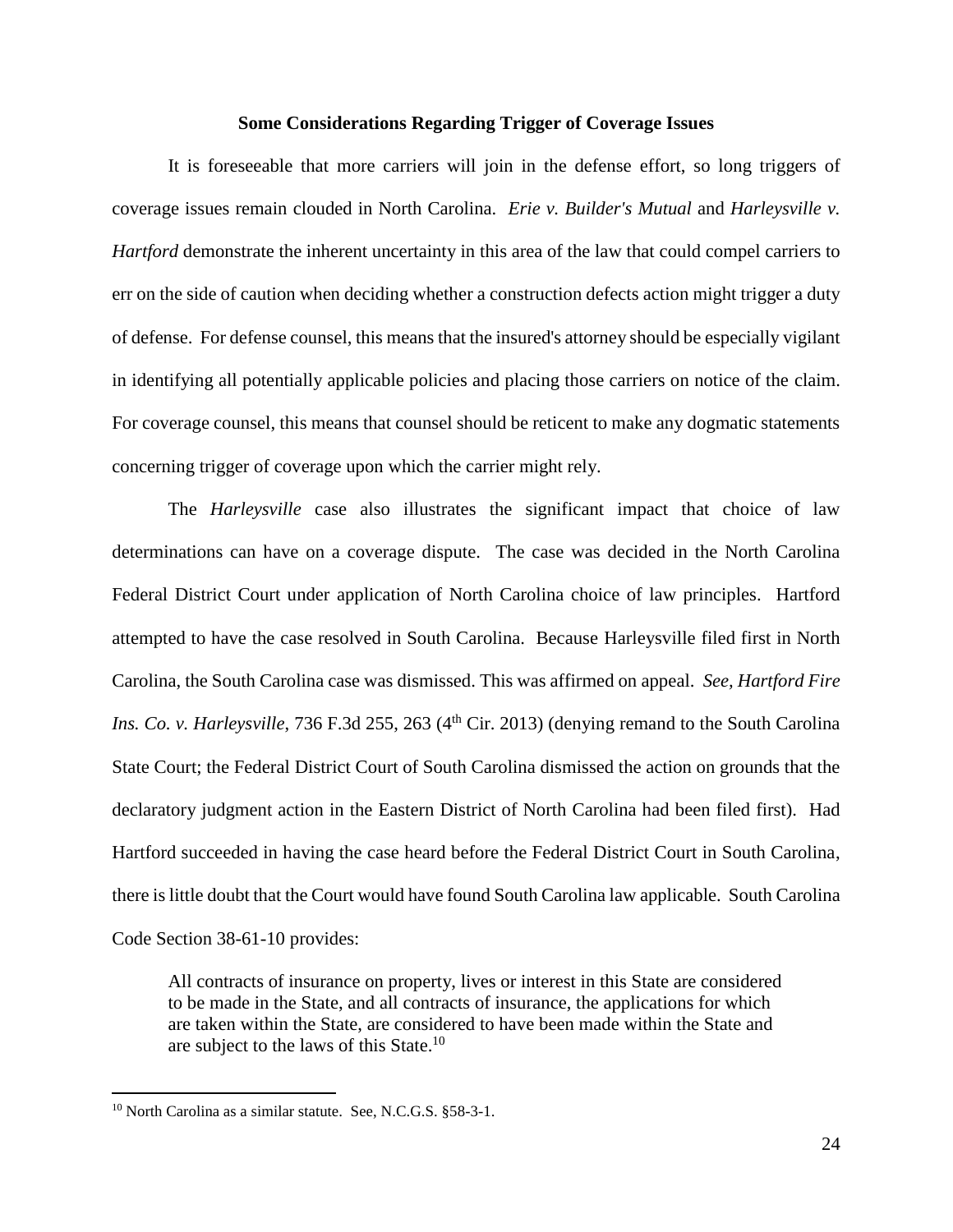The policy in question was issued and delivered in North Carolina. However, the work performed in South Carolina was likely sufficient to invoke Sections 38-61-10 and the application of South Carolina law to the interpretation of this policy. See *Sangamo Westin Inc. v. National Surety Corporation*, 307 S.E. 143, 414 S.E.2d 127 (S.C. 1990). Under South Carolina law, a continuous trigger would have applied, along with a time on the risk analysis. *See, Joe Harden Builders, Inc. v. Aetna Casualty and Surety Company*, 326 S.C. 231, 486 S.E.2d 89 (1997); *Crossman Communities of North Carolina, Inc. v. Harleysville*, 395 S.C. 40, 717 S.E.2d 589 (2011). Hartford got part of it wanted—the continuous trigger—but did not get the time on risk analysis.<sup>11</sup> The allocation of indemnity payments would have been substantially different if South Carolina law had applied.

This case also illustrates some of the pros and cons involved in resolving coverage disputes in Federal Court on diversity jurisdiction. The lack of certification in North Carolina can work for or against a carrier.<sup>12</sup> Businesses and individuals in this State would benefit from greater certainty in the law relating to many coverage issues, including trigger of coverage. A certification procedure would promote that end.

<sup>11</sup> *Harleysville v. Hartford* rejected Hartford's argument for application of a time on risk analysis. Hartford advocated a pro rata allocation based on the number of months that a carrier was on the risk between the time that the insured's work was completed and the time that the damages manifested. The *Harleysville v. Hartford* opinion did not discuss the number of policy periods in effect, which is slightly different from the time on risk analysis proposed by Hartford. If there were ten policies issued by ten carriers, each policy in effect for a one year period, should the outcome be different than if there were ten policy periods in effect, where nine of those policies were issued by one carrier and one policy by the other carrier? Should the carrier that issued nine policies share equally with the carrier that issued one policy? According to *Harleysville v. Hartford,* the answer is that the two carriers should share equally. Thus, if each policy had a one million dollar limit of coverage, an insured that was covered by ten different carriers over a ten year period would have ten million dollars of coverage, while an insured that was covered under one carrier for the entire ten years would only have one million dollars of coverage. If a continuous trigger theory is in fact applicable in North Carolina, this is something that needs to be sorted out.

<sup>&</sup>lt;sup>12</sup> North Carolina is the only state never to have enacted a certification procedure by which questions of state or local law can be certified to its highest court. Eisenburg, Eric, *A Divine Comity, Certification (at Last) in North Carolina.* 58 Duke L.J. 69 (2008).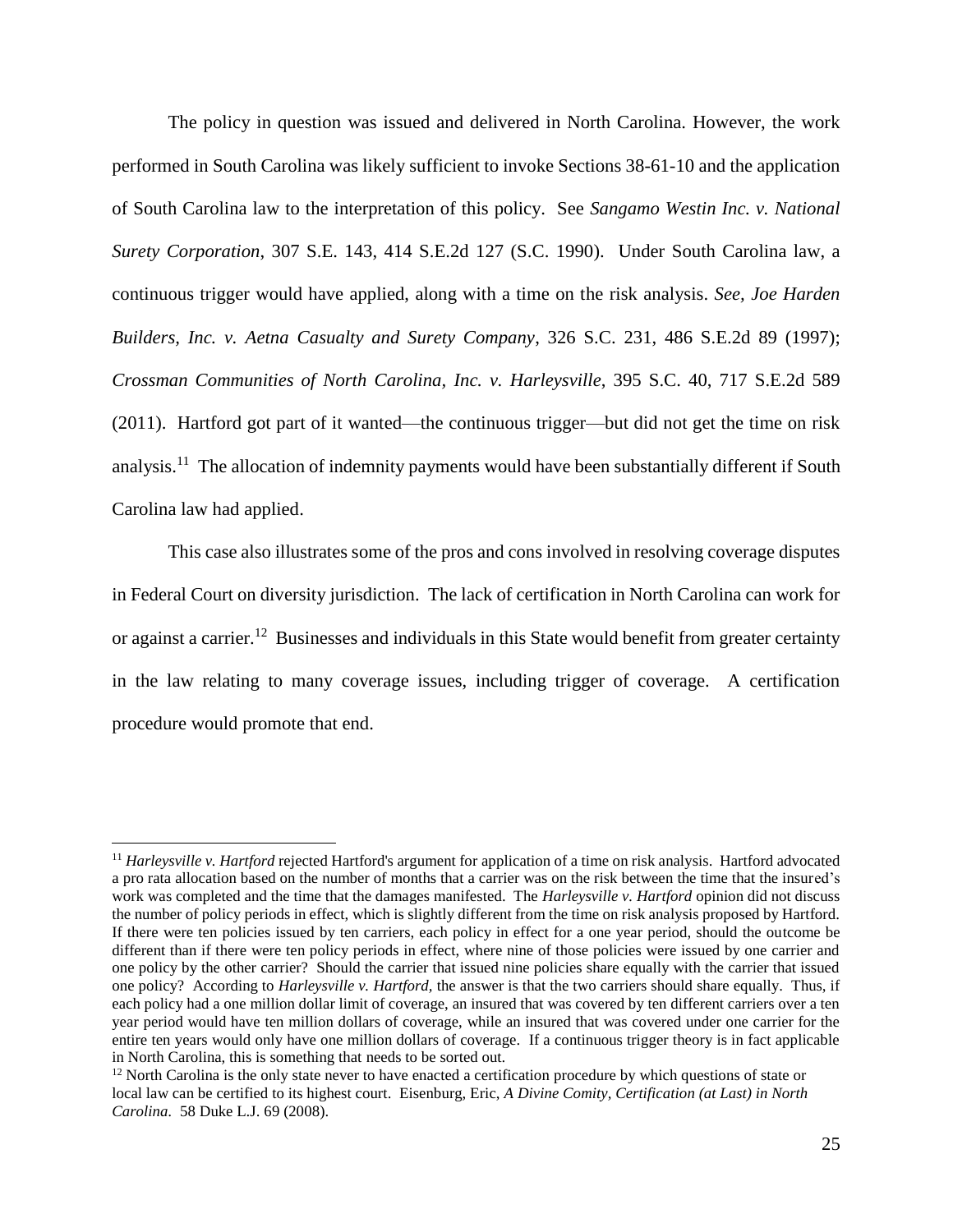# **COMMERCIAL GENERAL LIABILITY COVERAGE FORM**

Various provisions in this policy restrict coverage. Read the entire policy carefully to determine rights, duties and what is and is not covered.

Throughout this policy the words "you" and "your" refer to the Named Insured shown in the Declarations, and any other person or organization qualifying as a Named Insured under this policy. The words "we", "us" and "our" refer to the company providing this insurance.

The word "insured" means any person or organization qualifying as such under Section **II** – Who Is An Insured.

Other words and phrases that appear in quotation marks have special meaning. Refer to Section **V**–Definitions.

# **SECTION I – COVERAGES**

# **COVERAGE A BODILY INJURY AND PROPERTY DAMAGE LIABILITY**

## **1. Insuring Agreement**

- **a.** We will pay those sums that the insured becomes legally obligated to pay as damages because of "bodily injury" or "property damage" to which this insurance applies. We will have the right and duty to defend the insured against any "suit" seeking those damages. However, we will have no duty to defend the insured against any "suit" seeking damages for "bodily injury" or "property damage" to which this insurance does not apply. We may, at our discretion, investigate any "occurrence" and settle any claim or "suit" that may result. But:
	- **(1)** The amount we will pay for damages is limited as described in Section **III** – Limits Of Insurance; and
	- **(2)** Our right and duty to defend ends when we have used up the applicable limit of insurance in the payment of judgments or settlements under Coverages **A** or **B** or medical expenses under Coverage **C.**

No other obligation or liability to pay sums or perform acts or services is covered unless explicitly provided for under Supplementary Payments – Coverages **A** and **B.**

- **b.** This insurance applies to "bodily injury" and "property damage" only if:
	- **(1)** The "bodily injury" or "property damage" is caused by an "occurrence" that takes place in the "coverage territory";
	- **(2)** The "bodily injury" or "property damage" occurs during the policy period; and
	- **(3)** Prior to the policy period, no insured listed under Paragraph **1.** of Section **II** – Who Is An Insured and no "employee" authorized by you to give or receive notice of an "occurrence" or claim, knew that the "bodily injury" or "property damage" had occurred, in whole or in part. If such a listed insured or authorized "employee" knew, prior to the policy period, that the "bodily injury" or "property damage" occurred, then any continuation, change or resumption of such "bodily injury" or "property damage" during or after the policy period will be deemed to have been known prior to the policy period.
- **c.** "Bodily injury" or "property damage" which occurs during the policy period and was not, prior to the policy period, known to have occurred by any insured listed under Paragraph **1.** of Section **II** – Who Is An Insured or any "employee" authorized by you to give or receive notice of an "occurrence" or claim, includes any continuation, change or resumption of that "bodily injury" or "property damage" after the end of the policy period.
- **d.** "Bodily injury" or "property damage" will be deemed to have been known to have occurred at the earliest time when any insured listed under Paragraph **1.** of Section **II** – Who Is An Insured or any "employee" authorized by you to give or receive notice of an "occurrence" or claim:
	- **(1)** Reports all, or any part, of the "bodily injury" or "property damage" to us or any other insurer;
	- **(2)** Receives a written or verbal demand or claim for damages because of the "bodily injury" or "property damage"; or
	- **(3)** Becomes aware by any other means that "bodily injury" or "property damage" has occurred or has begun to occur.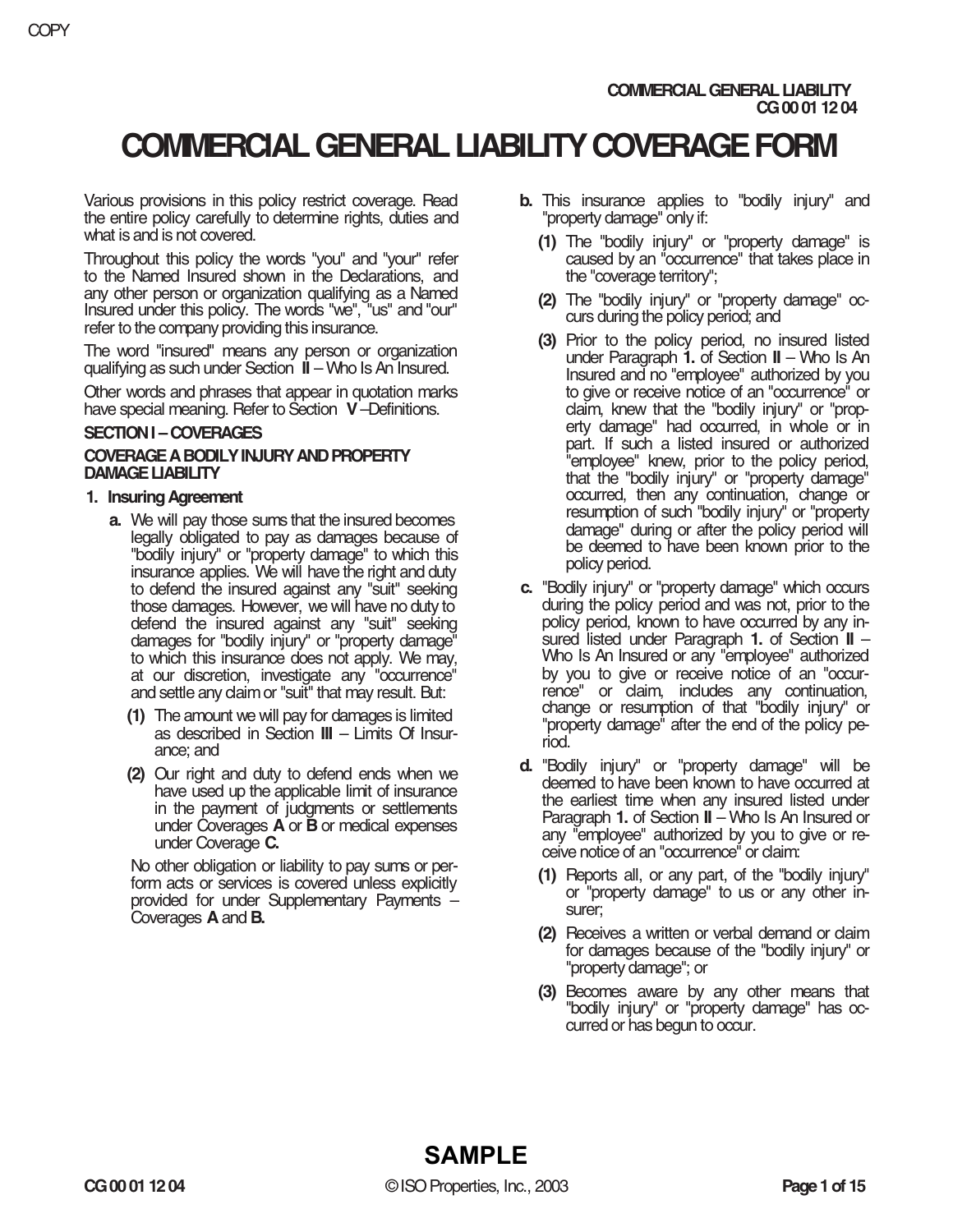**e.** Damages because of "bodily injury" include damages claimed by any person or organization for care, loss of services or death resulting at any time from the "bodily injury".

## **2. Exclusions**

This insurance does not apply to:

## **a. Expected Or Intended Injury**

"Bodily injury" or "property damage" expected or intended from the standpoint of the insured. This exclusion does not apply to "bodily injury" resulting from the use of reasonable force to protect persons or property.

# **b. Contractual Liability**

"Bodily injury" or "property damage" for which the insured is obligated to pay damages by reason of the assumption of liability in a contract or agreement. This exclusion does not apply to liability for damages:

- **(1)** That the insured would have in the absence of the contract or agreement; or
- **(2)** Assumed in a contract or agreement that is an "insured contract", provided the "bodily injury" or "property damage" occurs subsequent to the execution of the contract or agreement. Solely for the purposes of liability assumed in an "insured contract", reasonable attorney fees and necessary litigation expenses incurred by or for a party other than an insured are deemed to be damages because of "bodily injury" or "property damage", provided:
	- **(a)** Liability to such party for, or for the cost of, that party's defense has also been assumed in the same "insured contract"; and
	- **(b)** Such attorney fees and litigation expenses are for defense of that party against a civil or alternative dispute resolution proceeding in which damages to which this insurance applies are alleged.

# **c. Liquor Liability**

"Bodily injury" or "property damage" for which any insured may be held liable by reason of:

- **(1)** Causing or contributing to the intoxication of any person;
- **(2)** The furnishing of alcoholic beverages to a person under the legal drinking age or under the influence of alcohol; or
- **(3)** Any statute, ordinance or regulation relating to the sale, gift, distribution or use of alcoholic beverages.

This exclusion applies only if you are in the business of manufacturing, distributing, selling, serving or furnishing alcoholic beverages.

# **d. Workers' Compensation And Similar Laws**

Any obligation of the insured under a workers' compensation, disability benefits or unemployment compensation law or any similar law.

## **e. Employer's Liability**

"Bodily injury" to:

- **(1)** An "employee" of the insured arising out of and in the course of:
	- **(a)** Employment by the insured; or
	- **(b)** Performing duties related to the conduct of the insured's business; or
- **(2)** The spouse, child, parent, brother or sister of that "employee" as a consequence of Paragraph **(1)** above.

This exclusion applies:

- **(1)** Whether the insured may be liable as an employer or in any other capacity; and
- **(2)** To any obligation to share damages with or repay someone else who must pay damages because of the injury.

This exclusion does not apply to liability assumed by the insured under an "insured contract".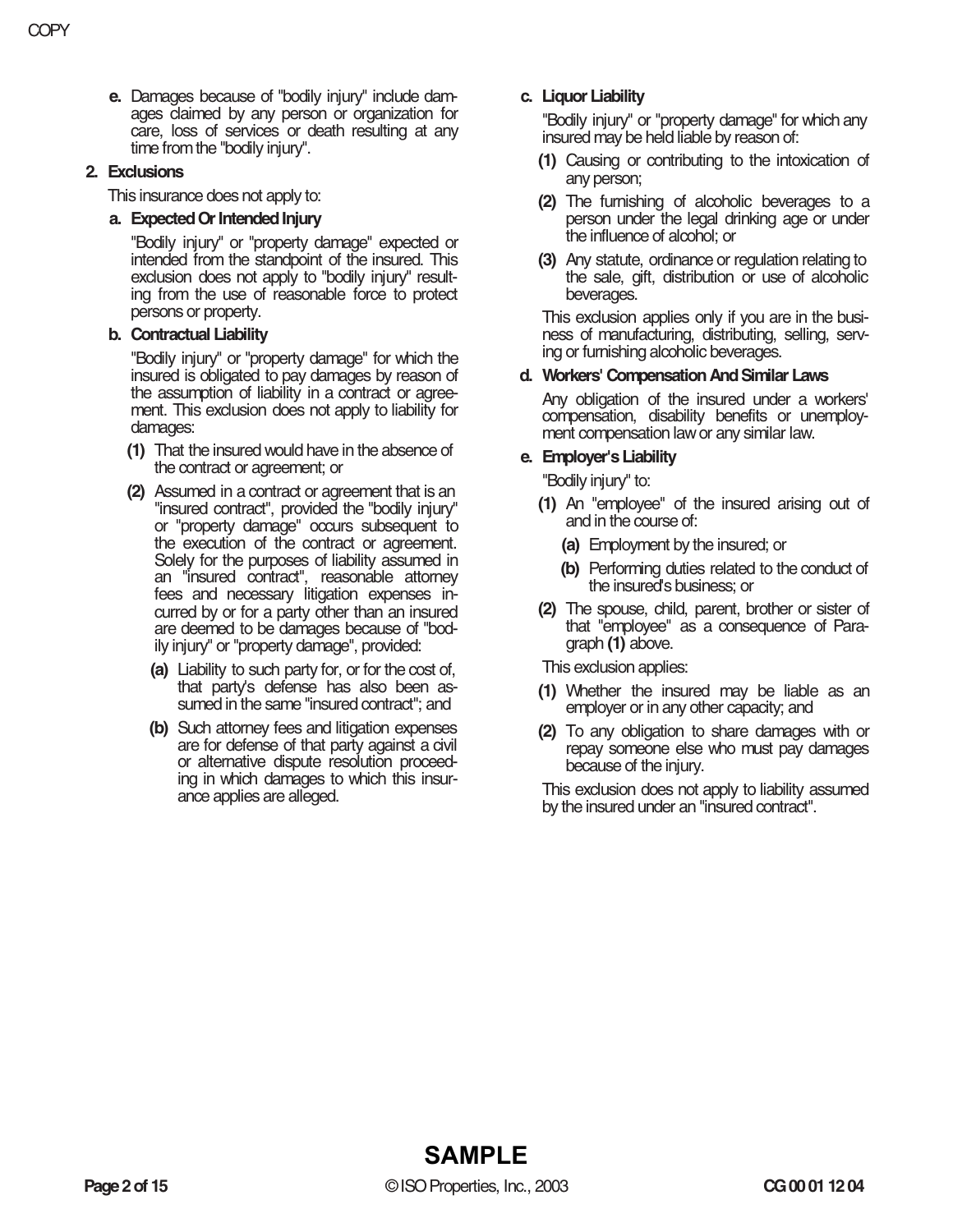- **f. Pollution** 
	- **(1)** "Bodily injury" or "property damage" arising out of the actual, alleged or threatened discharge, dispersal, seepage, migration, release or escape of "pollutants":
		- **(a)** At or from any premises, site or location which is or was at any time owned or occupied by, or rented or loaned to, any insured. However, this subparagraph does not apply to:
			- **(i)** "Bodily injury" if sustained within a building and caused by smoke, fumes, vapor or soot produced by or originating from equipment that is used to heat, cool or dehumidify the building, or equipment that is used to heat water for personal use, by the building's occupants or their guests;
			- **(ii)** "Bodily injury" or "property damage" for which you may be held liable, if you are a contractor and the owner or lessee of such premises, site or location has been added to your policy as an additional insured with respect to your ongoing operations performed for that additional insured at that premises, site or location and such premises, site or location is not and never was owned or occupied by, or rented or loaned to, any insured, other than that additional insured; or
			- **(iii)** "Bodily injury" or "property damage" arising out of heat, smoke or fumes from a "hostile fire";
		- **(b)** At or from any premises, site or location which is or was at any time used by or for any insured or others for the handling, storage, disposal, processing or treatment of waste;
		- **(c)** Which are or were at any time transported, handled, stored, treated, disposed of, or processed as waste by or for:
			- **(i)** Any insured; or
			- **(ii)** Any person or organization for whom you may be legally responsible; or
- **(d)** At or from any premises, site or location on which any insured or any contractors or subcontractors working directly or indirectly on any insured's behalf are performing operations if the "pollutants" are brought on or to the premises, site or location in connection with such operations by such insured, contractor or subcontractor. However, this subparagraph does not apply to:
	- **(i)** "Bodily injury" or "property damage" arising out of the escape of fuels, lubricants or other operating fluids which are needed to perform the normal electrical, hydraulic or mechanical functions necessary for the operation of "mobile equipment" or its parts, if such fuels, lubricants or other operating fluids escape from a vehicle part designed to hold, store or receive them. This exception does not apply if the "bodily injury" or "property damage" arises out of the intentional discharge, dispersal or release of the fuels, lubricants or other operating fluids, or if such fuels, lubricants or other operating fluids are brought on or to the premises, site or location with the intent that they be discharged, dispersed or released as part of the operations being performed by such insured, contractor or subcontractor;
	- **(ii)** "Bodily injury" or "property damage" sustained within a building and caused by the release of gases, fumes or vapors from materials brought into that building in connection with operations being performed by you or on your behalf by a contractor or subcontractor; or
	- **(iii)** "Bodily injury" or "property damage" arising out of heat, smoke or fumes from a "hostile fire".
- **(e)** At or from any premises, site or location on which any insured or any contractors or subcontractors working directly or indirectly on any insured's behalf are performing operations if the operations are to test for, monitor, clean up, remove, contain, treat, detoxify or neutralize, or in any way respond to, or assess the effects of, "pollutants".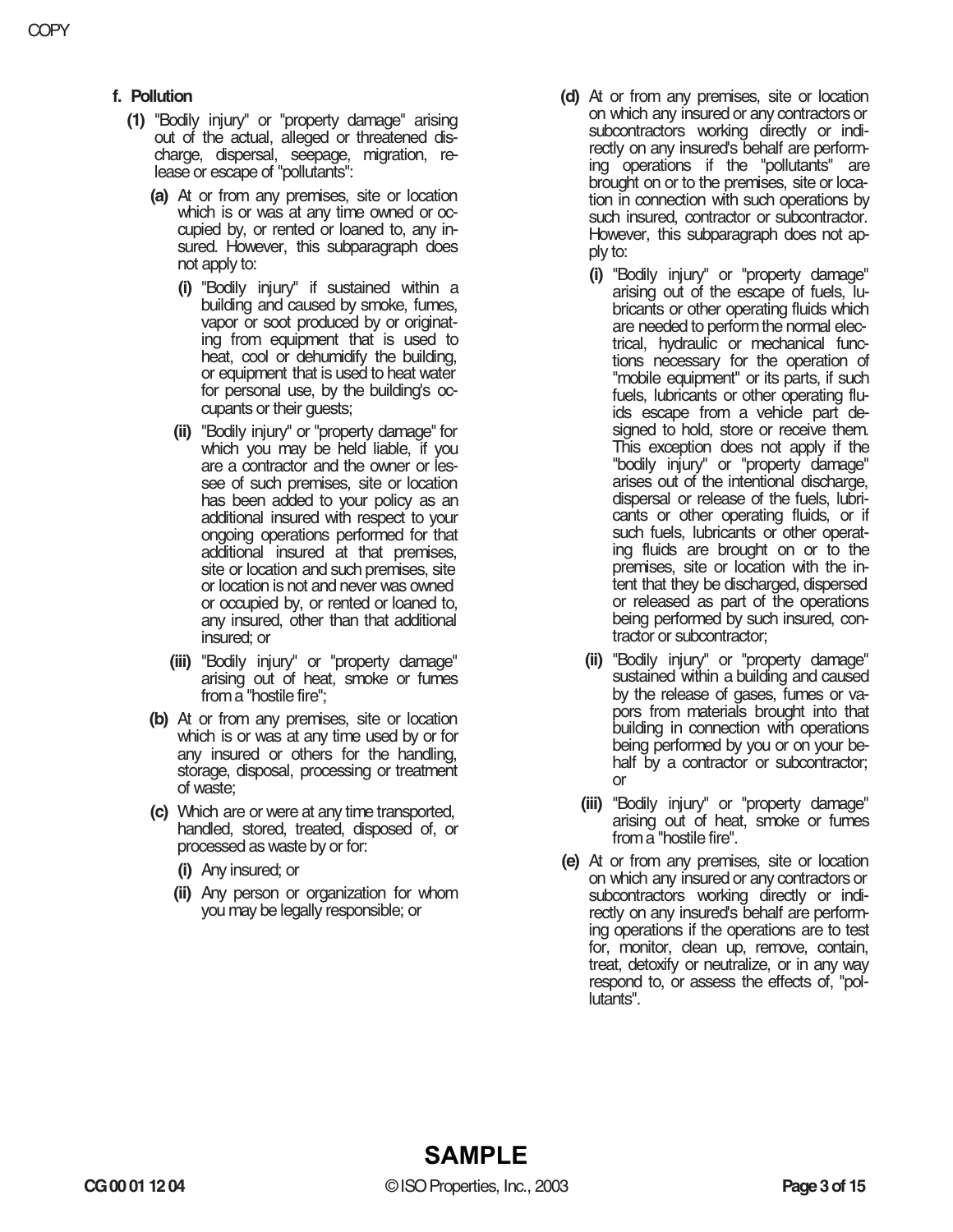- **(2)** Any loss, cost or expense arising out of any:
	- **(a)** Request, demand, order or statutory or regulatory requirement that any insured or others test for, monitor, clean up, remove, contain, treat, detoxify or neutralize, or in any way respond to, or assess the effects of, "pollutants"; or
	- **(b)** Claim or "suit" by or on behalf of a governmental authority for damages because of testing for, monitoring, cleaning up, removing, containing, treating, detoxifying or neutralizing, or in any way responding to, or assessing the effects of, "pollutants".

However, this paragraph does not apply to liability for damages because of "property damage" that the insured would have in the absence of such request, demand, order or statutory or regulatory requirement, or such claim or "suit" by or on behalf of a governmental authority.

## **g. Aircraft, Auto Or Watercraft**

"Bodily injury" or "property damage" arising out of the ownership, maintenance, use or entrustment to others of any aircraft, "auto" or watercraft owned or operated by or rented or loaned to any insured. Use includes operation and "loading or unloading".

This exclusion applies even if the claims against any insured allege negligence or other wrongdoing in the supervision, hiring, employment, training or monitoring of others by that insured, if the "occurrence" which caused the "bodily injury" or "property damage" involved the ownership, maintenance, use or entrustment to others of any aircraft, "auto" or watercraft that is owned or operated by or rented or loaned to any insured.

This exclusion does not apply to:

- **(1)** A watercraft while ashore on premises you own or rent;
- **(2)** A watercraft you do not own that is:
	- **(a)** Less than 26 feet long; and
	- **(b)** Not being used to carry persons or property for a charge;
- **(3)** Parking an "auto" on, or on the ways next to, premises you own or rent, provided the "auto" is not owned by or rented or loaned to you or the insured;
- **(4)** Liability assumed under any "insured contract" for the ownership, maintenance or use of aircraft or watercraft; or
- **(5)** "Bodily injury" or "property damage" arising out of:
	- **(a)** The operation of machinery or equipment that is attached to, or part of, a land vehicle that would qualify under the definition of "mobile equipment" if it were not subject to a compulsory or financial responsibility law or other motor vehicle insurance law in the state where it is licensed or principally garaged; or
	- **(b)** the operation of any of the machinery or equipment listed in Paragraph **f.(2)** or **f.(3)** of the definition of "mobile equipment".

## **h. Mobile Equipment**

"Bodily injury" or "property damage" arising out of:

- **(1)** The transportation of "mobile equipment" by an "auto" owned or operated by or rented or loaned to any insured; or
- **(2)** The use of "mobile equipment" in, or while in practice for, or while being prepared for, any prearranged racing, speed, demolition, or stunting activity.
- **i. War**

"Bodily injury" or "property damage", however caused, arising, directly or indirectly, out of:

- **(1)** War, including undeclared or civil war;
- **(2)** Warlike action by a military force, including action in hindering or defending against an actual or expected attack, by any government, sovereign or other authority using military personnel or other agents; or
- **(3)** Insurrection, rebellion, revolution, usurped power, or action taken by governmental authority in hindering or defending against any of these.

## **j. Damage To Property**

"Property damage" to:

- **(1)** Property you own, rent, or occupy, including any costs or expenses incurred by you, or any other person, organization or entity, for repair, replacement, enhancement, restoration or maintenance of such property for any reason, including prevention of injury to a person or damage to another's property;
- **(2)** Premises you sell, give away or abandon, if the "property damage" arises out of any part of those premises;
- **(3)** Property loaned to you;
- **(4)** Personal property in the care, custody or control of the insured;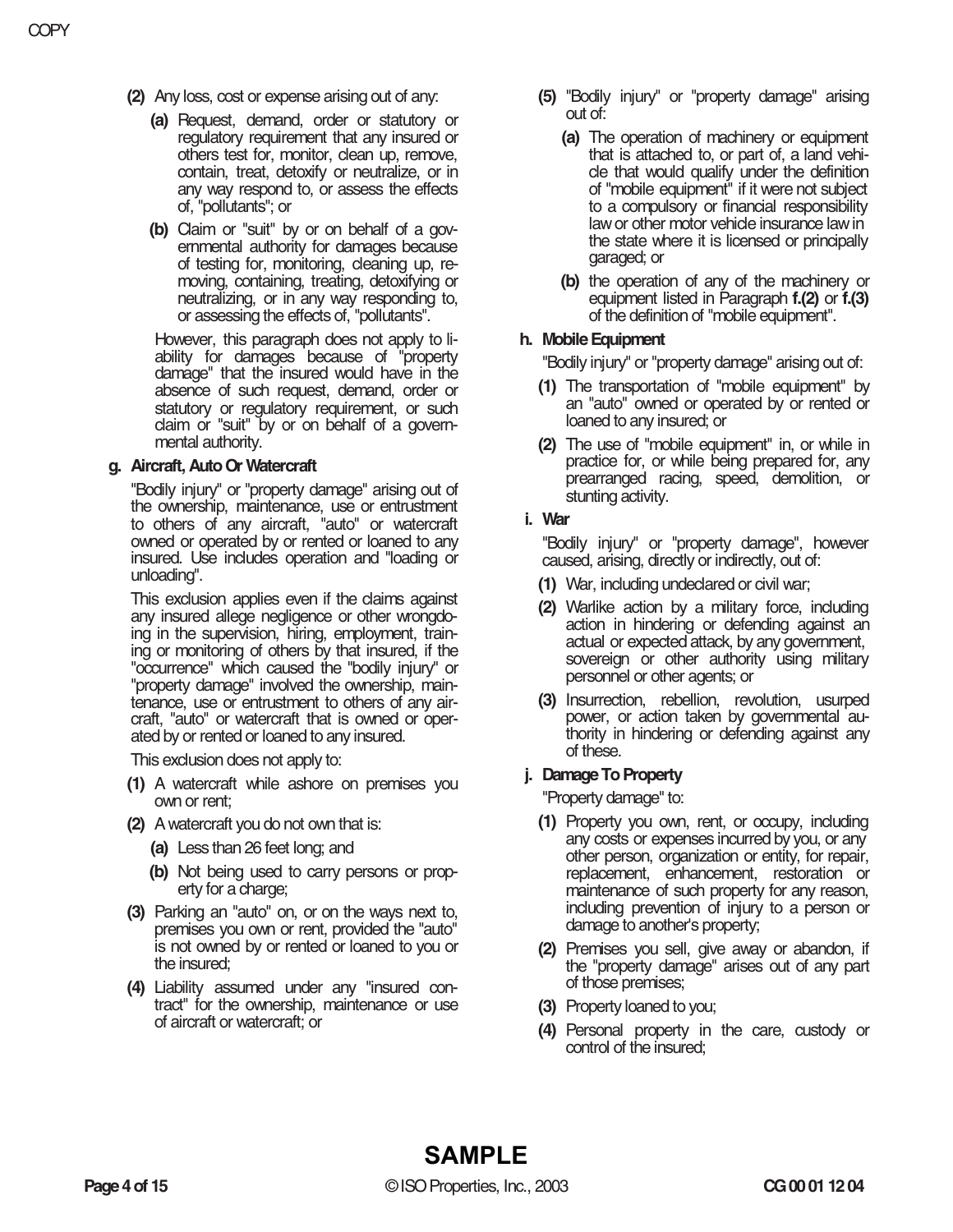- **(5)** That particular part of real property on which you or any contractors or subcontractors working directly or indirectly on your behalf are performing operations, if the "property damage" arises out of those operations; or
- **(6)** That particular part of any property that must be restored, repaired or replaced because "your work" was incorrectly performed on it.

Paragraphs **(1), (3)** and **(4)** of this exclusion do not apply to "property damage" (other than damage by fire) to premises, including the contents of such premises, rented to you for a period of 7 or fewer consecutive days. A separate limit of insurance applies to Damage To Premises Rented To You as described in Section **III** – Limits Of Insurance.

Paragraph **(2)** of this exclusion does not apply if the premises are "your work" and were never occupied, rented or held for rental by you.

Paragraphs **(3), (4), (5)** and **(6)** of this exclusion do not apply to liability assumed under a sidetrack agreement.

Paragraph **(6)** of this exclusion does not apply to "property damage" included in the "productscompleted operations hazard".

# **k. Damage To Your Product**

"Property damage" to "your product" arising out of it or any part of it.

## **l. Damage To Your Work**

"Property damage" to "your work" arising out of it or any part of it and included in the "productscompleted operations hazard".

This exclusion does not apply if the damaged work or the work out of which the damage arises was performed on your behalf by a subcontractor.

#### **m. Damage To Impaired Property Or Property Not Physically Injured**

"Property damage" to "impaired property" or property that has not been physically injured, arising out of:

- **(1)** A defect, deficiency, inadequacy or dangerous condition in "your product" or "your work"; or
- **(2)** A delay or failure by you or anyone acting on your behalf to perform a contract or agreement in accordance with its terms.

This exclusion does not apply to the loss of use of other property arising out of sudden and accidental physical injury to "your product" or "your work" after it has been put to its intended use.

## **n. Recall Of Products, Work Or Impaired Property**

Damages claimed for any loss, cost or expense incurred by you or others for the loss of use, withdrawal, recall, inspection, repair, replacement, adjustment, removal or disposal of:

**(1)** "Your product";

**(2)** "Your work"; or

**(3)** "Impaired property";

if such product, work, or property is withdrawn or recalled from the market or from use by any person or organization because of a known or suspected defect, deficiency, inadequacy or dangerous condition in it.

# **o. Personal And Advertising Injury**

"Bodily injury" arising out of "personal and advertising injury".

# **p. Electronic Data**

Damages arising out of the loss of, loss of use of, damage to, corruption of, inability to access, or inability to manipulate electronic data.

As used in this exclusion, electronic data means information, facts or programs stored as or on, created or used on, or transmitted to or from computer software, including systems and applications software, hard or floppy disks, CD-ROMS, tapes, drives, cells, data processing devices or any other media which are used with electronically controlled equipment.

Exclusions **c.** through **n.** do not apply to damage by fire to premises while rented to you or temporarily occupied by you with permission of the owner. A separate limit of insurance applies to this coverage as described in Section **III** – Limits Of Insurance.

#### **COVERAGE B PERSONAL AND ADVERTISING INJURY LIABILITY**

## **1. Insuring Agreement**

- **a.** We will pay those sums that the insured becomes legally obligated to pay as damages because of "personal and advertising injury" to which this insurance applies. We will have the right and duty to defend the insured against any "suit" seeking those damages. However, we will have no duty to defend the insured against any "suit" seeking damages for "personal and advertising injury" to which this insurance does not apply. We may, at our discretion, investigate any offense and settle any claim or "suit" that may result. But:
	- **(1)** The amount we will pay for damages is limited as described in Section **III** – Limits Of Insurance; and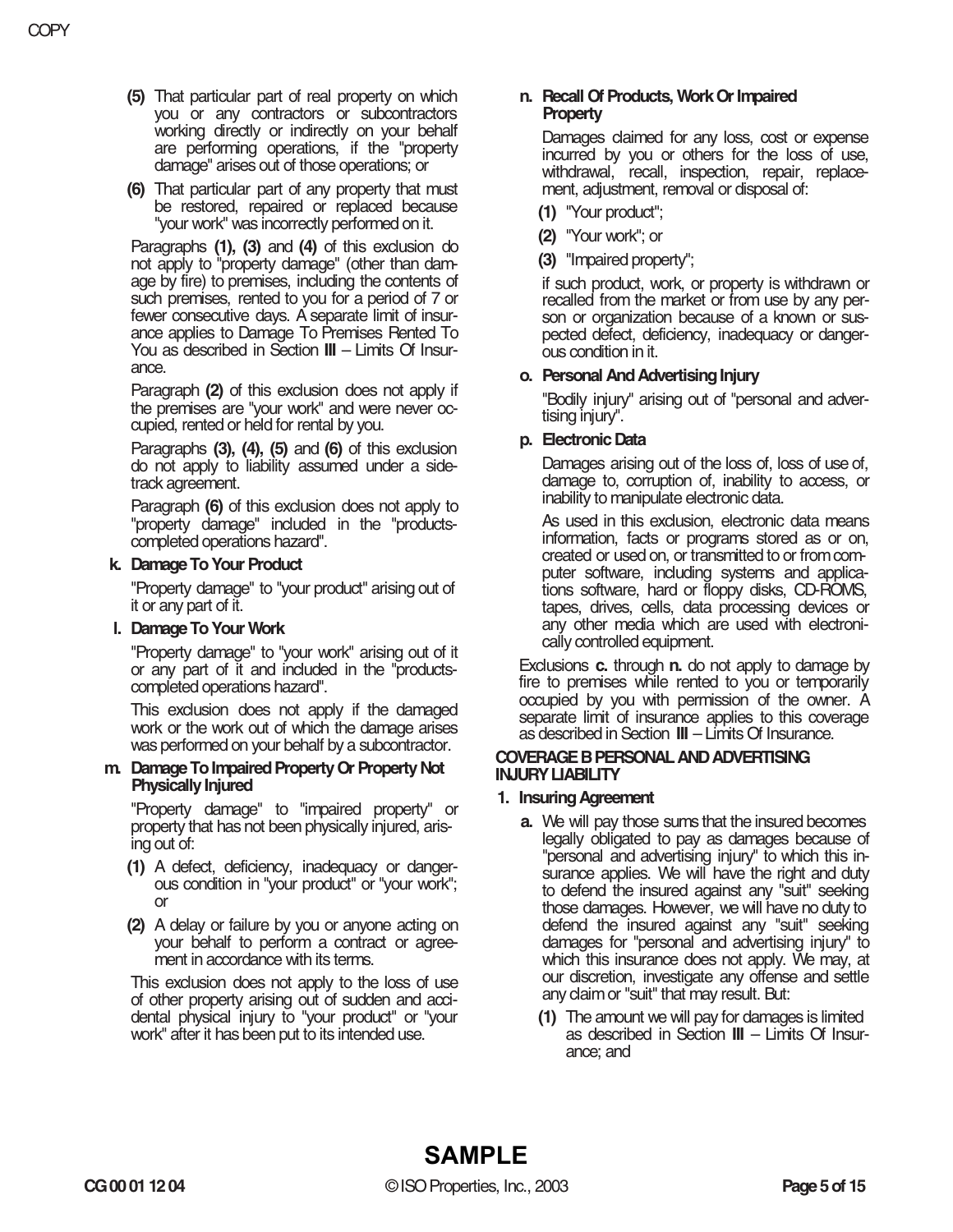**(2)** Our right and duty to defend end when we have used up the applicable limit of insurance in the payment of judgments or settlements under Coverages **A** or **B** or medical expenses under Coverage **C.**

No other obligation or liability to pay sums or perform acts or services is covered unless explicitly provided for under Supplementary Payments – Coverages **A** and **B.** 

**b.** This insurance applies to "personal and advertising injury" caused by an offense arising out of your business but only if the offense was committed in the "coverage territory" during the policy period.

# **2. Exclusions**

This insurance does not apply to:

## **a. Knowing Violation Of Rights Of Another**

"Personal and advertising injury" caused by or at the direction of the insured with the knowledge that the act would violate the rights of another and would inflict "personal and advertising injury".

#### **b. Material Published With Knowledge Of Falsity**

"Personal and advertising injury" arising out of oral or written publication of material, if done by or at the direction of the insured with knowledge of its falsity.

#### **c. Material Published Prior To Policy Period**

"Personal and advertising injury" arising out of oral or written publication of material whose first publication took place before the beginning of the policy period.

#### **d. Criminal Acts**

"Personal and advertising injury" arising out of a criminal act committed by or at the direction of the insured.

#### **e. Contractual Liability**

"Personal and advertising injury" for which the insured has assumed liability in a contract or agreement. This exclusion does not apply to liability for damages that the insured would have in the absence of the contract or agreement.

#### **f. Breach Of Contract**

"Personal and advertising injury" arising out of a breach of contract, except an implied contract to use another's advertising idea in your "advertisement".

# **g. Quality Or Performance Of Goods – Failure To Conform To Statements**

"Personal and advertising injury" arising out of the failure of goods, products or services to conform with any statement of quality or performance made in your "advertisement".

# **h. Wrong Description Of Prices**

"Personal and advertising injury" arising out of the wrong description of the price of goods, products or services stated in your "advertisement".

## **i. Infringement Of Copyright, Patent, Trademark Or Trade Secret**

"Personal and advertising injury" arising out of the infringement of copyright, patent, trademark, trade secret or other intellectual property rights.

However, this exclusion does not apply to infringement, in your "advertisement", of copyright, trade dress or slogan.

## **j. Insureds In Media And Internet Type Businesses**

"Personal and advertising injury" committed by an insured whose business is:

- **(1)** Advertising, broadcasting, publishing or telecasting;
- **(2)** Designing or determining content of web-sites for others; or
- **(3)** An Internet search, access, content or service provider.

However, this exclusion does not apply to Paragraphs **14.a., b.** and **c.** of "personal and advertising injury" under the Definitions Section.

For the purposes of this exclusion, the placing of frames, borders or links, or advertising, for you or others anywhere on the Internet, is not by itself, considered the business of advertising, broadcasting, publishing or telecasting.

# **k. Electronic Chatrooms Or Bulletin Boards**

"Personal and advertising injury" arising out of an electronic chatroom or bulletin board the insured hosts, owns, or over which the insured exercises control.

## **l. Unauthorized Use Of Another's Name Or Product**

"Personal and advertising injury" arising out of the unauthorized use of another's name or product in your e-mail address, domain name or metatag, or any other similar tactics to mislead another's potential customers.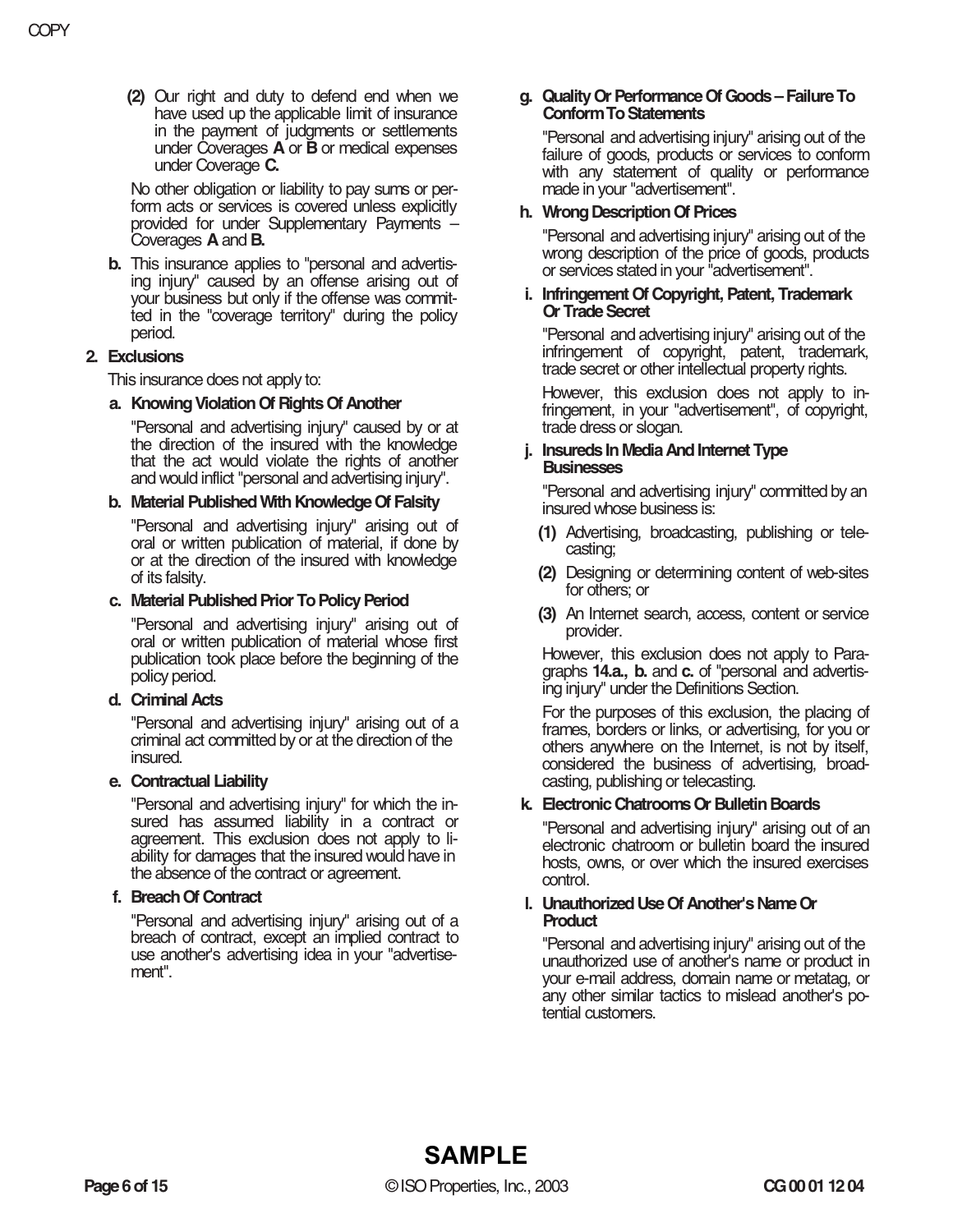# **m. Pollution**

"Personal and advertising injury" arising out of the actual, alleged or threatened discharge, dispersal, seepage, migration, release or escape of "pollutants" at any time.

#### **n. Pollution-Related**

Any loss, cost or expense arising out of any:

- **(1)** Request, demand, order or statutory or regulatory requirement that any insured or others test for, monitor, clean up, remove, contain, treat, detoxify or neutralize, or in any way respond to, or assess the effects of, "pollutants"; or
- **(2)** Claim or suit by or on behalf of a governmental authority for damages because of testing for, monitoring, cleaning up, removing, containing, treating, detoxifying or neutralizing, or in any way responding to, or assessing the effects of, "pollutants".

#### **o. War**

"Personal and advertising injury", however caused, arising, directly or indirectly, out of:

- **(1)** War, including undeclared or civil war;
- **(2)** Warlike action by a military force, including action in hindering or defending against an actual or expected attack, by any government, sovereign or other authority using military personnel or other agents; or
- **(3)** Insurrection, rebellion, revolution, usurped power, or action taken by governmental authority in hindering or defending against any of these.

## **COVERAGE C MEDICAL PAYMENTS**

## **1. Insuring Agreement**

- **a.** We will pay medical expenses as described below for "bodily injury" caused by an accident:
	- **(1)** On premises you own or rent;
	- **(2)** On ways next to premises you own or rent; or
	- **(3)** Because of your operations;

provided that:

- **(1)** The accident takes place in the "coverage territory" and during the policy period;
- **(2)** The expenses are incurred and reported to us within one year of the date of the accident; and
- **(3)** The injured person submits to examination, at our expense, by physicians of our choice as often as we reasonably require.
- **b.** We will make these payments regardless of fault. These payments will not exceed the applicable limit of insurance. We will pay reasonable expenses for:
	- **(1)** First aid administered at the time of an accident;
	- **(2)** Necessary medical, surgical, x-ray and dental services, including prosthetic devices; and
	- **(3)** Necessary ambulance, hospital, professional nursing and funeral services.

## **2. Exclusions**

We will not pay expenses for "bodily injury":

#### **a. Any Insured**

To any insured, except "volunteer workers".

#### **b. Hired Person**

To a person hired to do work for or on behalf of any insured or a tenant of any insured.

#### **c. Injury On Normally Occupied Premises**

To a person injured on that part of premises you own or rent that the person normally occupies.

#### **d. Workers Compensation And Similar Laws**

To a person, whether or not an "employee" of any insured, if benefits for the "bodily injury" are payable or must be provided under a workers' compensation or disability benefits law or a similar law.

## **e. Athletics Activities**

To a person injured while practicing, instructing or participating in any physical exercises or games, sports, or athletic contests.

## **f. Products-Completed Operations Hazard**

Included within the "products-completed operations hazard".

## **g. Coverage A Exclusions**

Excluded under Coverage **A.**

#### **SUPPLEMENTARY PAYMENTS – COVERAGES A AND B**

- **1.** We will pay, with respect to any claim we investigate or settle, or any "suit" against an insured we defend:
	- **a.** All expenses we incur.
	- **b.** Up to \$250 for cost of bail bonds required because of accidents or traffic law violations arising out of the use of any vehicle to which the Bodily Injury Liability Coverage applies. We do not have to furnish these bonds.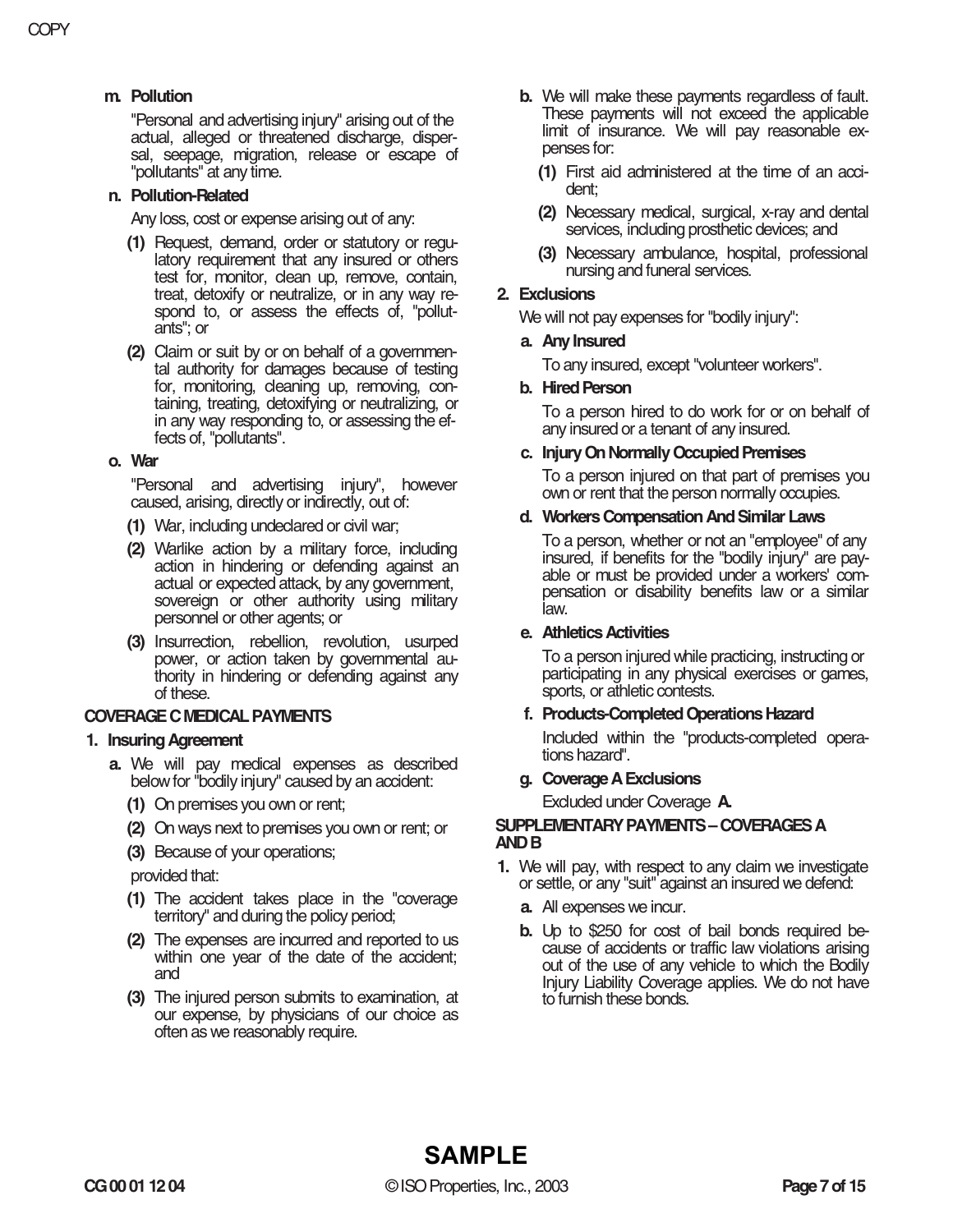- **c.** The cost of bonds to release attachments, but only for bond amounts within the applicable limit of insurance. We do not have to furnish these bonds.
- **d.** All reasonable expenses incurred by the insured at our request to assist us in the investigation or defense of the claim or "suit", including actual loss of earnings up to \$250 a day because of time off from work.
- **e.** All costs taxed against the insured in the "suit".
- **f.** Prejudgment interest awarded against the insured on that part of the judgment we pay. If we make an offer to pay the applicable limit of insurance, we will not pay any prejudgment interest based on that period of time after the offer.
- **g.** All interest on the full amount of any judgment that accrues after entry of the judgment and before we have paid, offered to pay, or deposited in court the part of the judgment that is within the applicable limit of insurance.

These payments will not reduce the limits of insurance.

- **2.** If we defend an insured against a "suit" and an indemnitee of the insured is also named as a party to the "suit", we will defend that indemnitee if all of the following conditions are met:
	- **a.** The "suit" against the indemnitee seeks damages for which the insured has assumed the liability of the indemnitee in a contract or agreement that is an "insured contract";
	- **b.** This insurance applies to such liability assumed by the insured;
	- **c.** The obligation to defend, or the cost of the defense of, that indemnitee, has also been assumed by the insured in the same "insured contract";
	- **d.** The allegations in the "suit" and the information we know about the "occurrence" are such that no conflict appears to exist between the interests of the insured and the interests of the indemnitee;
	- **e.** The indemnitee and the insured ask us to conduct and control the defense of that indemnitee against such "suit" and agree that we can assign the same counsel to defend the insured and the indemnitee; and
	- **f.** The indemnitee:
		- **(1)** Agrees in writing to:
			- **(a)** Cooperate with us in the investigation, settlement or defense of the "suit";
- **(b)** Immediately send us copies of any demands, notices, summonses or legal papers received in connection with the "suit";
- **(c)** Notify any other insurer whose coverage is available to the indemnitee; and
- **(d)** Cooperate with us with respect to coordinating other applicable insurance available to the indemnitee; and
- **(2)** Provides us with written authorization to:
	- **(a)** Obtain records and other information related to the "suit"; and
	- **(b)** Conduct and control the defense of the indemnitee in such "suit".

So long as the above conditions are met, attorneys' fees incurred by us in the defense of that indemnitee, necessary litigation expenses incurred by us and necessary litigation expenses incurred by the indemnitee at our request will be paid as Supplementary Payments. Notwithstanding the provisions of Paragraph **2.b.(2)** of Section **I** – Coverage **A** – Bodily Injury And Property Damage Liability, such payments will not be deemed to be damages for "bodily injury" and "property damage" and will not reduce the limits of insurance.

Our obligation to defend an insured's indemnitee and to pay for attorneys' fees and necessary litigation expenses as Supplementary Payments ends when:

- **a.** We have used up the applicable limit of insurance in the payment of judgments or settlements; or
- **b.** The conditions set forth above, or the terms of the agreement described in Paragraph **f.** above, are no longer met.

# **SECTION II – WHO IS AN INSURED**

- **1.** If you are designated in the Declarations as:
	- **a.** An individual, you and your spouse are insureds, but only with respect to the conduct of a business of which you are the sole owner.
	- **b.** A partnership or joint venture, you are an insured. Your members, your partners, and their spouses are also insureds, but only with respect to the conduct of your business.
	- **c.** A limited liability company, you are an insured. Your members are also insureds, but only with respect to the conduct of your business. Your managers are insureds, but only with respect to their duties as your managers.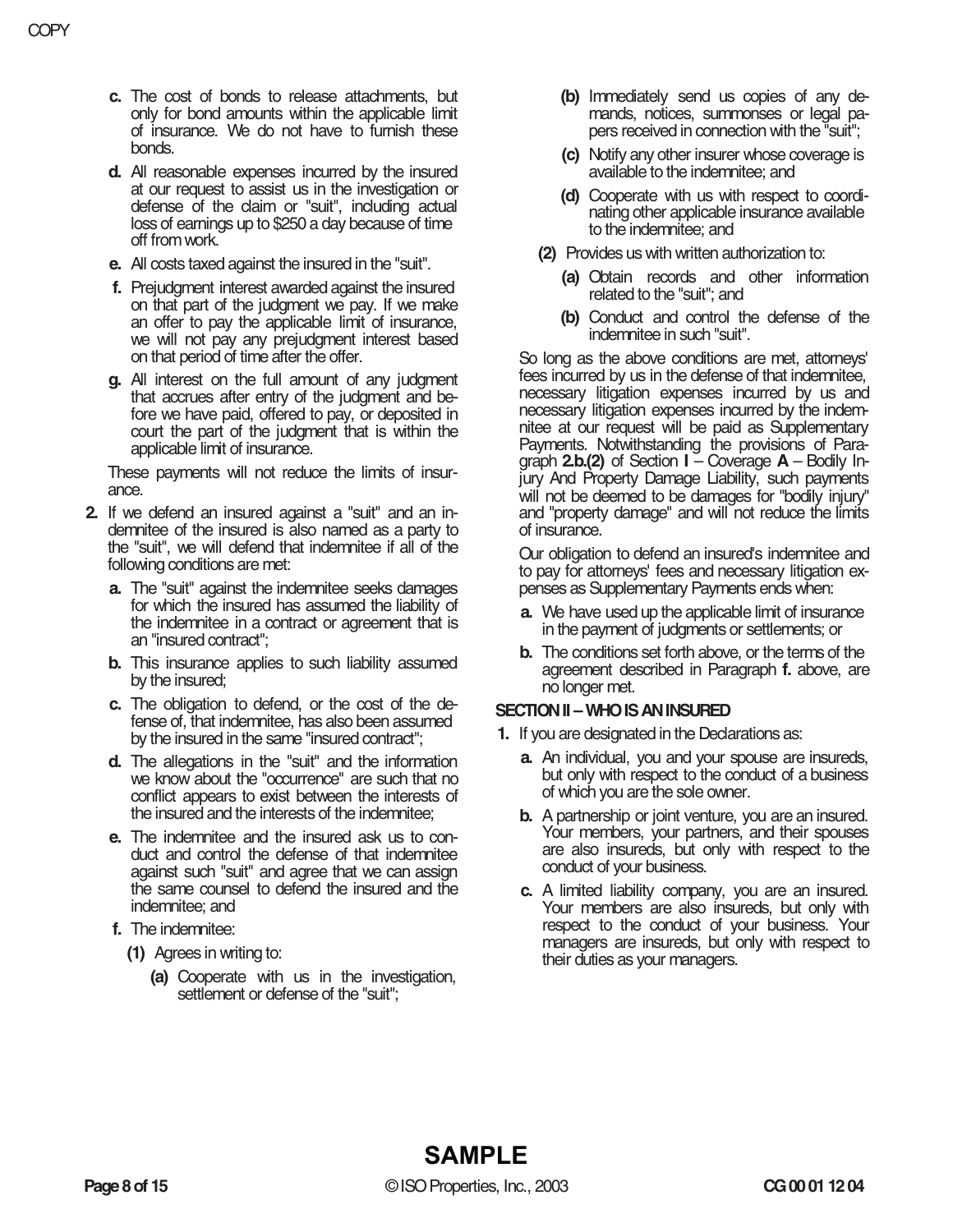- **d.** An organization other than a partnership, joint venture or limited liability company, you are an insured. Your "executive officers" and directors are insureds, but only with respect to their duties as your officers or directors. Your stockholders are also insureds, but only with respect to their liability as stockholders.
- **e.** A trust, you are an insured. Your trustees are also insureds, but only with respect to their duties as trustees.
- **2.** Each of the following is also an insured:
	- **a.** Your "volunteer workers" only while performing duties related to the conduct of your business, or your "employees", other than either your "executive officers" (if you are an organization other than a partnership, joint venture or limited liability company) or your managers (if you are a limited liability company), but only for acts within the scope of their employment by you or while performing duties related to the conduct of your business. However, none of these "employees" or "volunteer workers" are insureds for:
		- **(1)** "Bodily injury" or "personal and advertising injury":
			- **(a)** To you, to your partners or members (if you are a partnership or joint venture), to your members (if you are a limited liability company), to a co-"employee" while in the course of his or her employment or performing duties related to the conduct of your business, or to your other "volunteer workers" while performing duties related to the conduct of your business;
			- **(b)** To the spouse, child, parent, brother or sister of that co-"employee" or "volunteer worker" as a consequence of Paragraph **(1)(a)** above;
			- **(c)** For which there is any obligation to share damages with or repay someone else who must pay damages because of the injury described in Paragraphs **(1)(a)** or **(b)** above; or
			- **(d)** Arising out of his or her providing or failing to provide professional health care services.
		- **(2)** "Property damage" to property:
			- **(a)** Owned, occupied or used by,

**(b)** Rented to, in the care, custody or control of, or over which physical control is being exercised for any purpose by

you, any of your "employees", "volunteer workers", any partner or member (if you are a partnership or joint venture), or any member (if you are a limited liability company).

- **b.** Any person (other than your "employee" or "volunteer worker"), or any organization while acting as your real estate manager.
- **c.** Any person or organization having proper temporary custody of your property if you die, but only:
	- **(1)** With respect to liability arising out of the maintenance or use of that property; and
	- **(2)** Until your legal representative has been appointed.
- **d.** Your legal representative if you die, but only with respect to duties as such. That representative will have all your rights and duties under this Coverage Part.
- **3.** Any organization you newly acquire or form, other than a partnership, joint venture or limited liability company, and over which you maintain ownership or majority interest, will qualify as a Named Insured if there is no other similar insurance available to that organization. However:
	- **a.** Coverage under this provision is afforded only until the 90th day after you acquire or form the organization or the end of the policy period, whichever is earlier;
	- **b.** Coverage **A** does not apply to "bodily injury" or "property damage" that occurred before you acquired or formed the organization; and
	- **c.** Coverage **B** does not apply to "personal and advertising injury" arising out of an offense committed before you acquired or formed the organization.

No person or organization is an insured with respect to the conduct of any current or past partnership, joint venture or limited liability company that is not shown as a Named Insured in the Declarations.

## **SECTION III – LIMITS OF INSURANCE**

- **1.** The Limits of Insurance shown in the Declarations and the rules below fix the most we will pay regardless of the number of:
	- **a.** Insureds;
	- **b.** Claims made or "suits" brought; or
	- **c.** Persons or organizations making claims or bringing "suits".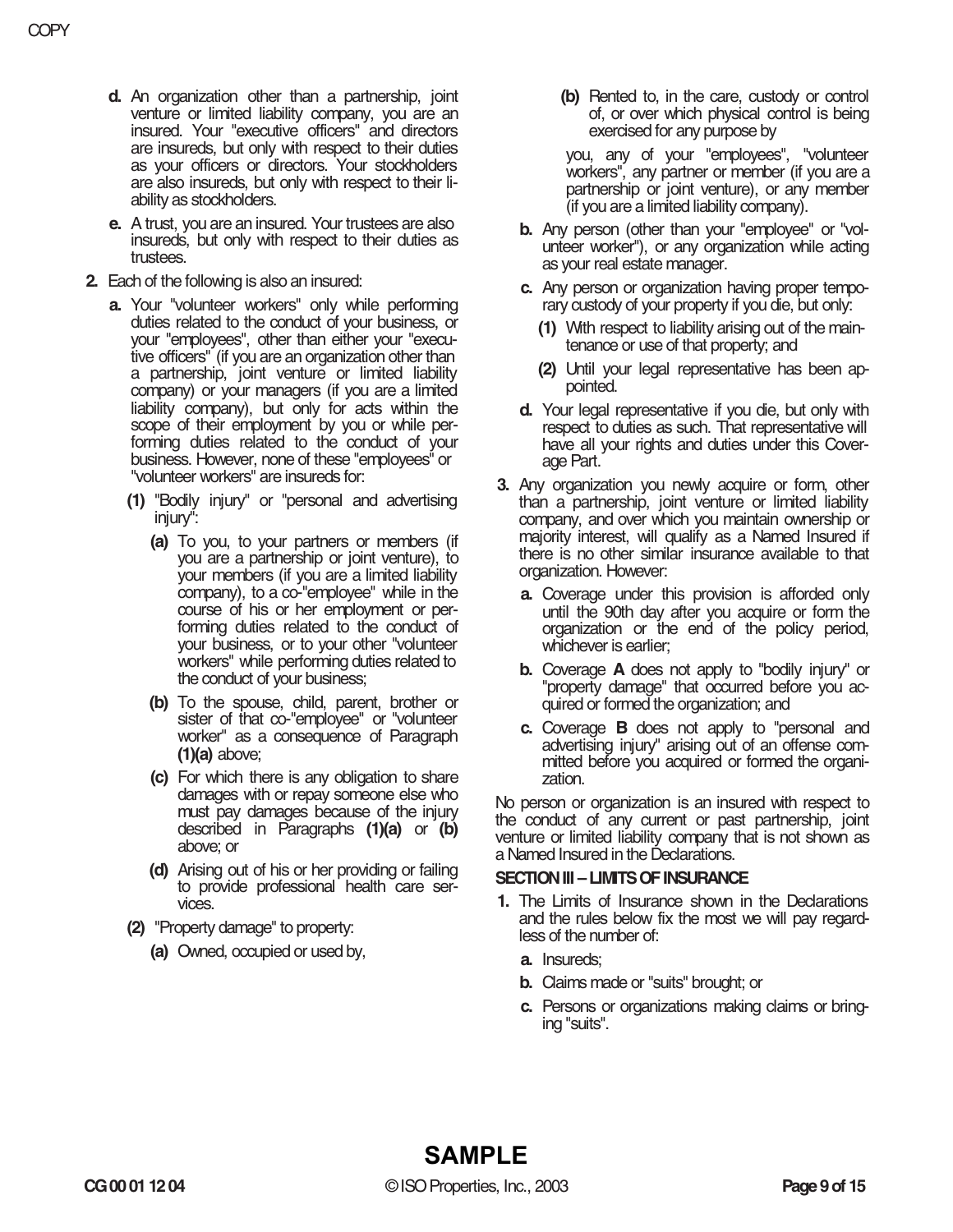- **2.** The General Aggregate Limit is the most we will pay for the sum of:
	- **a.** Medical expenses under Coverage **C;**
	- **b.** Damages under Coverage **A,** except damages because of "bodily injury" or "property damage" included in the "products-completed operations hazard"; and
	- **c.** Damages under Coverage **B.**
- **3.** The Products-Completed Operations Aggregate Limit is the most we will pay under Coverage **A** for damages because of "bodily injury" and "property damage" included in the "products-completed operations hazard".
- **4.** Subject to **2.** above, the Personal and Advertising Injury Limit is the most we will pay under Coverage **B** for the sum of all damages because of all "personal and advertising injury" sustained by any one person or organization.
- **5.** Subject to **2.** or **3.** above, whichever applies, the Each Occurrence Limit is the most we will pay for the sum of:

**a.** Damages under Coverage **A;** and

**b.** Medical expenses under Coverage **C**

because of all "bodily injury" and "property damage" arising out of any one "occurrence".

- **6.** Subject to **5.** above, the Damage To Premises Rented To You Limit is the most we will pay under Coverage **A** for damages because of "property damage" to any one premises, while rented to you, or in the case of damage by fire, while rented to you or temporarily occupied by you with permission of the owner.
- **7.** Subject to **5.** above, the Medical Expense Limit is the most we will pay under Coverage **C** for all medical expenses because of "bodily injury" sustained by any one person.

The Limits of Insurance of this Coverage Part apply separately to each consecutive annual period and to any remaining period of less than 12 months, starting with the beginning of the policy period shown in the Declarations, unless the policy period is extended after issuance for an additional period of less than 12 months. In that case, the additional period will be deemed part of the last preceding period for purposes of determining the Limits of Insurance.

#### **SECTION IV – COMMERCIAL GENERAL LIABILITY CONDITIONS**

# **1. Bankruptcy**

Bankruptcy or insolvency of the insured or of the insured's estate will not relieve us of our obligations under this Coverage Part.

## **2. Duties In The Event Of Occurrence, Offense, Claim Or Suit**

- **a.** You must see to it that we are notified as soon as practicable of an "occurrence" or an offense which may result in a claim. To the extent possible, notice should include:
	- **(1)** How, when and where the "occurrence" or offense took place;
	- **(2)** The names and addresses of any injured persons and witnesses; and
	- **(3)** The nature and location of any injury or damage arising out of the "occurrence" or offense.
- **b.** If a claim is made or "suit" is brought against any insured, you must:
	- **(1)** Immediately record the specifics of the claim or "suit" and the date received; and
	- **(2)** Notify us as soon as practicable.

You must see to it that we receive written notice of the claim or "suit" as soon as practicable.

- **c.** You and any other involved insured must:
	- **(1)** Immediately send us copies of any demands, notices, summonses or legal papers received in connection with the claim or "suit";
	- **(2)** Authorize us to obtain records and other information;
	- **(3)** Cooperate with us in the investigation or settlement of the claim or defense against the "suit"; and
	- **(4)** Assist us, upon our request, in the enforcement of any right against any person or organization which may be liable to the insured because of injury or damage to which this insurance may also apply.
- **d.** No insured will, except at that insured's own cost, voluntarily make a payment, assume any obligation, or incur any expense, other than for first aid, without our consent.

# **3. Legal Action Against Us**

No person or organization has a right under this Coverage Part:

**a.** To join us as a party or otherwise bring us into a "suit" asking for damages from an insured; or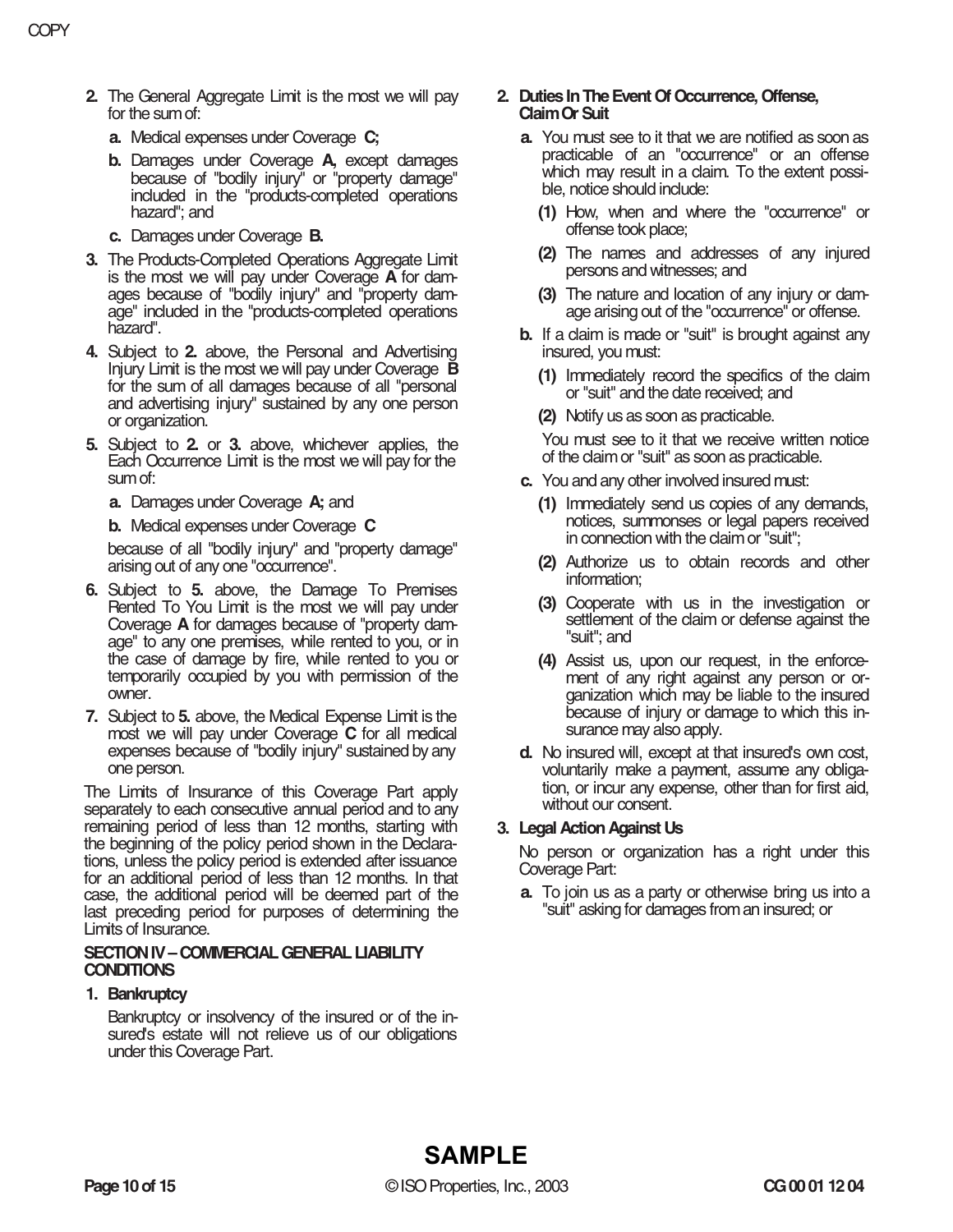**b.** To sue us on this Coverage Part unless all of its terms have been fully complied with.

A person or organization may sue us to recover on an agreed settlement or on a final judgment against an insured; but we will not be liable for damages that are not payable under the terms of this Coverage Part or that are in excess of the applicable limit of insurance. An agreed settlement means a settlement and release of liability signed by us, the insured and the claimant or the claimant's legal representative.

## **4. Other Insurance**

If other valid and collectible insurance is available to the insured for a loss we cover under Coverages **A** or **B** of this Coverage Part, our obligations are limited as follows:

## **a. Primary Insurance**

This insurance is primary except when **b.** below applies. If this insurance is primary, our obligations are not affected unless any of the other insurance is also primary. Then, we will share with all that other insurance by the method described in **c.** below.

# **b. Excess Insurance**

This insurance is excess over:

- **(1)** Any of the other insurance, whether primary, excess, contingent or on any other basis:
	- **(a)** That is Fire, Extended Coverage, Builder's Risk, Installation Risk or similar coverage for "your work";
	- **(b)** That is Fire insurance for premises rented to you or temporarily occupied by you with permission of the owner;
	- **(c)** That is insurance purchased by you to cover your liability as a tenant for "property damage" to premises rented to you or temporarily occupied by you with permission of the owner; or
	- **(d)** If the loss arises out of the maintenance or use of aircraft, "autos" or watercraft to the extent not subject to Exclusion **g.** of Section **I** – Coverage **A** – Bodily Injury And Property Damage Liability.
- **(2)** Any other primary insurance available to you covering liability for damages arising out of the premises or operations, or the products and completed operations, for which you have been added as an additional insured by attachment of an endorsement.

When this insurance is excess, we will have no duty under Coverages **A** or **B** to defend the insured against any "suit" if any other insurer has a duty to defend the insured against that "suit". If no other insurer defends, we will undertake to do so, but we will be entitled to the insured's rights against all those other insurers.

When this insurance is excess over other insurance, we will pay only our share of the amount of the loss, if any, that exceeds the sum of:

- **(1)** The total amount that all such other insurance would pay for the loss in the absence of this insurance; and
- **(2)** The total of all deductible and self-insured amounts under all that other insurance.

We will share the remaining loss, if any, with any other insurance that is not described in this Excess Insurance provision and was not bought specifically to apply in excess of the Limits of Insurance shown in the Declarations of this Coverage Part.

# **c. Method Of Sharing**

If all of the other insurance permits contribution by equal shares, we will follow this method also. Under this approach each insurer contributes equal amounts until it has paid its applicable limit of insurance or none of the loss remains, whichever comes first.

If any of the other insurance does not permit contribution by equal shares, we will contribute by limits. Under this method, each insurer's share is based on the ratio of its applicable limit of insurance to the total applicable limits of insurance of all insurers.

# **5. Premium Audit**

- **a.** We will compute all premiums for this Coverage Part in accordance with our rules and rates.
- **b.** Premium shown in this Coverage Part as advance premium is a deposit premium only. At the close of each audit period we will compute the earned premium for that period and send notice to the first Named Insured. The due date for audit and retrospective premiums is the date shown as the due date on the bill. If the sum of the advance and audit premiums paid for the policy period is greater than the earned premium, we will return the excess to the first Named Insured.
- **c.** The first Named Insured must keep records of the information we need for premium computation, and send us copies at such times as we may request.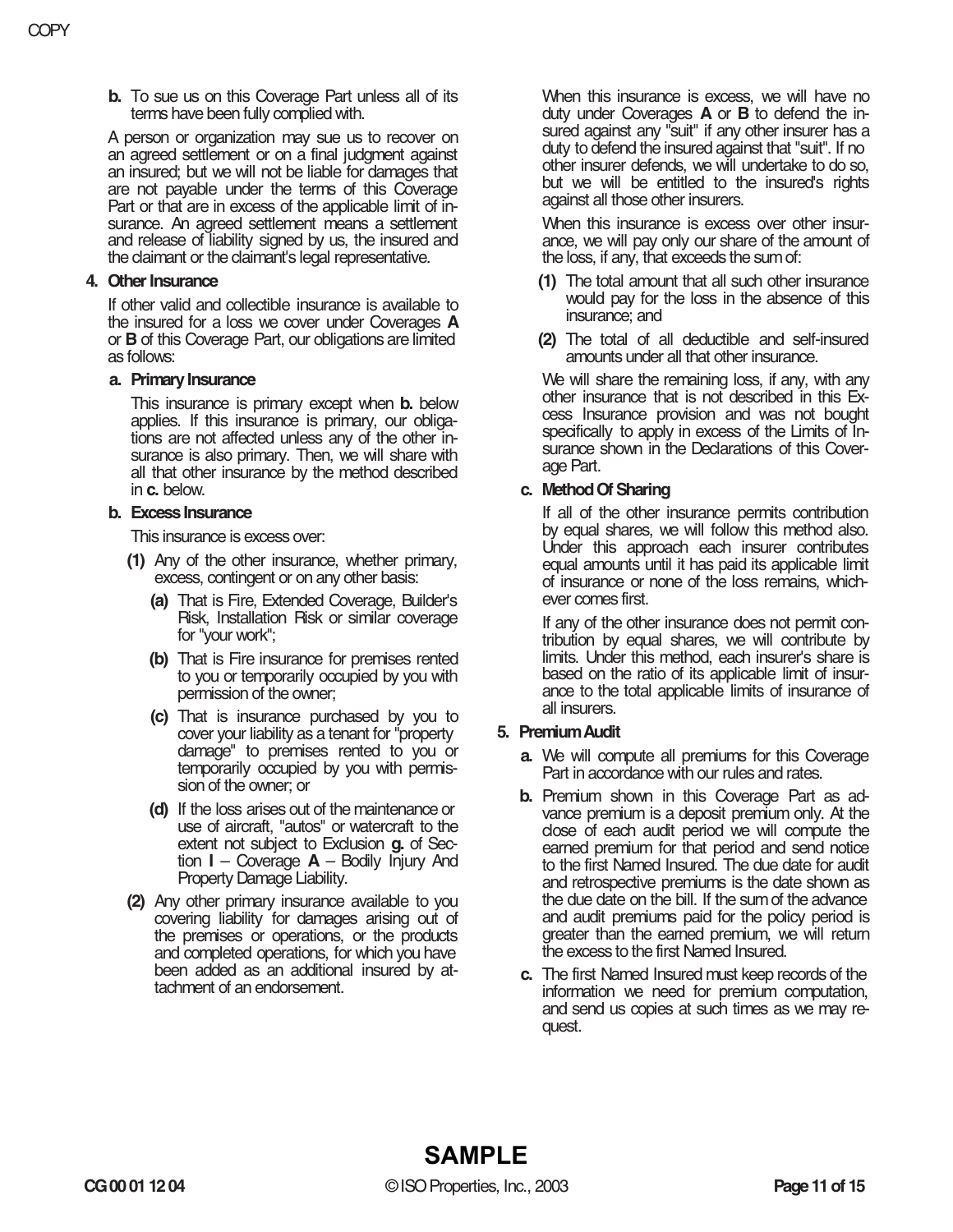# **6. Representations**

By accepting this policy, you agree:

- **a.** The statements in the Declarations are accurate and complete;
- **b.** Those statements are based upon representations you made to us; and
- **c.** We have issued this policy in reliance upon your representations.

# **7. Separation Of Insureds**

Except with respect to the Limits of Insurance, and any rights or duties specifically assigned in this Coverage Part to the first Named Insured, this insurance applies:

- **a.** As if each Named Insured were the only Named Insured; and
- **b.** Separately to each insured against whom claim is made or "suit" is brought.

#### **8. Transfer Of Rights Of Recovery Against Others To Us**

If the insured has rights to recover all or part of any payment we have made under this Coverage Part, those rights are transferred to us. The insured must do nothing after loss to impair them. At our request, the insured will bring "suit" or transfer those rights to us and help us enforce them.

## **9. When We Do Not Renew**

If we decide not to renew this Coverage Part, we will mail or deliver to the first Named Insured shown in the Declarations written notice of the nonrenewal not less than 30 days before the expiration date.

If notice is mailed, proof of mailing will be sufficient proof of notice.

## **SECTION V – DEFINITIONS**

- **1.** "Advertisement" means a notice that is broadcast or published to the general public or specific market segments about your goods, products or services for the purpose of attracting customers or supporters. For the purposes of this definition:
	- **a.** Notices that are published include material placed on the Internet or on similar electronic means of communication; and
	- **b.** Regarding web-sites, only that part of a web-site that is about your goods, products or services for the purposes of attracting customers or supporters is considered an advertisement.
- **2.** "Auto" means:
	- **a.** A land motor vehicle, trailer or semitrailer designed for travel on public roads, including any attached machinery or equipment; or

**b.** Any other land vehicle that is subject to a compulsory or financial responsibility law or other motor vehicle insurance law in the state where it is licensed or principally garaged.

However, "auto" does not include "mobile equipment".

- **3.** "Bodily injury" means bodily injury, sickness or disease sustained by a person, including death resulting from any of these at any time.
- **4.** "Coverage territory" means:
	- **a.** The United States of America (including its territories and possessions), Puerto Rico and Canada;
	- **b.** International waters or airspace, but only if the injury or damage occurs in the course of travel or transportation between any places included in **a.** above; or
	- **c.** All other parts of the world if the injury or damage arises out of:
		- **(1)** Goods or products made or sold by you in the territory described in **a.** above;
		- **(2)** The activities of a person whose home is in the territory described in **a.** above, but is away for a short time on your business; or
		- **(3)** "Personal and advertising injury" offenses that take place through the Internet or similar electronic means of communication

provided the insured's responsibility to pay damages is determined in a "suit" on the merits, in the territory described in **a.** above or in a settlement we agree to.

- **5.** "Employee" includes a "leased worker". "Employee" does not include a "temporary worker".
- **6.** "Executive officer" means a person holding any of the officer positions created by your charter, constitution, by-laws or any other similar governing document.
- **7.** "Hostile fire" means one which becomes uncontrollable or breaks out from where it was intended to be.
- **8.** "Impaired property" means tangible property, other than "your product" or "your work", that cannot be used or is less useful because:
	- **a.** It incorporates "your product" or "your work" that is known or thought to be defective, deficient, inadequate or dangerous; or
	- **b.** You have failed to fulfill the terms of a contract or agreement;

if such property can be restored to use by:

**a.** The repair, replacement, adjustment or removal of "your product" or "your work"; or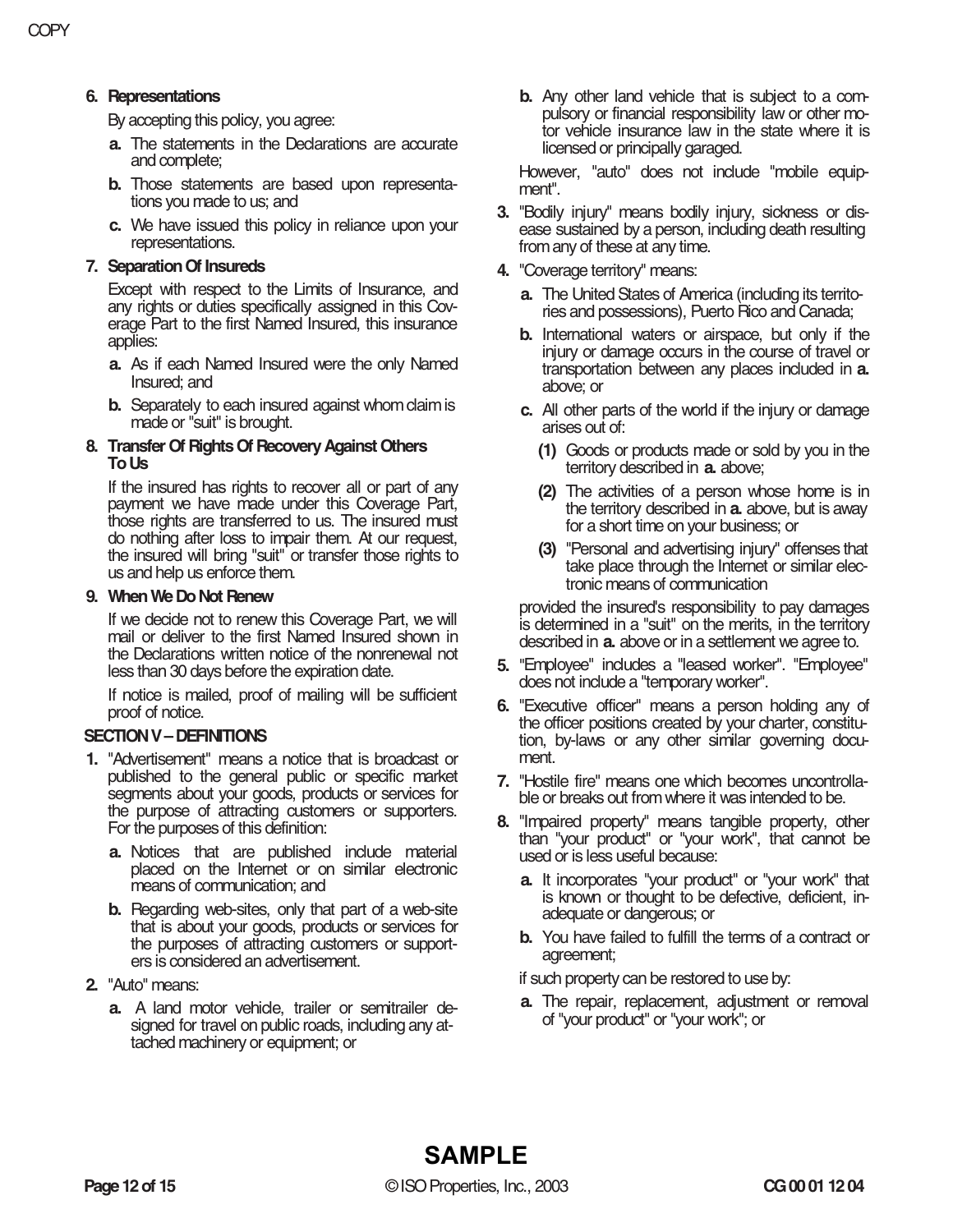- **b.** Your fulfilling the terms of the contract or agreement.
- **9.** "Insured contract" means:
	- **a.** A contract for a lease of premises. However, that portion of the contract for a lease of premises that indemnifies any person or organization for damage by fire to premises while rented to you or temporarily occupied by you with permission of the owner is not an "insured contract";
	- **b.** A sidetrack agreement;
	- **c.** Any easement or license agreement, except in connection with construction or demolition operations on or within 50 feet of a railroad;
	- **d.** An obligation, as required by ordinance, to indemnify a municipality, except in connection with work for a municipality;
	- **e.** An elevator maintenance agreement;
	- **f.** That part of any other contract or agreement pertaining to your business (including an indemnification of a municipality in connection with work performed for a municipality) under which you assume the tort liability of another party to pay for "bodily injury" or "property damage" to a third person or organization. Tort liability means a liability that would be imposed by law in the absence of any contract or agreement.

Paragraph **f.** does not include that part of any contract or agreement:

- **(1)** That indemnifies a railroad for "bodily injury" or "property damage" arising out of construction or demolition operations, within 50 feet of any railroad property and affecting any railroad bridge or trestle, tracks, road-beds, tunnel, underpass or crossing;
- **(2)** That indemnifies an architect, engineer or surveyor for injury or damage arising out of:
	- **(a)** Preparing, approving, or failing to prepare or approve, maps, shop drawings, opinions, reports, surveys, field orders, change orders or drawings and specifications; or
	- **(b)** Giving directions or instructions, or failing to give them, if that is the primary cause of the injury or damage; or
- **(3)** Under which the insured, if an architect, engineer or surveyor, assumes liability for an injury or damage arising out of the insured's rendering or failure to render professional services, including those listed in **(2)** above and supervisory, inspection, architectural or engineering activities.
- **10.** "Leased worker" means a person leased to you by a labor leasing firm under an agreement between you and the labor leasing firm, to perform duties related to the conduct of your business. "Leased worker" does not include a "temporary worker".
- **11.** "Loading or unloading" means the handling of property:
	- **a.** After it is moved from the place where it is accepted for movement into or onto an aircraft, watercraft or "auto";
	- **b.** While it is in or on an aircraft, watercraft or "auto"; or
	- **c.** While it is being moved from an aircraft, watercraft or "auto" to the place where it is finally delivered;

but "loading or unloading" does not include the movement of property by means of a mechanical device, other than a hand truck, that is not attached to the aircraft, watercraft or "auto".

- **12.** "Mobile equipment" means any of the following types of land vehicles, including any attached machinery or equipment:
	- **a.** Bulldozers, farm machinery, forklifts and other vehicles designed for use principally off public roads;
	- **b.** Vehicles maintained for use solely on or next to premises you own or rent;
	- **c.** Vehicles that travel on crawler treads;
	- **d.** Vehicles, whether self-propelled or not, maintained primarily to provide mobility to permanently mounted:
		- **(1)** Power cranes, shovels, loaders, diggers or drills; or
		- **(2)** Road construction or resurfacing equipment such as graders, scrapers or rollers;
	- **e.** Vehicles not described in **a., b., c.** or **d.** above that are not self-propelled and are maintained primarily to provide mobility to permanently attached equipment of the following types:
		- **(1)** Air compressors, pumps and generators, including spraying, welding, building cleaning, geophysical exploration, lighting and well servicing equipment; or
		- **(2)** Cherry pickers and similar devices used to raise or lower workers;
	- **f.** Vehicles not described in **a., b., c.** or **d.** above maintained primarily for purposes other than the transportation of persons or cargo.

However, self-propelled vehicles with the following types of permanently attached equipment are not "mobile equipment" but will be considered "autos":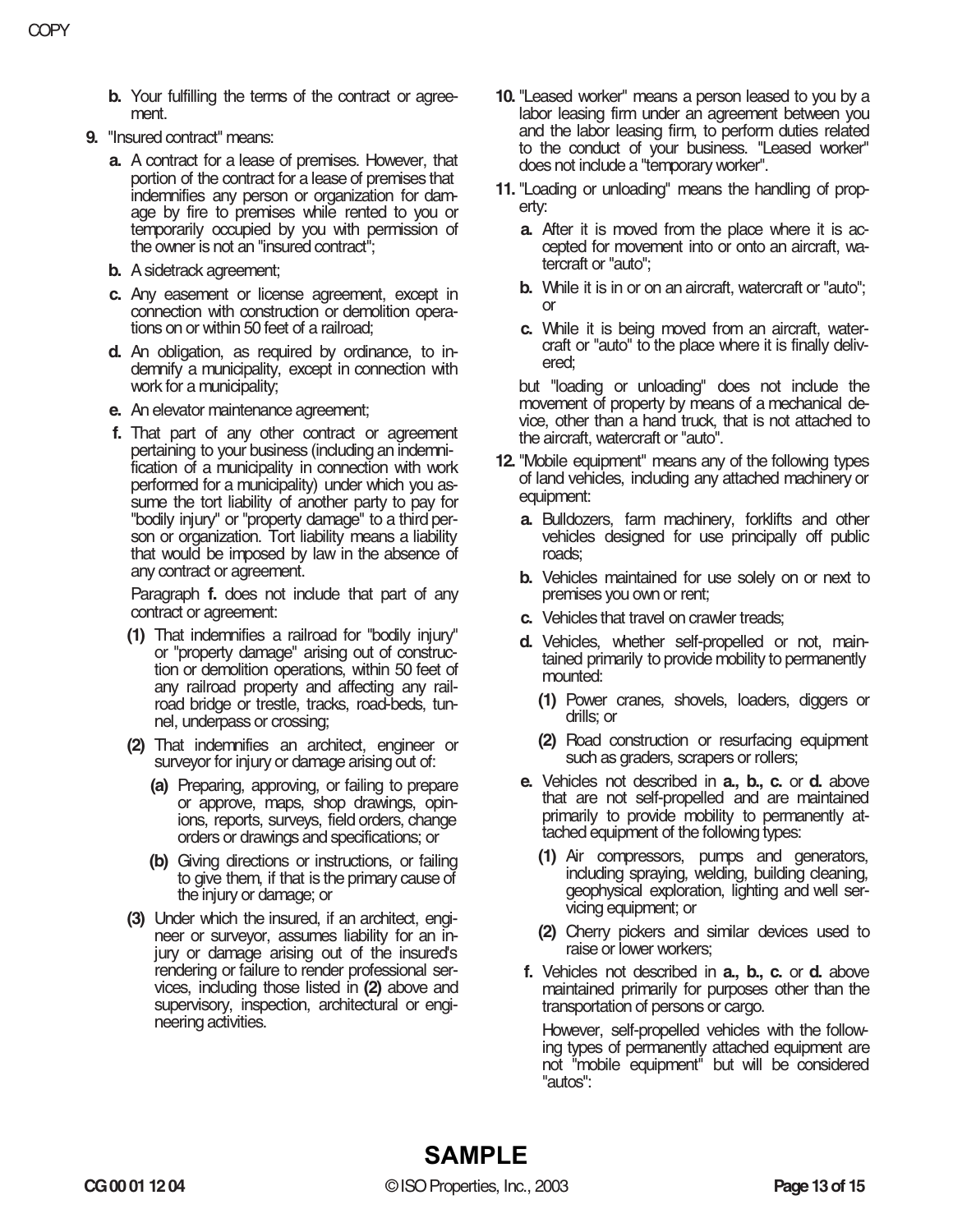- **(1)** Equipment designed primarily for:
	- **(a)** Snow removal;
	- **(b)** Road maintenance, but not construction or resurfacing; or
	- **(c)** Street cleaning;
- **(2)** Cherry pickers and similar devices mounted on automobile or truck chassis and used to raise or lower workers; and
- **(3)** Air compressors, pumps and generators, including spraying, welding, building cleaning, geophysical exploration, lighting and well servicing equipment.

However, "mobile equipment" does not include any land vehicles that are subject to a compulsory or financial responsibility law or other motor vehicle insurance law in the state where it is licensed or principally garaged. Land vehicles subject to a compulsory or financial responsibility law or other motor vehicle insurance law are considered "autos".

- **13.** "Occurrence" means an accident, including continuous or repeated exposure to substantially the same general harmful conditions.
- **14.** "Personal and advertising injury" means injury, including consequential "bodily injury", arising out of one or more of the following offenses:
	- **a.** False arrest, detention or imprisonment;
	- **b.** Malicious prosecution;
	- **c.** The wrongful eviction from, wrongful entry into, or invasion of the right of private occupancy of a room, dwelling or premises that a person occupies, committed by or on behalf of its owner, landlord or lessor;
	- **d.** Oral or written publication, in any manner, of material that slanders or libels a person or organization or disparages a person's or organization's goods, products or services;
	- **e.** Oral or written publication, in any manner, of material that violates a person's right of privacy;
	- **f.** The use of another's advertising idea in your "advertisement"; or
	- **g.** Infringing upon another's copyright, trade dress or slogan in your "advertisement".
- **15.** "Pollutants" mean any solid, liquid, gaseous or thermal irritant or contaminant, including smoke, vapor, soot, fumes, acids, alkalis, chemicals and waste. Waste includes materials to be recycled, reconditioned or reclaimed.
- **16.** "Products-completed operations hazard":
	- **a.** Includes all "bodily injury" and "property damage" occurring away from premises you own or rent and arising out of "your product" or "your work" except:
		- **(1)** Products that are still in your physical possession; or
		- **(2)** Work that has not yet been completed or abandoned. However, "your work" will be deemed completed at the earliest of the following times:
			- **(a)** When all of the work called for in your contract has been completed.
			- **(b)** When all of the work to be done at the job site has been completed if your contract calls for work at more than one job site.
			- **(c)** When that part of the work done at a job site has been put to its intended use by any person or organization other than another contractor or subcontractor working on the same project.

Work that may need service, maintenance, correction, repair or replacement, but which is otherwise complete, will be treated as completed.

- **b.** Does not include "bodily injury" or "property damage" arising out of:
	- **(1)** The transportation of property, unless the injury or damage arises out of a condition in or on a vehicle not owned or operated by you, and that condition was created by the "loading or unloading" of that vehicle by any insured;
	- **(2)** The existence of tools, uninstalled equipment or abandoned or unused materials; or
	- **(3)** Products or operations for which the classification, listed in the Declarations or in a policy schedule, states that products-completed operations are subject to the General Aggregate Limit.
- **17.** "Property damage" means:
	- **a.** Physical injury to tangible property, including all resulting loss of use of that property. All such loss of use shall be deemed to occur at the time of the physical injury that caused it; or